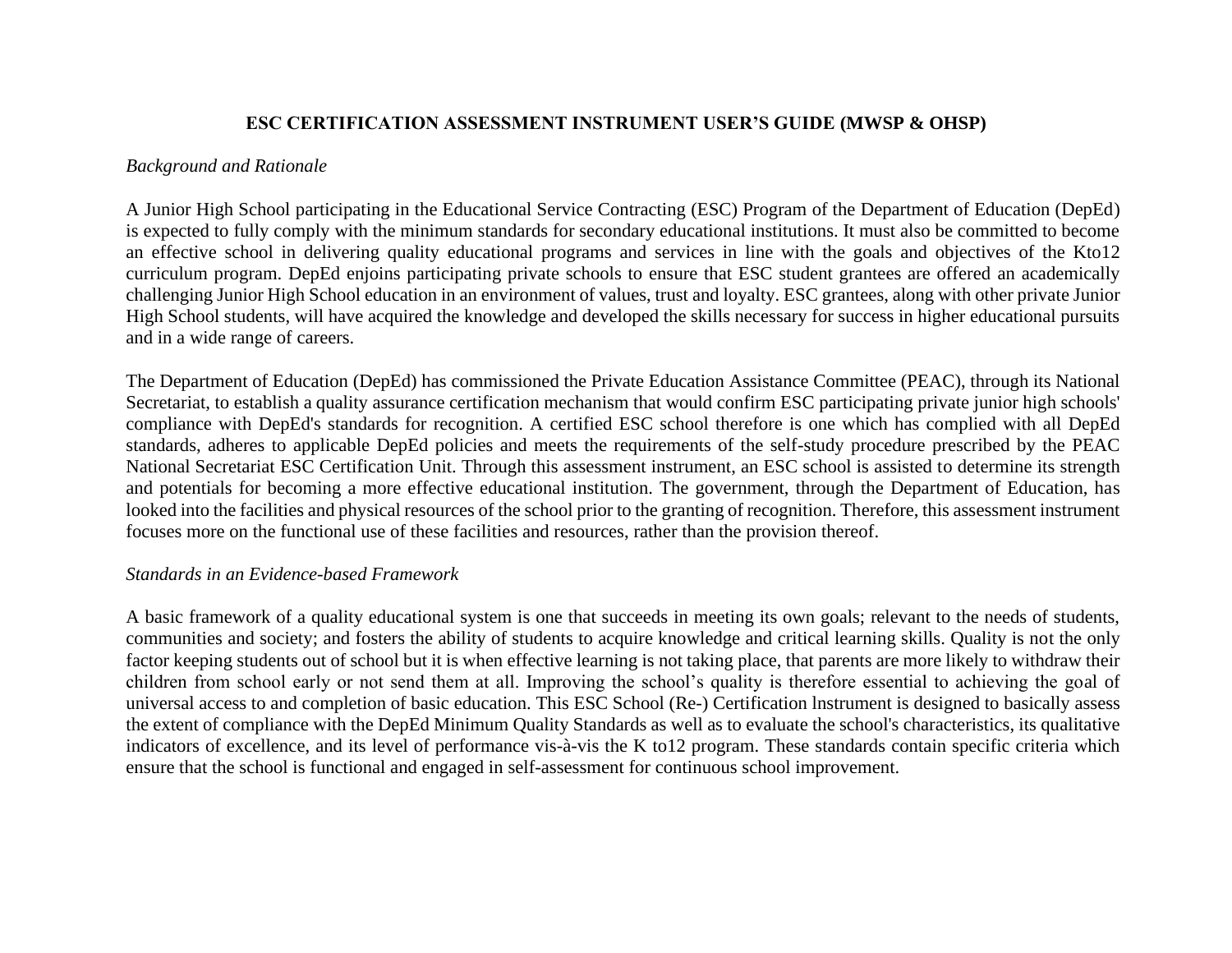This is a quality assurance tool aimed at building effective and high performing Junior High Schools through continuous focused improvement efforts that are aligned with Kto12 standards. Being so, evidence of compliance with standards and demonstration of quality needs to be gathered and examined throughout the certification process. Area items for evaluation as well as the rating scale prompt the school and certifiers to search for evidences in the school system that are in line with the standards for compliance. Below is a diagram of the role these evidences play in the entire certification process:



At the center of the diagram is the emphasis of obtaining evidence of the school's compliance with the K12 standards. Schools applying for certification or re-certification prepare a report of their self-assessment of compliance with the standards in each area of the Certification Assessment Instrument or CAI. The school's assessment is based on their evidence for the items in these nine different areas, of which are found on the outer frame of the diagram above. Hence, the school also puts together the different evidences that support their self-rating. During the certification visit, the team of certifiers verify the school's CAI report and examine the different evidences presented. Thus, instead of ascertaining the school's level of meeting the standards based on their perception, this instrument prompts certifiers to verify in more concrete terms the extent of evidences the school actually has. By shifting the focus to observable and tangible evidences, both school and certifiers have a common basis for evaluation. For the school and certifiers' guidance, a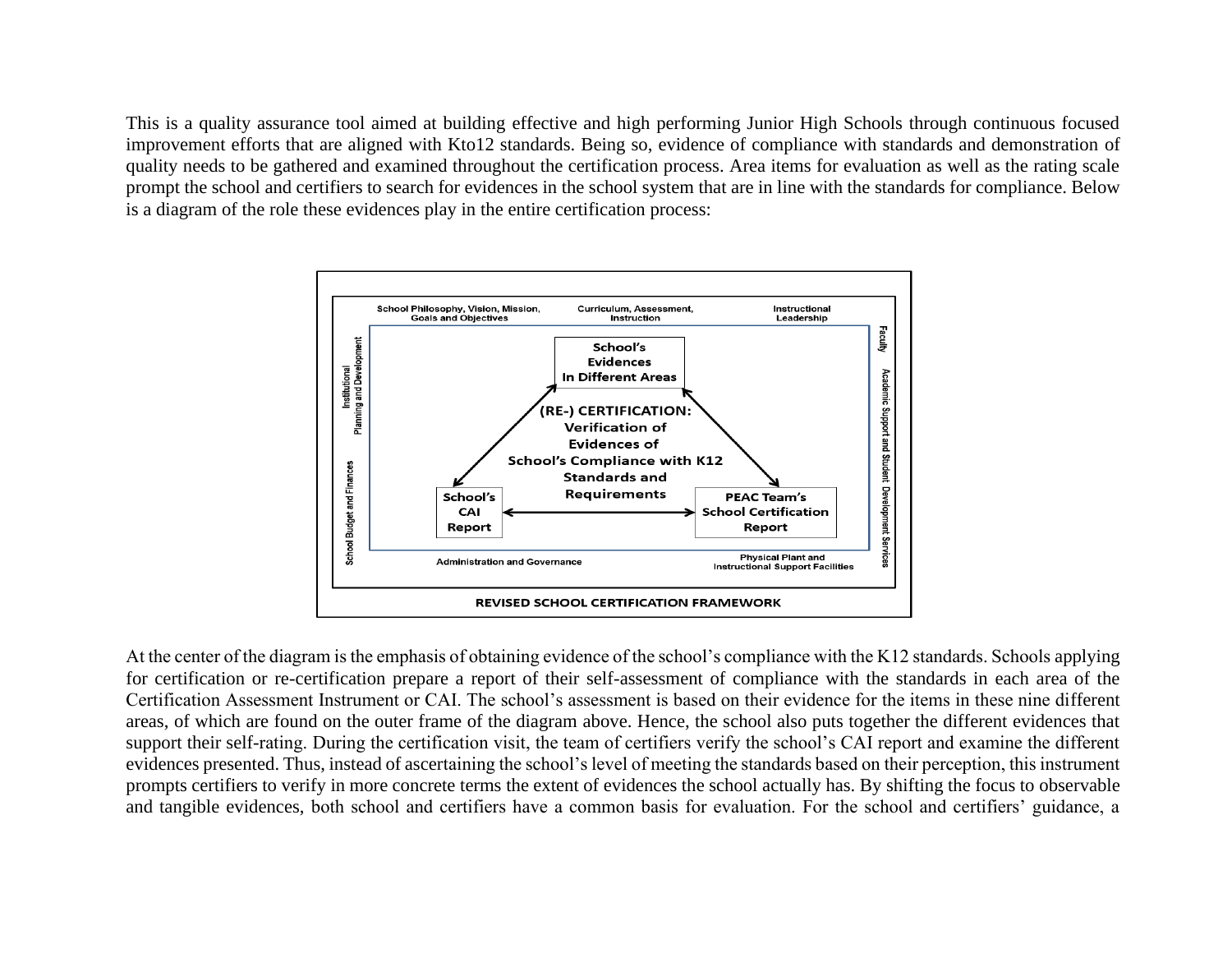section on Examples of Compliance Evidence is found at the end of every area. Decisions about the final certification status are made in line with the presentation and examination of evidences.

#### *Instrument Areas*

This instrument covers different areas of school operations that produce quality student performance and organizational effectiveness. These areas are:

- A. School Philosophy, Vision, Mission, Goals and Objectives
- B. Curriculum, Assessment and Instruction
- C. Instructional Leadership
- D. Faculty
- E. Academic Support and Student Development Services
- F. Physical Plant and Instructional Support Facilities
- G. Administration and Governance
- H. School Budget and Finances
- I. Institutional Planning and Development

The above areas are clustered into two groups – Core and Support. The Core group of areas covers sections deemed essential to teaching and learning. These areas are School Philosophy, Vision, Mission, Goals and Objectives; Curriculum, Assessment and Instruction; Instructional Leadership; Faculty; and Administration and Governance. The Support group of areas includes school operations that are undertaken in the context of and based on the direction of the Core group of areas. These areas are Academic Support and Student Development Services; Physical Plant and Instructional Support Facilities; School Budget and Finance; and Planning and Development. Observation of Classroom Instruction is a significant aspect in the area of Curriculum, Assessment and Instruction.

Each area consists of a set of standards for compliance. The standards are drawn from various sources such as the Kto12 Curriculum Program Standards and the Philippine Professional Standards for Teachers. In the Core group of areas, certain items regarded as power standards are marked with an asterisk (\*). These standards are critical to the effectiveness of a particular area as these illustrate its key characteristics. Other items that are not marked are regarded as support standards which contribute to or supplement the achievement of a power standard. These items are done in relation to the direction of the power standards. Schools are then rated according to their extent of showing evidence of compliance with the standards.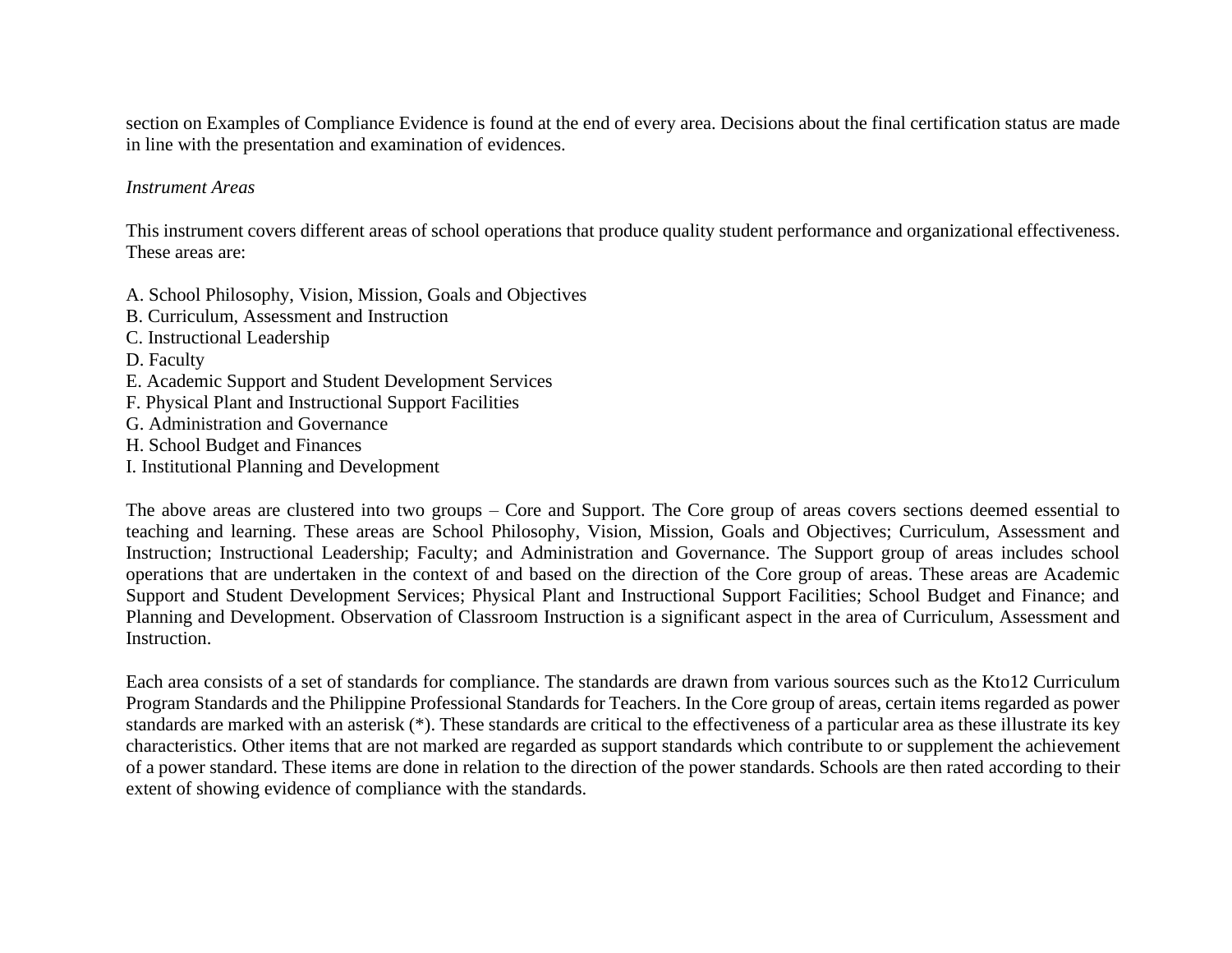### *Format of the Survey Instrument and the Rating Process*

Each Area is introduced by an explanatory paragraph presenting the basis of evaluation. The Area lists the standards for compliance. A list of Examples of Compliance Evidences is given for the school's guidance during its self-assessment and preparation of exhibits and documents. With the exception of the area on "School Philosophy, Goals and Objectives", standards in each area are accompanied by the following rating scale:

| <b>Rating</b>  | <b>Description</b>                                                                                              |
|----------------|-----------------------------------------------------------------------------------------------------------------|
| $\overline{4}$ | Evidence of compliance with standard and enhancements is presented                                              |
| 3              | Evidence of compliance with standard is presented                                                               |
|                | Partial evidence of compliance with standard is presented                                                       |
|                | No evidence of compliance with standard is presented but plan of action<br>in line with compliance is presented |
| $\theta$       | No evidence of compliance with standard or plan of action is presented                                          |

Basing on the evidences presented, individual standards are rated. Upon completion of the individual standard rating, the area rating is determined and recorded according to a decision rule that examines the school's level of compliance. Details of the decision rule are found in Appendix A. A Comments Section is provided for observations and other remarks.

After all areas are rated, another decision rule is applied to determine the final general rating. Details of this decision rule are also found in Appendix A. The final rating then serves as basis of the school's overall certification result. See Appendix A for the different possible certification results.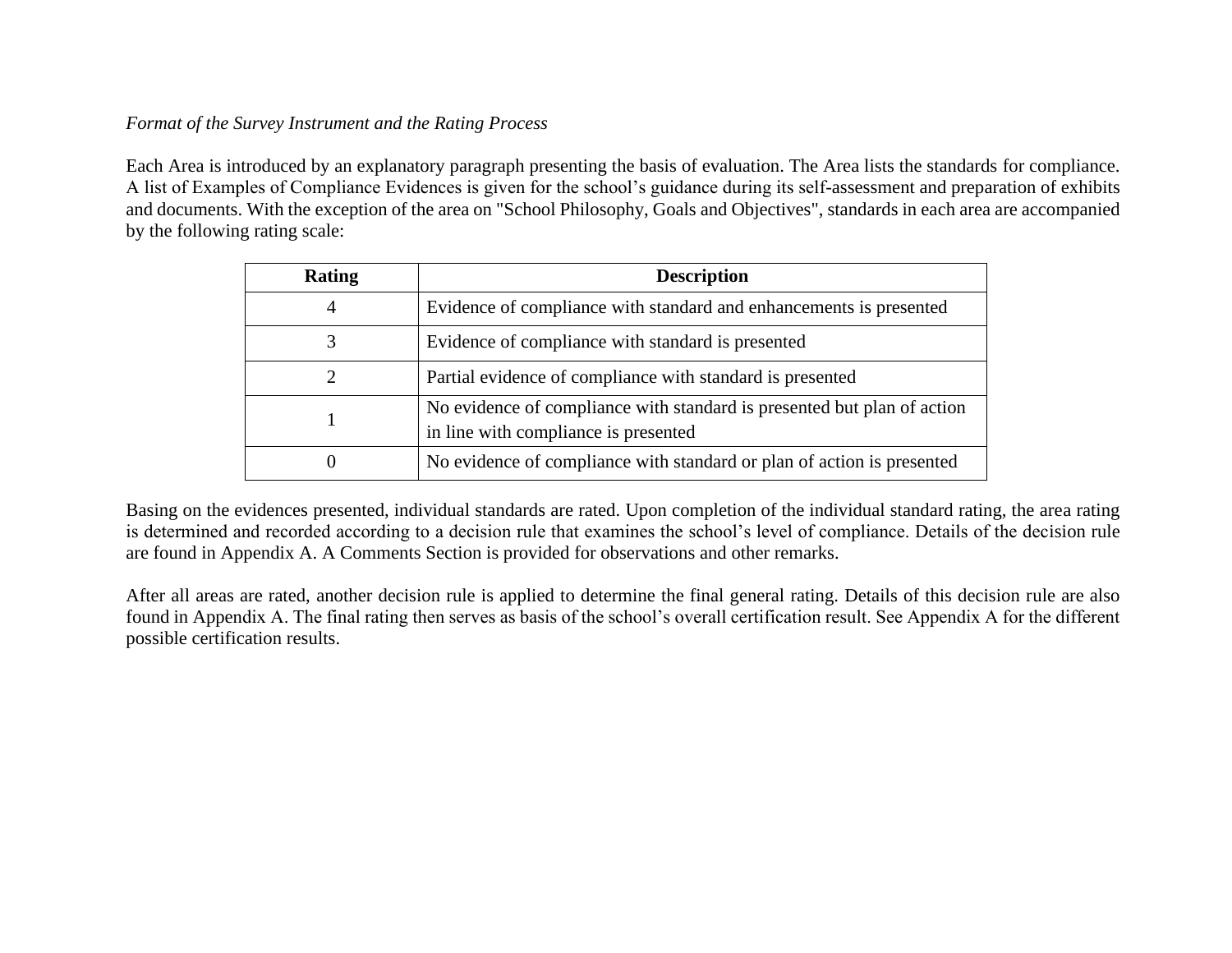## **A. PHILOSOPHY, VISION, MISSION, GOALS AND OBJECTIVES**

#### Description

The school philosophy vision, mission, goals and objectives present the overall direction of the school's educational work. The statements clearly describe the school's fundamental educational purposes, and the essence of what as a community of learners it is seeking to achieve as a community of learners. These serve as the basis for daily operational and instructional decision making as well as long-range planning.

#### Basis of Evaluation

The school philosophy, vision, mission, goals and objectives are evident in the school in various ways. The statements are used to determine the extent to which policies, practices, resources, and curricular and other program components work together conceptually, structurally, and operationally to achieve stated expectations for teaching and learning. There is a regular system of communicating and disseminating the contents of the school philosophy, vision, mission, goals, and objectives to the different sectors and stakeholders of the school community. Through this system, all the members and stakeholders of the school community are able to articulate a common understanding of and commitment to institutional goals, curriculum priorities, learning approaches, assessment procedures, and accountability as well as accept responsibility for the students' attainment of the curriculum standards. This PVMGO is also aligned with the community it serves, and is reviewed periodically by stakeholder representatives.

| <b>Standards of Compliance</b>                         | <b>Focus Questions:</b> | <b>Look-Fors:</b> | <b>ECEs:</b> |
|--------------------------------------------------------|-------------------------|-------------------|--------------|
| 1. A clear, unique, well-aligned, active and living    |                         |                   |              |
| statement of philosophy, vision, mission, goal         |                         |                   |              |
| and objectives                                         |                         |                   |              |
| 2. A philosophy that expresses the school              |                         |                   |              |
| community's shared values and beliefs about            |                         |                   |              |
| education and student learning                         |                         |                   |              |
| 3. School goals and objectives that are supportive of  |                         |                   |              |
| the Philippine Kto12 Educational program and are       |                         |                   |              |
| consistent with national and global development        |                         |                   |              |
| goals                                                  |                         |                   |              |
| 4. A program that disseminates to and orients the      |                         |                   |              |
| school community on the importance and meaning         |                         |                   |              |
| of the PVMGO                                           |                         |                   |              |
| 5. Participation of various stakeholders in review and |                         |                   |              |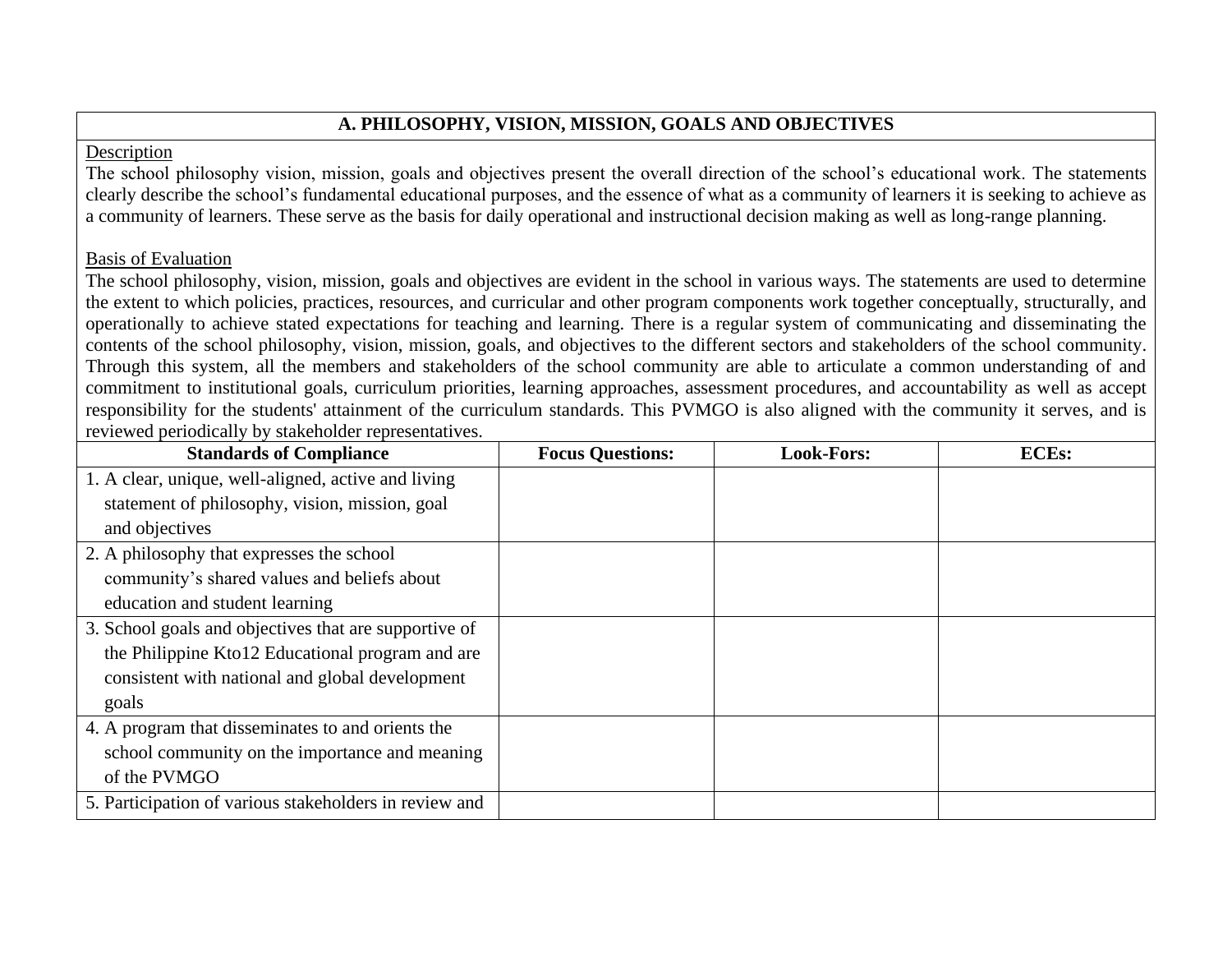| revision, when appropriate, of the PVMGO |  |  |
|------------------------------------------|--|--|
| <b>COMMENTS:</b>                         |  |  |
|                                          |  |  |
|                                          |  |  |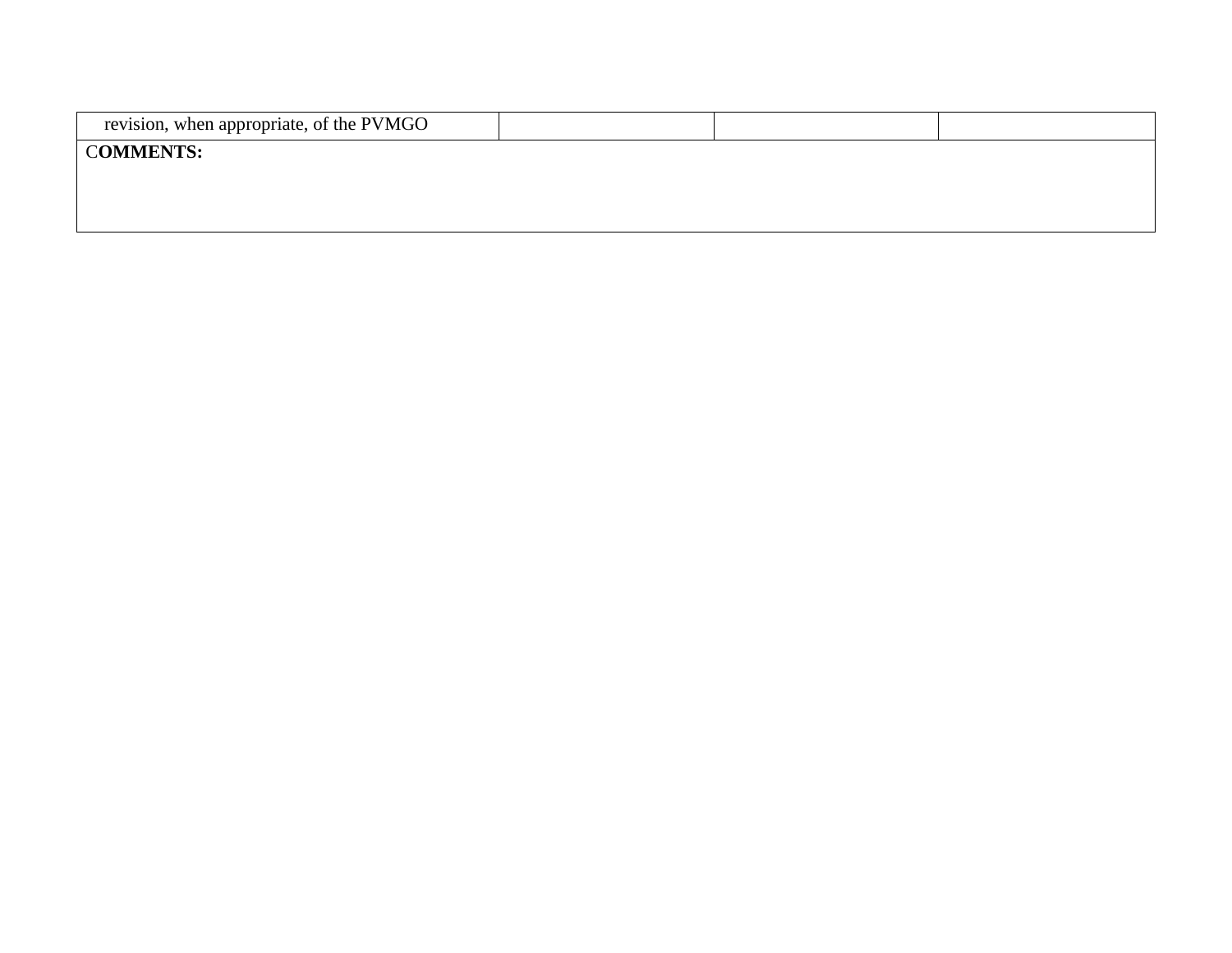# **B. CURRICULUM, ASSESSMENT AND INSTRUCTION**

### Description

The quality of instruction in a school is the most important factor affecting the quality of student learning, the achievement of expectations for student learning, the delivery of the curriculum, and the assessment of student progress. The school's instructional program is grounded in the school's mission and expectations for student learning, supported by researches on best practices, and refined and improved based on identified student needs.

With the passage of the Enhanced Basic Education Act of 2013, the Department of Education mandates that schools work towards the holistic development of the Filipino child with 21<sup>st</sup> century skills to enable him or her to be locally and globally competitive; and schools implement and teach the Kto12 standards-based curriculum.

### Basis of Evaluation

The implementation of the Kto12 standards-based curriculum is evident in the school when various instructional and assessment practices are aligned with the standards and competencies found in the various subject curriculum guides. The unpacking and use of these standards as well as their alignments with instruction and assessment is consistently done across grade levels and various subjects and presented in different documents such as the school's curriculum map and learning plans. Students' learning progression from one grade level to the next is also clearly articulated in terms of observable skills, and is related to the performance of 21st century skills.

Qualitative and quantitative evidences of student attainment of the standards are actively gathered, analyzed and used to evaluate and improve student learning, curriculum effectiveness, instructional practices, professional development, and support services. Progress as well as achievements in student learning and their development and performance of 21st century skills, is undertaken in both formative and summative assessments. Results of such assessments are accurately, clearly, and systematically reported to the school community and actively utilized. Appropriate interventions are identified and undertaken in response to student's learning difficulties.

Instruction is well-designed using the standards. Instructional time is spent in enabling students to achieve the learning goals of the standards and show evidence of mastering the competencies. Various research-based and learner-centered teaching strategies are utilized to ensure student success and performance of 21<sup>st</sup> century skills. Instructional materials and the use of technology are available and support the goals of instruction. The criteria for the selection, acquisition or preparation of these materials or resources is aligned with the requirements and attainment of the curriculum standards.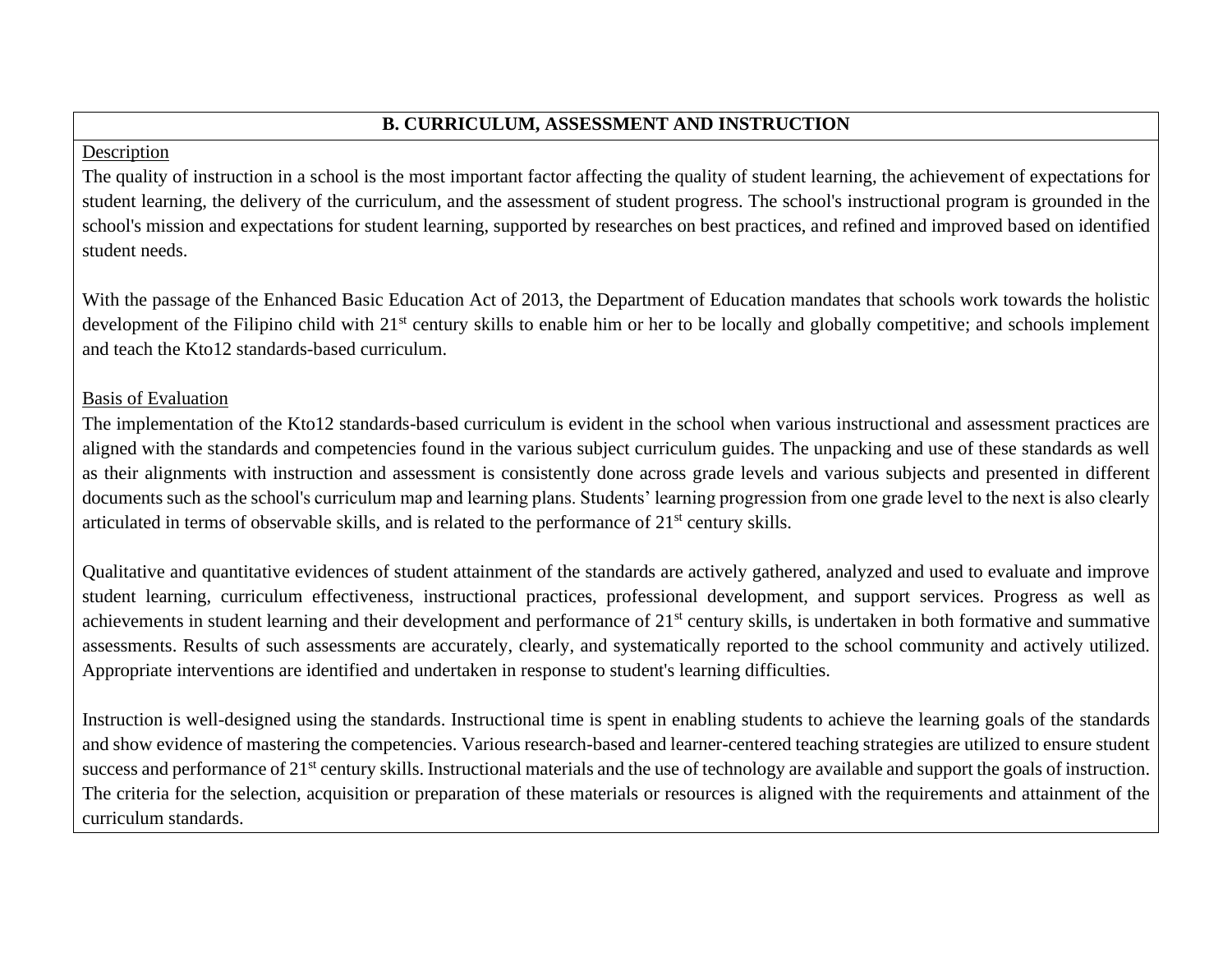| <b>Standards of Compliance</b>                 | <b>Focus Questions:</b>      | <b>Look-Fors:</b>            | <b>ECEs:</b>                    |
|------------------------------------------------|------------------------------|------------------------------|---------------------------------|
| 1. A curriculum map in each subject area that: |                              |                              |                                 |
| - is aligned with the philosophy, vision,      | - Is the curriculum map      | - Inclusion of aspects or    | - Subject Curriculum Maps       |
| mission, goals and objectives*                 | aligned with the PVMGO?      | sections of PVMGO and        | - System of or procedures       |
|                                                |                              | their integration in the     | for Curriculum                  |
|                                                |                              | different topics or units    | Development and Updating        |
| - is aligned with the Kto12 curriculum guides, | - Is the curriculum map      | - Inclusion of content and   | - Subject Curriculum Maps       |
| standards and competencies*                    | aligned with the curriculum  | performance standards and    | - System of or procedures       |
|                                                | guides, standards and        | competencies from DepEd      | for Curriculum Development      |
|                                                | Competencies?                | Curriculum Guide             | and Updating                    |
| - shows unpacked Kto12 standards and           | - Do the curriculum maps of  | - Inclusion of content and   | - Subject Curriculum Maps       |
| competencies in different ways in all          | the different subjects       | performance standards and    | - System of or procedures       |
| subjects*                                      | unpack the Kto12 standards   | competencies from DepEd      | for Curriculum Development      |
|                                                | and competencies?            | Curriculum Guide and         | and Updating                    |
|                                                |                              | enhanced or added            |                                 |
|                                                |                              | competencies                 |                                 |
| - shows horizontal alignment between           | - Is there horizontal        | - Alignment of standards,    | - Subject Curriculum Maps       |
| standards, competencies, assessment,           | alignment of standards,      | competencies, assessment,    | - System of or procedures       |
| instruction and resources in all the learning  | competencies, assessment,    | activities and resources/    | for Curriculum Development      |
| units*                                         | instruction and resources in | materials                    | and Updating                    |
|                                                | each learning unit of the    |                              | - Use of mapping codes that     |
|                                                | curriculum map?              |                              | show horizontal alignment       |
|                                                |                              |                              | and correspondence of           |
|                                                |                              |                              | above entries                   |
| - articulates vertical learning progressions   | - Is a vertical learning     | - Vertical learning          | - Subject skills-based vertical |
| across the different grade levels*             | progression articulated in   | progression across grade     | learning progression guides     |
|                                                | the curriculum maps of the   | levels of student skills for | or maps                         |
|                                                | different grade levels in    | certain subject strands per  | - Minutes of curriculum         |
|                                                | each subject area? Is the    | subject area                 | meetings on articulation of     |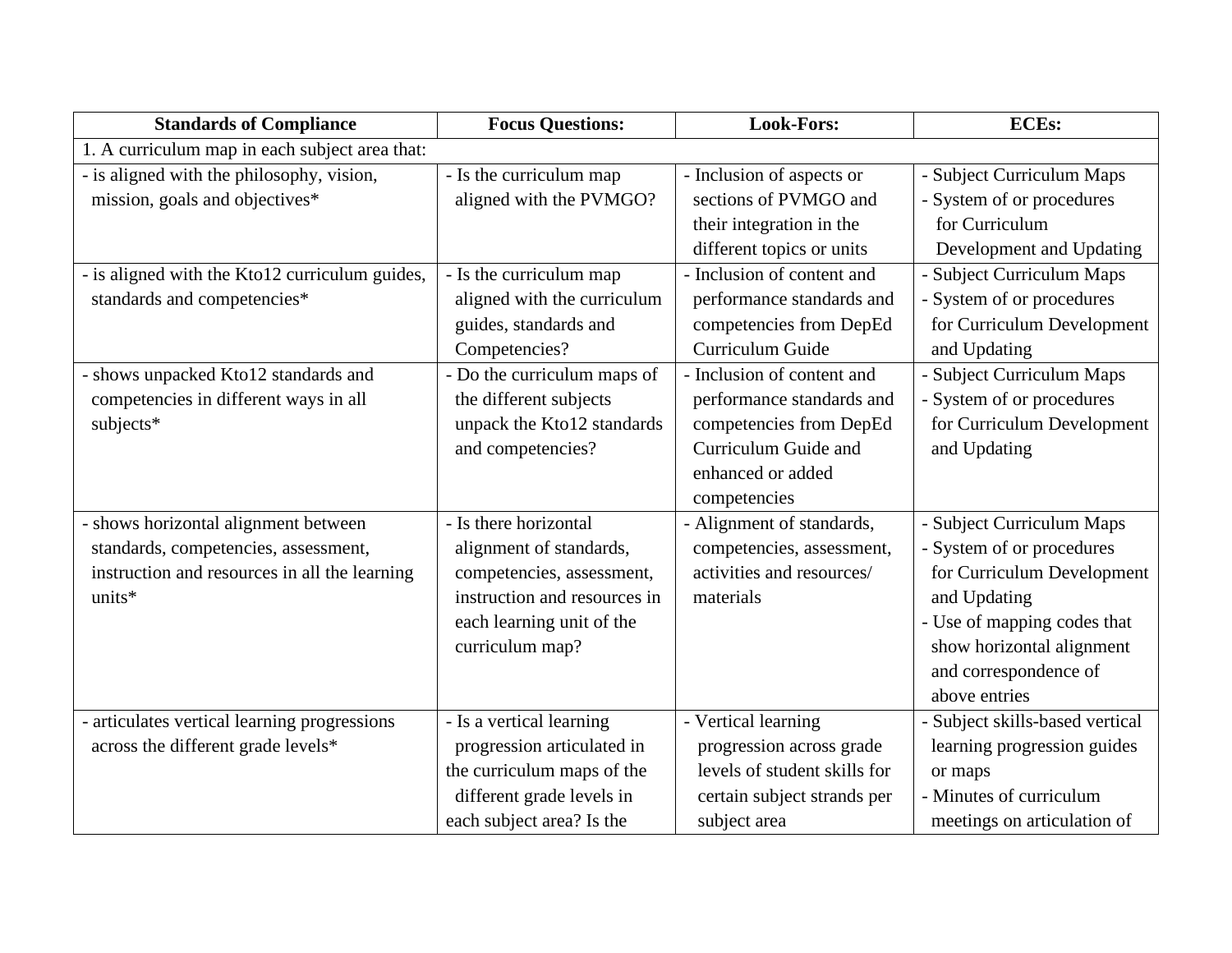|                                                | vertical learning progression |                             | student skills across grade   |
|------------------------------------------------|-------------------------------|-----------------------------|-------------------------------|
|                                                | across grade levels           |                             | levels                        |
|                                                | separately stated for certain |                             | - List and description of     |
|                                                | strands in each subject area? |                             | <b>Curriculum Development</b> |
|                                                |                               |                             | Activities                    |
|                                                |                               |                             | - Subject Curriculum Maps     |
|                                                |                               |                             | - System of or procedures     |
|                                                |                               |                             | for Curriculum Development    |
|                                                |                               |                             | and Updating                  |
| (OHSP/MWSP)                                    | - Is the time allotted in the | - Adequacy of time allotted | - Subject curriculum maps     |
| - specifies time allotment that is adequate to | curriculum map adequate to    | to attain standards and     | - System of or procedures for |
| attain Kto12 curriculum standards and          | attain the Kto12 standards    | competencies                | curriculum development and    |
| competencies                                   | and competencies?             |                             | updating                      |
| 2. The implementation and continuous           |                               |                             |                               |
| Improvement of the curriculum maps by:         |                               |                             |                               |
| checking that the standards and                | - Are the assessments,        | - Alignment of assessments, | - Minutes of meeting of       |
| competencies, activities and assessments       | activities, resources and     | activities, resources and   | Academic Council or           |
| and resources and integration of the           | integration of the PVMGO      | integration of the PVMGO    | Subject Coordinators'         |
| PVMGO in the curriculum maps are               | in the learning plans based   | in learning plan with       | Council or subject            |
| reflected in the unit learning plans           | on the standards and          | standards and competencies  | department meetings           |
|                                                | competencies and              | and corresponding entries   | - Subject Learning Plans      |
|                                                | accompanying entries in the   | in various units of the     | - Subject Tables of           |
|                                                | corresponding units of the    | curriculum maps             | Specification                 |
|                                                | curriculum maps?              |                             | - Unit Assessment Maps        |
|                                                | - Is there a system for       |                             | - List and description of     |
|                                                | checking that the             |                             | <b>Curriculum Development</b> |
|                                                | assessments and activities    |                             | Activities                    |
|                                                | in the learning plans are     |                             | - Instructional Supervision   |
|                                                | based                         |                             | Program                       |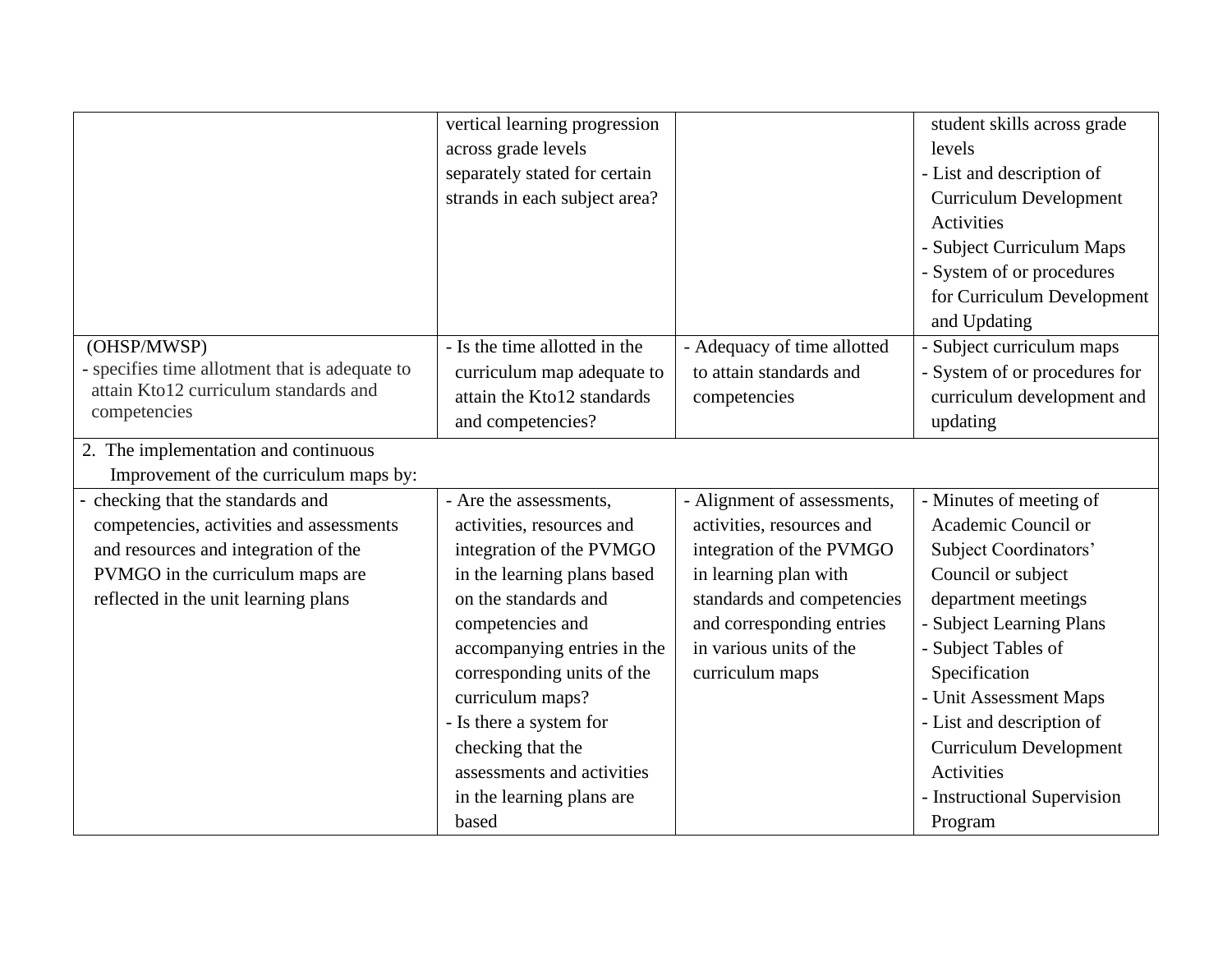|                                            | on standards and      |                               | - Instructional supervisory   |
|--------------------------------------------|-----------------------|-------------------------------|-------------------------------|
|                                            | competencies in the   |                               | reports                       |
|                                            | curriculum maps?      |                               | - Sample Assessment           |
|                                            |                       |                               | <b>Instruments</b>            |
|                                            |                       |                               | - System of Learning Plan     |
|                                            |                       |                               | Preparation                   |
|                                            |                       |                               | - System of Assessment        |
|                                            |                       |                               | Preparation                   |
|                                            |                       |                               | - System of or procedures     |
|                                            |                       |                               | for Curriculum Development    |
|                                            |                       |                               | and Updating                  |
| conducting a periodic review, revision and | - Are curriculum maps | - Results of curriculum       | - Curriculum evaluation and   |
| updating of the curriculum maps            | reviewed, revised and | review and recommended        | recommendations               |
|                                            | updated periodically? | revisions and updates         | - Minutes of curriculum       |
|                                            |                       | - Citation of latest versions | meetings of Academic          |
|                                            |                       | of DepEd Curriculum           | Council or Subject            |
|                                            |                       | Guide in the curriculum       | Coordinators' Council or      |
|                                            |                       | maps of the                   | subject department meetings   |
|                                            |                       | different subjects            | regarding curriculum          |
|                                            |                       |                               | revisions and updates         |
|                                            |                       |                               | System of or procedures       |
|                                            |                       |                               | for Curriculum Development    |
|                                            |                       |                               | and Updating                  |
|                                            |                       |                               | - List and description of     |
|                                            |                       |                               | <b>Curriculum Development</b> |
|                                            |                       |                               | Activities                    |
|                                            |                       |                               | - Subject Curriculum Maps     |
|                                            |                       |                               | - System of citation of       |
|                                            |                       |                               | versions of DepEd             |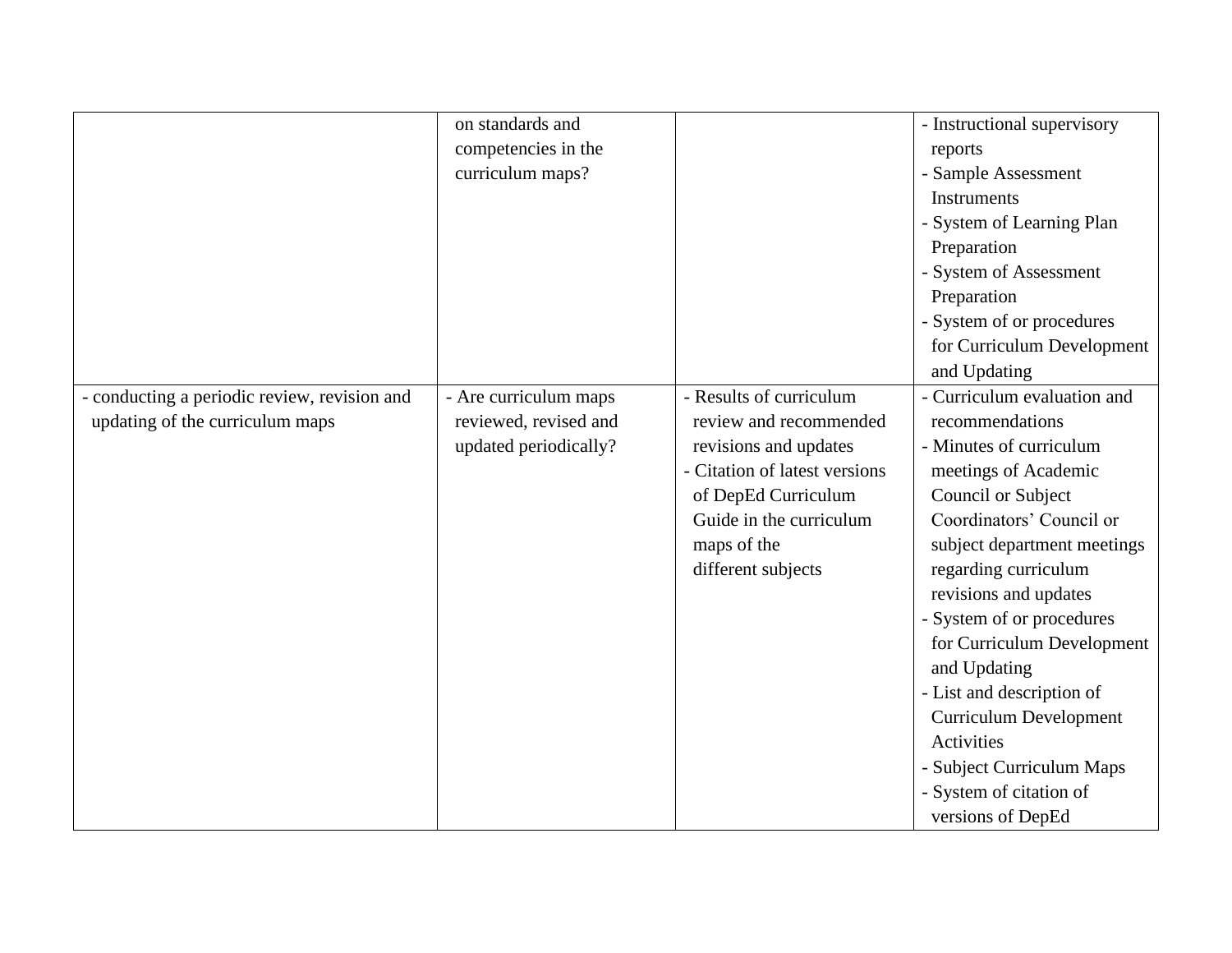|                                                   |                                 |                                 | Curriculum Guide               |
|---------------------------------------------------|---------------------------------|---------------------------------|--------------------------------|
|                                                   |                                 |                                 | - File copy of latest versions |
|                                                   |                                 |                                 | of DepEd Curriculum            |
|                                                   |                                 |                                 | Guides                         |
| 3. Learning plans in each subject area that show: |                                 |                                 |                                |
| - use of and alignment with curriculum            | - Are LP objectives or targets  | - Inclusion of curriculum       | - Subject Learning Plans       |
| standards*                                        | consistent with the             | map unit content and            | - System of Learning Plan      |
|                                                   | standards and competencies      | performance standards and       | Preparation                    |
|                                                   | prescribed in the curriculum    | competencies in learning        | - Instructional Supervisory    |
|                                                   | maps?                           | plans                           | Reports                        |
| a systematic and progressive development          | - Is there a logical and        | - Provision in LP of activities | - Subject Learning Plans       |
| of students' skills resulting in understanding    | sequential organization of      | and assessments that are        | - System of Learning Plan      |
| and culminating in transfer of learning*          | the lesson to facilitate skills | aligned with the flow of        | Preparation                    |
|                                                   | development?                    | competencies in the subject     | - Instructional Supervisory    |
|                                                   | - Does the process of skills    | curriculum map                  | Reports                        |
|                                                   | development end in the          | - Provision in LP of activities | - Classroom Observation        |
|                                                   | transfer of learning?           | and assessments leading to      | Form                           |
|                                                   |                                 | and preparing the students      |                                |
|                                                   |                                 | for the unit performance task   |                                |
| - use of varied research-based and learner-       | - Are research-based            | - Inclusion of research-based   | - Subject Learning Plans       |
| centered strategies in the classroom for          | strategies/activities used to   | strategies in LP classroom      | - System of Learning Plan      |
| active and engaged student learning*              | improve student                 | procedures                      | Preparation                    |
|                                                   | participation during            | - Inclusion of learner-         | - Instructional Supervisory    |
|                                                   | classroom encounters?           | centered strategies in LP       | Reports                        |
|                                                   | - Are learner-centered          | classroom procedures            | - Minutes of meetings of       |
|                                                   | strategies/activities used to   |                                 | Department Subject             |
|                                                   | generate student                |                                 | regarding classroom strategies |
|                                                   | participation during            |                                 | - Faculty Development          |
|                                                   | classroom encounters?           |                                 | Training Seminars and          |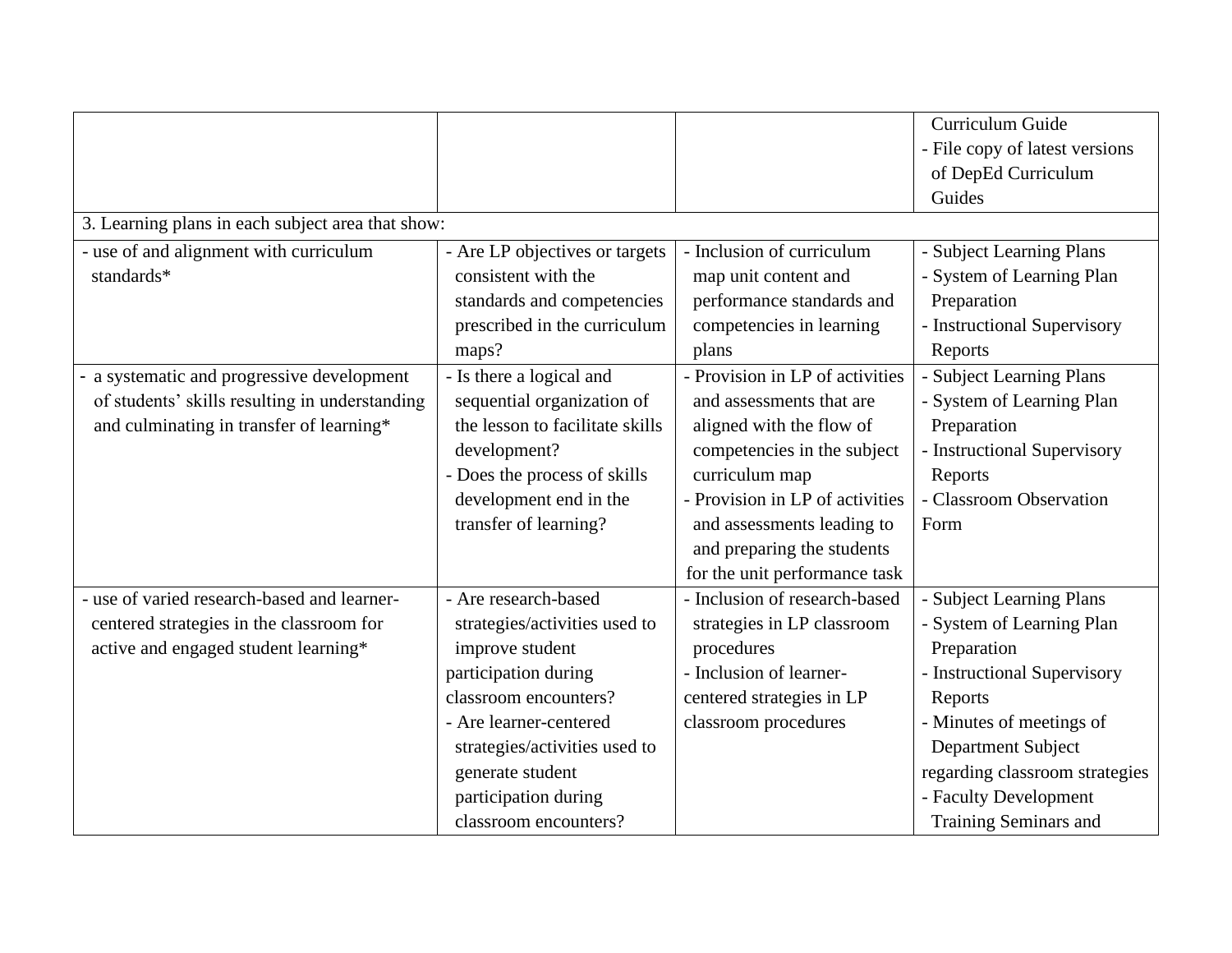|                                                 |                                   |                                 | Workshops                    |
|-------------------------------------------------|-----------------------------------|---------------------------------|------------------------------|
|                                                 |                                   |                                 | - Classroom Observation      |
|                                                 |                                   |                                 | Form                         |
| - incorporation of the philosophy, vision-      | - Is there PVMGO-CV               | - Inclusion of PVMGO-CV         | - Subject Learning Plans     |
| mission, teaching of the 21st century skills,   | integration in the LP and         | integration in LP               | - System of Learning Plan    |
| the use of real world situations, inter-subject | learning encounters?              | - Inclusion in LP of activities | Preparation                  |
| integration and use of technology*              | - Are there $21st$ century skills | related to development          | - Instructional Supervisory  |
|                                                 | development activities in         | $21st$ century skills in LP     | Reports                      |
|                                                 | the LP and learning               | - Provision of opportunities    | - Minutes of meetings of     |
|                                                 | encounters?                       | in LP for subject integration   | <b>Department Subject</b>    |
|                                                 | - Are there real-world/           | - Provision in LP for           | regarding classroom          |
|                                                 | authentic transfer tasks in       | discussion of or encounters     | strategies                   |
|                                                 | the LP and in the learning        | with real-world challenges      | - Faculty Development        |
|                                                 | encounters?                       | or issues                       | Training Seminars and        |
|                                                 | - Are interdisciplinary           | - Provision in LP for use of    | Workshops                    |
|                                                 | discussions, projects and         | technology in class             | - Classroom Observation      |
|                                                 | tasks included in classroom       | activities or assessment        | Form                         |
|                                                 | instruction?                      |                                 | - Integrated Performance     |
|                                                 | - Is technology used to           |                                 | <b>Tasks</b>                 |
|                                                 | support classroom                 |                                 | - Community Awareness,       |
|                                                 | instruction?                      |                                 | <b>Exposure or Immersion</b> |
|                                                 |                                   |                                 | Activities related to Unit   |
|                                                 |                                   |                                 | Topic                        |
|                                                 |                                   |                                 | - System of Technology       |
|                                                 |                                   |                                 | Integration                  |
|                                                 |                                   |                                 | - Technology Platforms or    |
|                                                 |                                   |                                 | <b>Learning Management</b>   |
|                                                 |                                   |                                 | <b>Systems</b>               |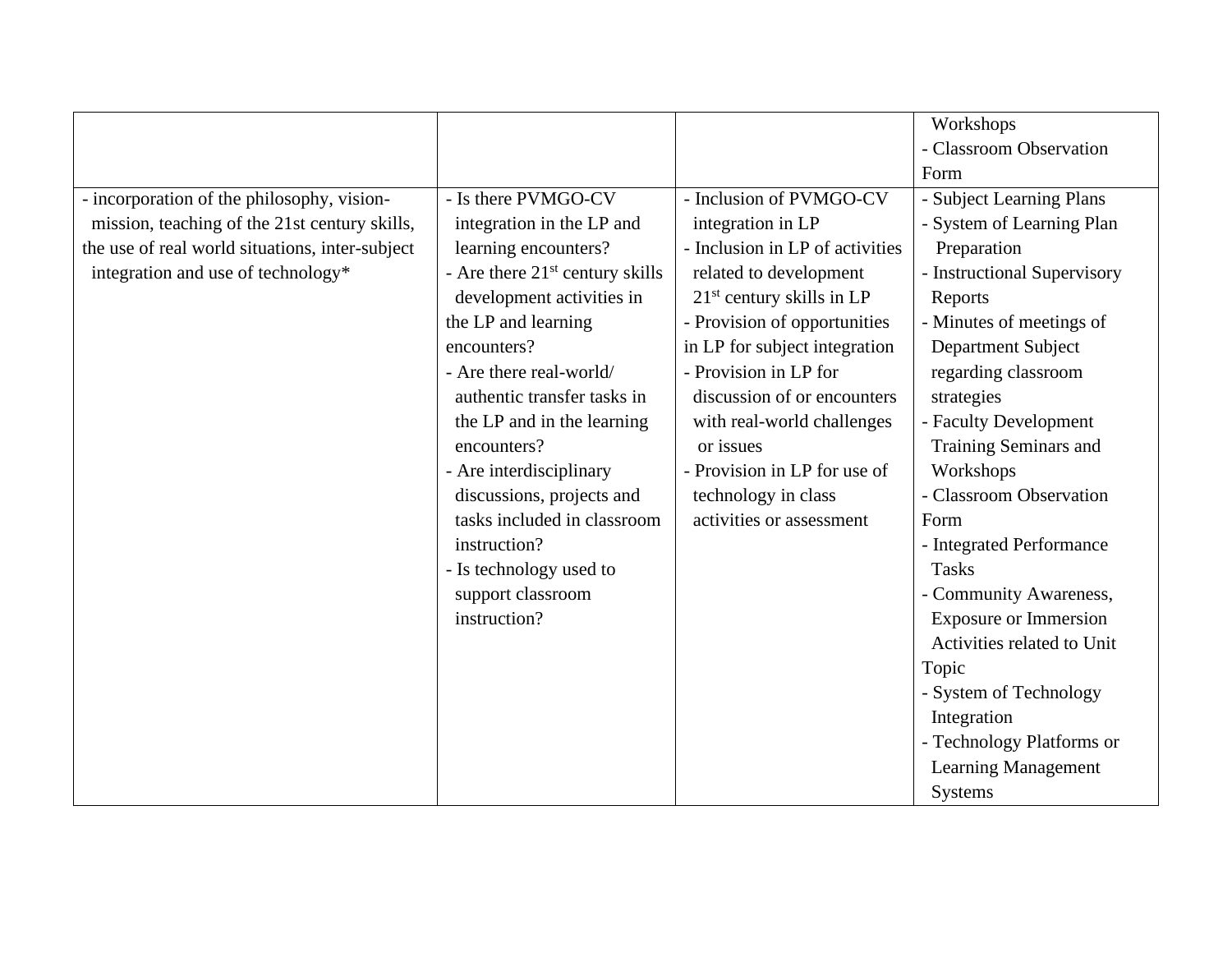| provisions of different activities that are    | - Are there provisions/       | - Inclusion of differentiated | - Subject Learning Plans        |
|------------------------------------------------|-------------------------------|-------------------------------|---------------------------------|
| sensitive to and address the learners' varied  | activities that meet the      | activities in LP              | - System of Learning Plan       |
| interests and learning styles                  | learners' varied interests,   |                               | Preparation                     |
|                                                | styles or multiple            |                               | - Instructional Supervisory     |
|                                                | intelligences?                |                               | Reports                         |
|                                                |                               |                               | - Minutes of meetings of        |
|                                                |                               |                               | Department Subject              |
|                                                |                               |                               | regarding classroom             |
|                                                |                               |                               | activities                      |
|                                                |                               |                               | - Faculty Development           |
|                                                |                               |                               | Training Seminars and           |
|                                                |                               |                               | Workshops                       |
|                                                |                               |                               | - Classroom Observation         |
|                                                |                               |                               | Form                            |
| (MWSP)                                         | - Is there a process of       | - Inclusion in LP of          | - System of Selection,          |
| selection and use of appropriate instructional | selection of instructional    | appropriate instructional     | Procurement, Development        |
| resources that are aligned with the            | materials as prescribed by    | resources/materials           | and Utilization of              |
| curriculum maps, standards and                 | the curriculum map?           | - Alignment of selected       | <b>Instructional Resources/</b> |
| competencies                                   | - Is the use of instructional | instructional resources/      | <b>Materials</b>                |
|                                                | materials in classroom        | materials with curriculum     | - Subject Learning Plans        |
|                                                | instruction appropriate and   | map resources/materials       | - System of Learning Plan       |
|                                                | timely as stipulated in the   | specifications                | Preparation                     |
|                                                | curriculum maps?              |                               | - Instructional Supervisory     |
|                                                |                               |                               | Reports                         |
|                                                |                               |                               | - Minutes of meetings of        |
|                                                |                               |                               | Department Subject              |
|                                                |                               |                               | regarding instructional         |
|                                                |                               |                               | resources/materials             |
|                                                |                               |                               | - Faculty Development           |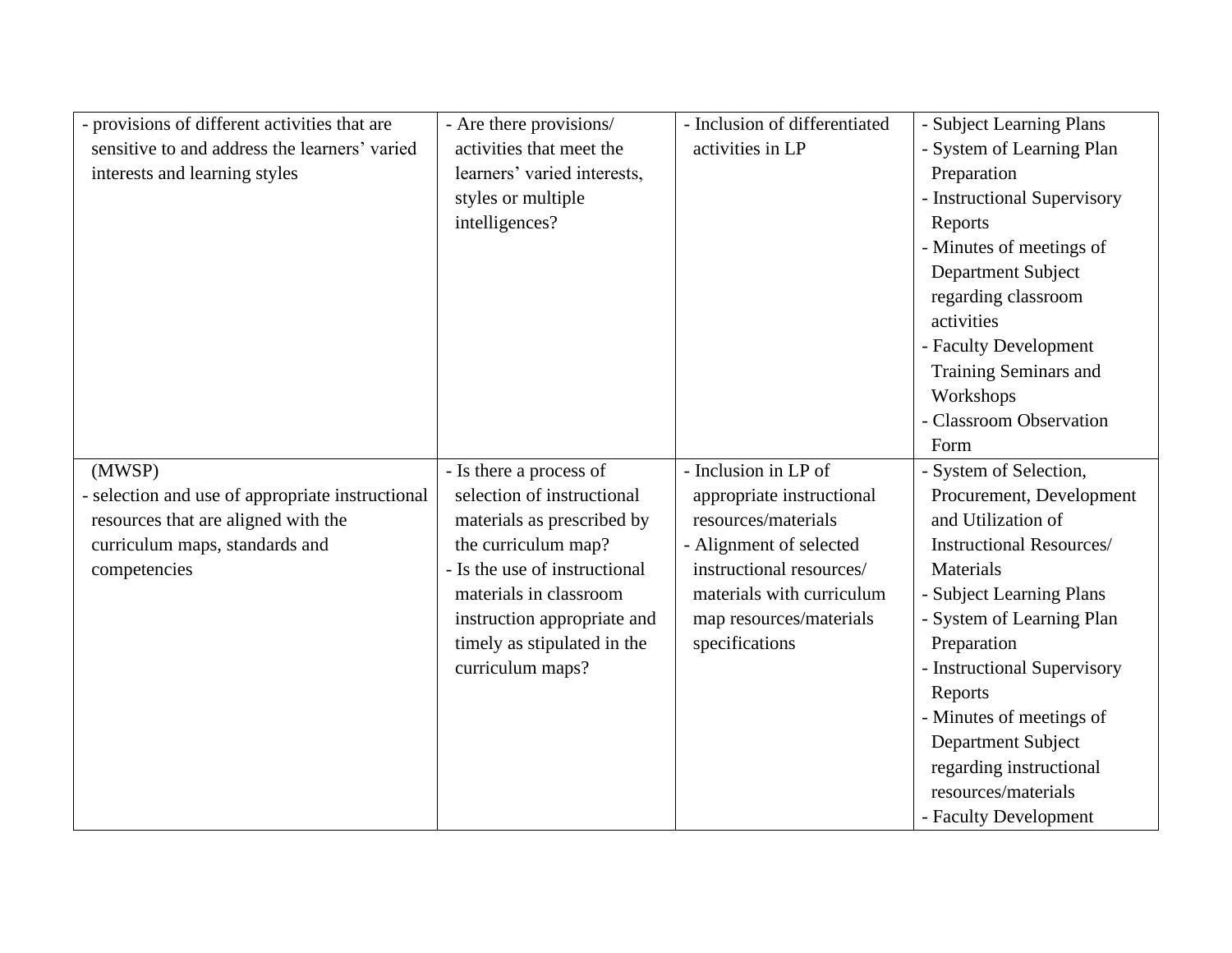| (OHSP)                                                                                                                                                            |                                                                                                                                                                                           |                                                                                                                                                  | Training Seminars and<br>Workshops<br>Classroom Observation<br>Form<br>- Library reports on utilization<br>of print, electronic and<br>audio-visual resources for<br>classroom instruction                                                                                    |
|-------------------------------------------------------------------------------------------------------------------------------------------------------------------|-------------------------------------------------------------------------------------------------------------------------------------------------------------------------------------------|--------------------------------------------------------------------------------------------------------------------------------------------------|-------------------------------------------------------------------------------------------------------------------------------------------------------------------------------------------------------------------------------------------------------------------------------|
| - preparation and use of different IT-based<br>activities and materials that are accessible<br>and appropriate in the attainment of<br>standards and competencies | - IT-based resources and<br>activities appropriate and<br>included in the learning<br>plans?<br>- Are IT-based resources and<br>activities specified in the<br>learning plans accessible? | - Appropriateness of IT-<br>based resources and<br>activities with curriculum<br>maps<br>- Accessibility of IT-based<br>resources and activities | - System of Selection,<br>Procurement, Preparation and<br>Utilization of IT-based<br>resources and activities<br>- Subject Learning Plans<br>- System of Learning<br>Plan/Modules Preparation<br>- Instructional Supervisory<br>Reports<br>- Classroom Observation<br>Reports |
| (OHSP/MWSP)                                                                                                                                                       |                                                                                                                                                                                           |                                                                                                                                                  |                                                                                                                                                                                                                                                                               |
| - essential learning outputs for each subject                                                                                                                     | - Are essential learning<br>outputs specified in the                                                                                                                                      | - Inclusion of the list of<br>learning outputs in the                                                                                            | - Subject Learning Plans<br>- System of Learning Plan                                                                                                                                                                                                                         |
|                                                                                                                                                                   | learning plans for each                                                                                                                                                                   | learning plans                                                                                                                                   | preparation                                                                                                                                                                                                                                                                   |
|                                                                                                                                                                   | subject?                                                                                                                                                                                  |                                                                                                                                                  | - Instructional Supervisory<br>Plan                                                                                                                                                                                                                                           |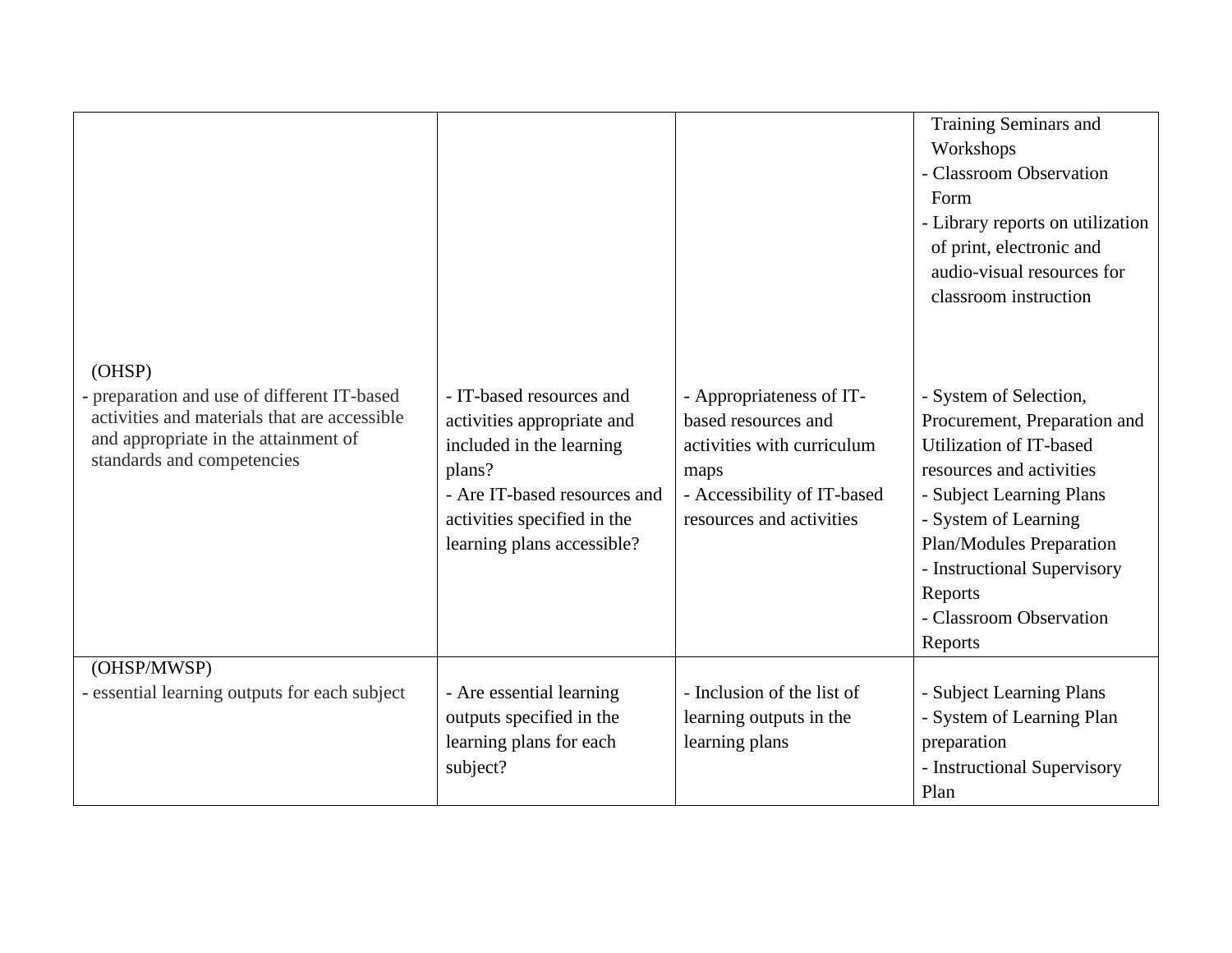| 4. A system of formulating varied            | - Are there established       | - Provision of summative and  | - System of Assessment                    |
|----------------------------------------------|-------------------------------|-------------------------------|-------------------------------------------|
| assessments that measure                     | policies on the formulation   | formative assessments in      | Preparation                               |
| students' performance of standards and       | and utilization of a variety  | curriculum map and LP that    | - Subject Tables of                       |
| competencies, transfer of learning           | of assessments to measure     | measure students'             | Specification                             |
| and development of 21st century              | student performance of the    | achievement of standards      | - Unit Assessment-Activities              |
| learning skills*                             | Kto12 standards and           | and competencies              | Matrix or Unit Assessment                 |
|                                              | competencies? Transfer of     | - Provision of performance    | Map                                       |
|                                              | learning? Development of      | task in curriculum map and    | - Samples of Subject                      |
|                                              | $21st$ Century skills?        | LP that measures students'    | <b>Summative and Formative</b>            |
|                                              |                               | achievement of                | Assessments                               |
|                                              |                               | performance standard          | - Subject Learning Plan                   |
|                                              |                               | - Provision of assessments in | - Samples of Performance                  |
|                                              |                               | LP of students'               | <b>Tasks</b>                              |
|                                              |                               | development of $21st$ century | - Samples of Evaluation of                |
|                                              |                               | skills                        | Students' 21 <sup>st</sup> century skills |
|                                              |                               |                               | - Instructional Supervisory               |
|                                              |                               |                               | Reports                                   |
|                                              |                               |                               | - Minutes of meetings of                  |
|                                              |                               |                               | Department Subject                        |
|                                              |                               |                               | regarding instructional                   |
|                                              |                               |                               | resources/materials                       |
|                                              |                               |                               | - Faculty Development                     |
|                                              |                               |                               | Training Seminars and                     |
|                                              |                               |                               | Workshops                                 |
| 5. An intervention program for students with | - Are there intervention      | - Program or system of        | - Response to Intervention                |
| learning difficulties*                       | activities to assist students | academic interventions to     | Program or System or                      |
|                                              | with learning difficulties?   | improve student               | Academic Intervention                     |
|                                              | Children with Special         | performance                   | Program                                   |
|                                              | Needs?                        |                               | - Subject Learning Plans                  |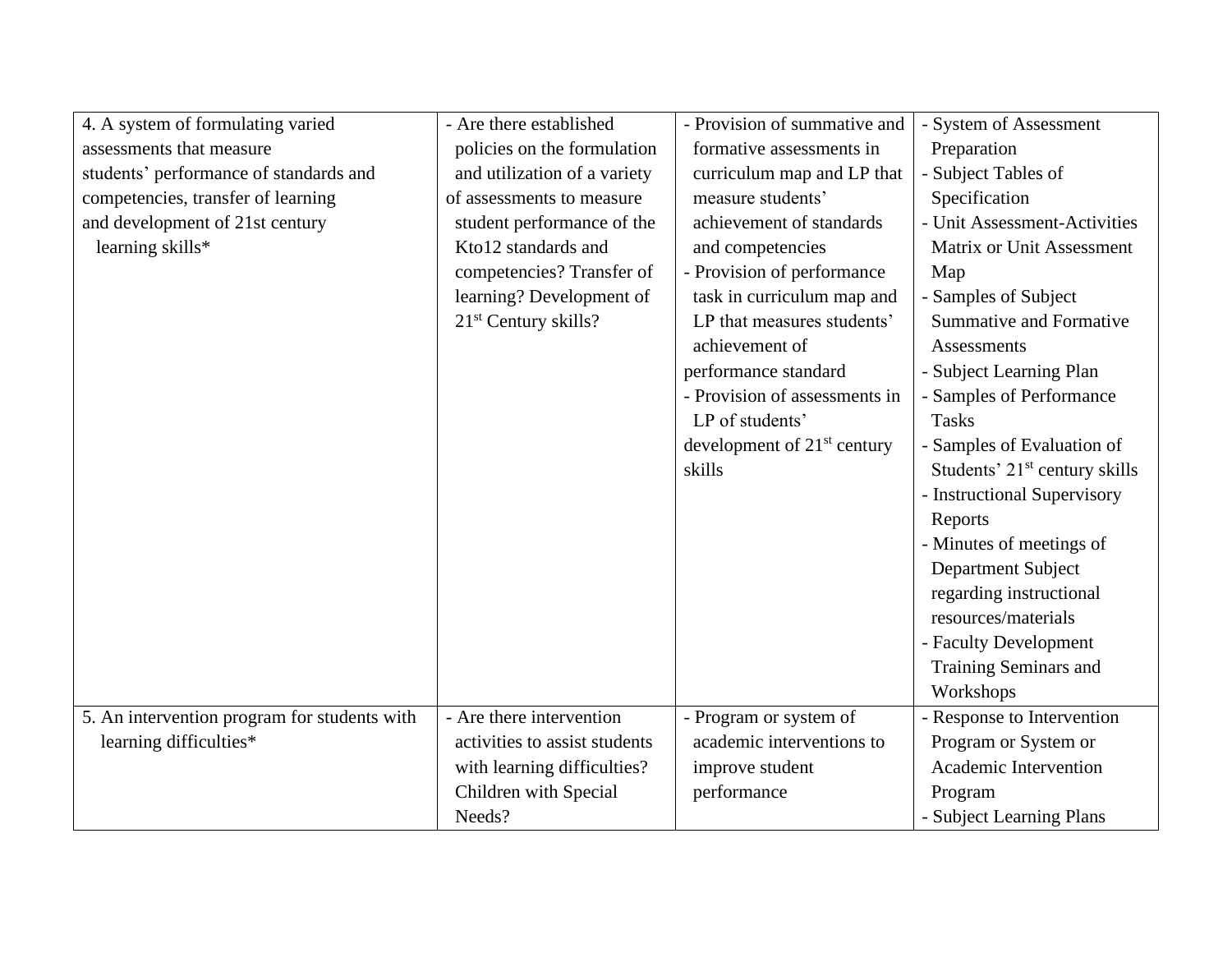|                                                     |                              |                          | - Reports on results of       |
|-----------------------------------------------------|------------------------------|--------------------------|-------------------------------|
|                                                     |                              |                          | academic interventions by     |
|                                                     |                              |                          | PLC groups                    |
|                                                     |                              |                          | - Subject department reports  |
|                                                     |                              |                          | of student achievement        |
|                                                     |                              |                          | and results of interventions  |
|                                                     |                              |                          | - Formative Assessments in    |
|                                                     |                              |                          | different subject areas       |
|                                                     |                              |                          | - Minutes of meetings of      |
|                                                     |                              |                          | Academic Council or           |
|                                                     |                              |                          | Subject Coordinators' Council |
|                                                     |                              |                          | or subject department         |
|                                                     |                              |                          | meetings on system of         |
|                                                     |                              |                          | addressing children with      |
|                                                     |                              |                          | special needs                 |
|                                                     |                              |                          | - Instructional supervisory   |
|                                                     |                              |                          | Reports                       |
| (OHSP/MWSP)                                         |                              |                          |                               |
| 6. A system for supervision of assigned             | - Is there a system of       | - Supervision of Student | - Instructional Supervision   |
| learning tasks, consultation on learning            | supervision that checks      | performance              | Plan                          |
| requirements and feedback on student<br>performance | compilation of students'     |                          | - Instructional Supervisory   |
|                                                     | learning tasks and learning  |                          | Reports                       |
|                                                     | requirements                 |                          | - Instructional Supervisory   |
|                                                     | - Is there a system of       |                          | Calendar                      |
|                                                     | gathering student feedback   |                          | - Classroom Observation       |
|                                                     | on quality of student        |                          | Reports                       |
|                                                     | performance?                 |                          |                               |
| 7. Teachers' performance of instructional           | - Are there documents, class | - Teachers' level of     | - Records of classroom        |
| procedures that show the use, development           | observation reports or       | performance and          | observations conducted by     |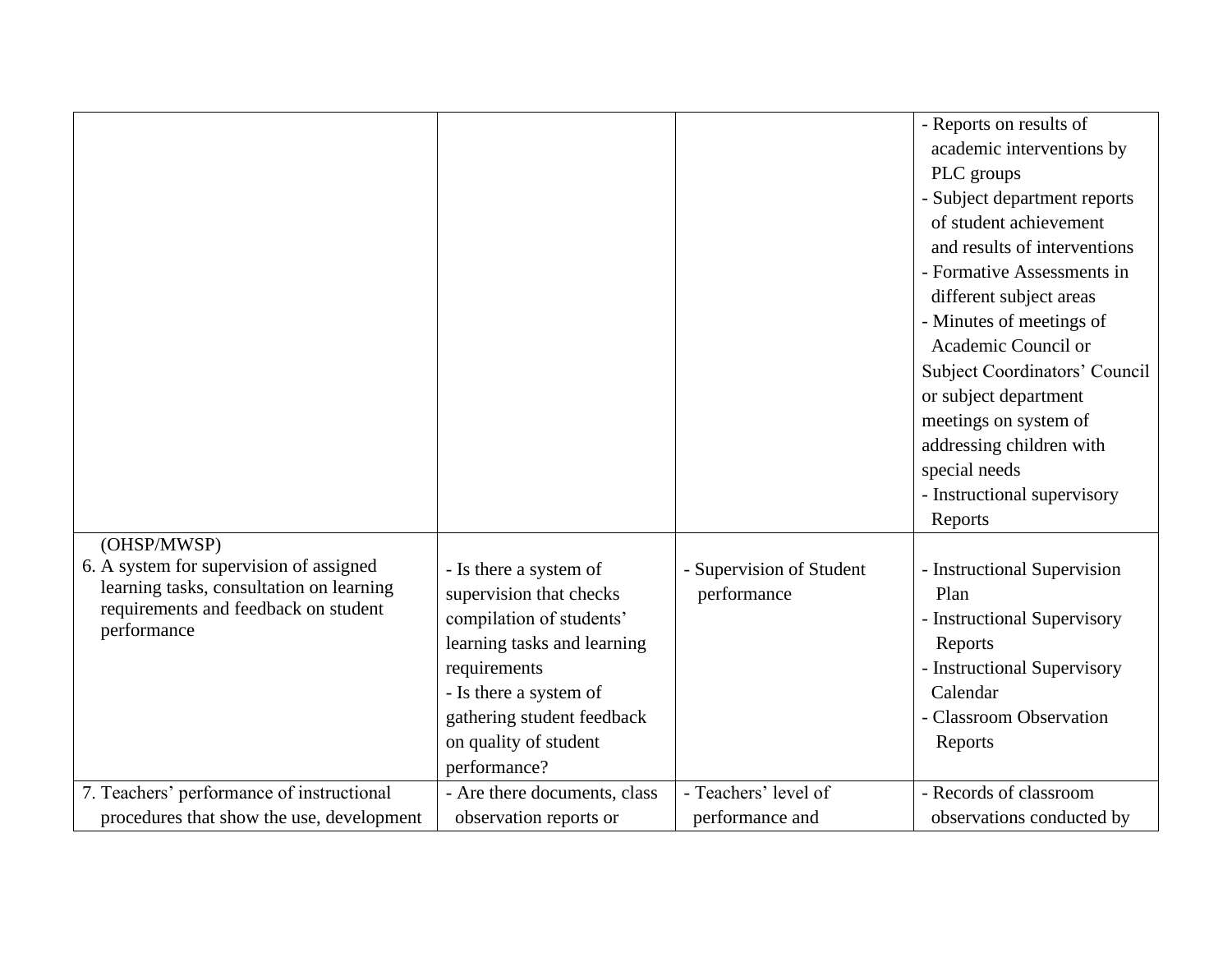| and attainment of K to 12 standards $\&$ | summaries of teacher       | implementation of            | supervisors                 |
|------------------------------------------|----------------------------|------------------------------|-----------------------------|
| competencies*                            | performance on the use,    | curriculum map               | - Instructional Supervisory |
|                                          | development and attainment | specifications and LP during | Reports                     |
|                                          | of Kto12 standards and     | classroom instruction        |                             |
|                                          | competencies?              |                              |                             |
| 8. Observation of classroom instruction  |                            |                              | - Classroom Observation     |
| during certification visit*              |                            |                              | Form                        |
| <b>AREA RATING:</b>                      |                            |                              |                             |
| <b>COMMENTS:</b>                         |                            |                              |                             |
|                                          |                            |                              |                             |
|                                          |                            |                              |                             |
|                                          |                            |                              |                             |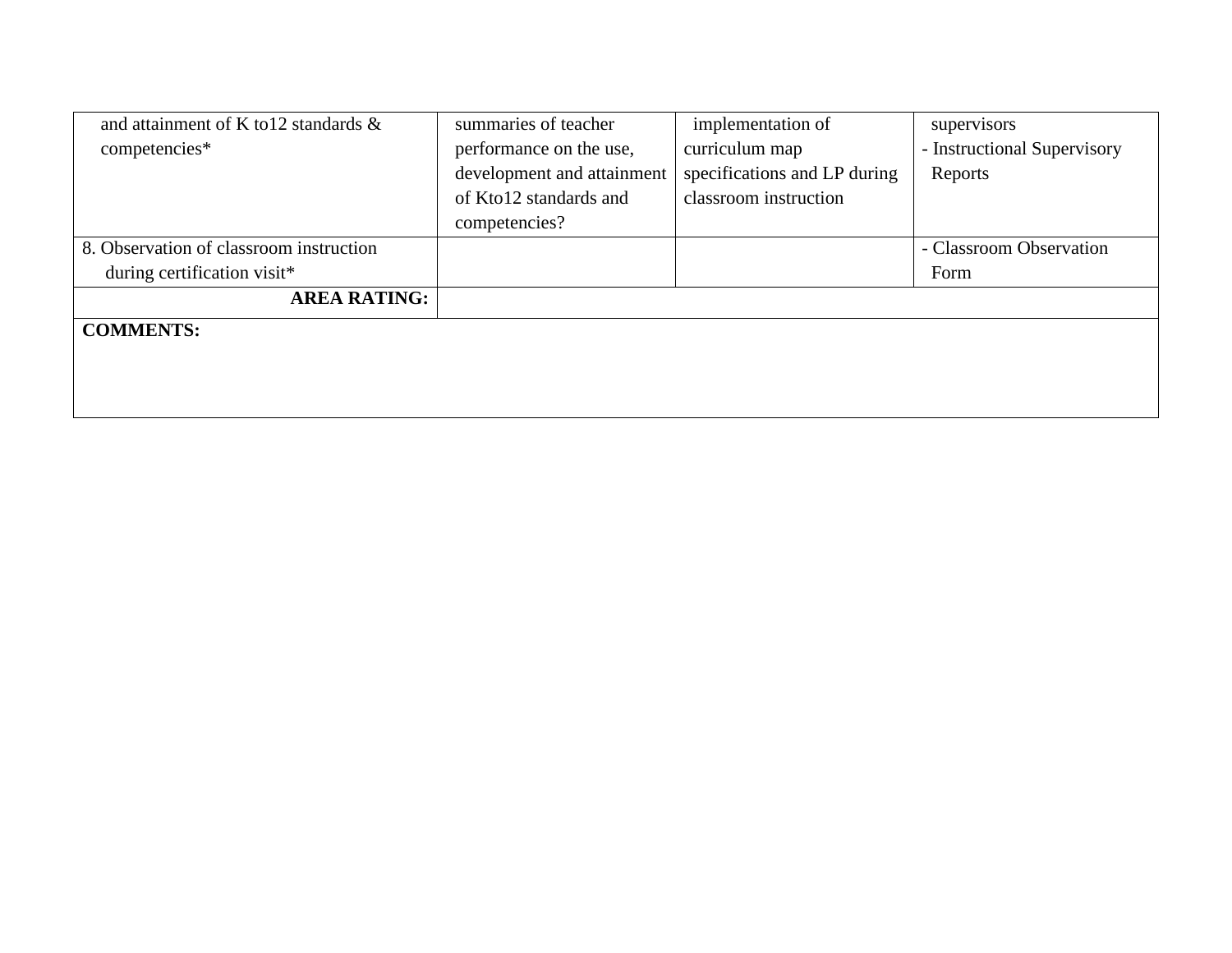# **C. INSTRUCTIONAL LEADERSHIP**

#### Description

As the designated leader of the school, the principal works to ensure that the learning goals of the Kto12 standards-based curriculum are achieved. The principal is therefore primarily an instructional leader who continuously seeks ways to improve the school's teaching-learning processes and environments and improve student performance.

## Basis of Evaluation

The principal effectively functions as an instructional leader in a number of significant activities. The principal communicates to all sectors and stakeholders the directions of the school's Vision and Mission and the desired learning outcomes of the Kto12 standards-based curriculum program. The principal designs and implements a system for aligning the different school operations and departments with the school Vision and Mission and the learning outcomes of the Kto12 standards-based curriculum program. The principal initiates changes in instructional and assessment practices to make learning more relevant, meaningful and evident for all students. The principal actively monitors and provides feedback to different sectors on their implementation of and contributions to the accomplishment of the Kto12 curriculum goals. The principal supports the professional growth of the faculty and staff and encourages them to adopt a growth mindset and become lifelong learners in the understanding and practice of relevant 21<sup>st</sup> century pedagogies. The principal provides time for teachers to collaborate on analyzing data on student performance and planning interventions for higher student achievement. The principal also manages the school's resources and funds to provide the needed instructional facilities and materials for successful teaching.

| <b>Standards of Compliance</b>                | <b>Focus Questions:</b>    | <b>Look-Fors:</b>             | <b>ECEs:</b>                |
|-----------------------------------------------|----------------------------|-------------------------------|-----------------------------|
| 1. A system that actively communicates to     | - Are the PVMGO and        | - Inclusion of explanation of | - Orientation Program       |
| Various stakeholders the school's Vision,     | Kto12 directions           | school's PVMGO and            | Minutes/Documentation       |
| Mission, and K to 12 standards and            | disseminated to            | Kto12 curriculum directions   | - Presentation of School's  |
| directions and school's development of        | stakeholders?              | and plans in presentation     | Curriculum directions with  |
| innovations in curriculum development,        | - Are curriculum           | or orientation program        | different stakeholders such |
| assessment and instruction*                   | development                |                               | as Board of Trustees,       |
|                                               | and innovations            |                               | officers of Parents'        |
|                                               | disseminated to            |                               | Association, officers of    |
|                                               | stakeholders?              |                               | Alumni Association, and     |
|                                               |                            |                               | partner organizations       |
| 2. A system for monitoring and evaluating the | - Are there established    | - Alignment of operations     | - SSIP Area in Curriculum,  |
| extent of alignment of school operations      | monitoring and evaluation  | plans with school's           | Assessment and Instruction  |
| with the school's philosophy,                 | processes on the alignment | <b>PVMGO</b>                  | - SSIP Performance Report   |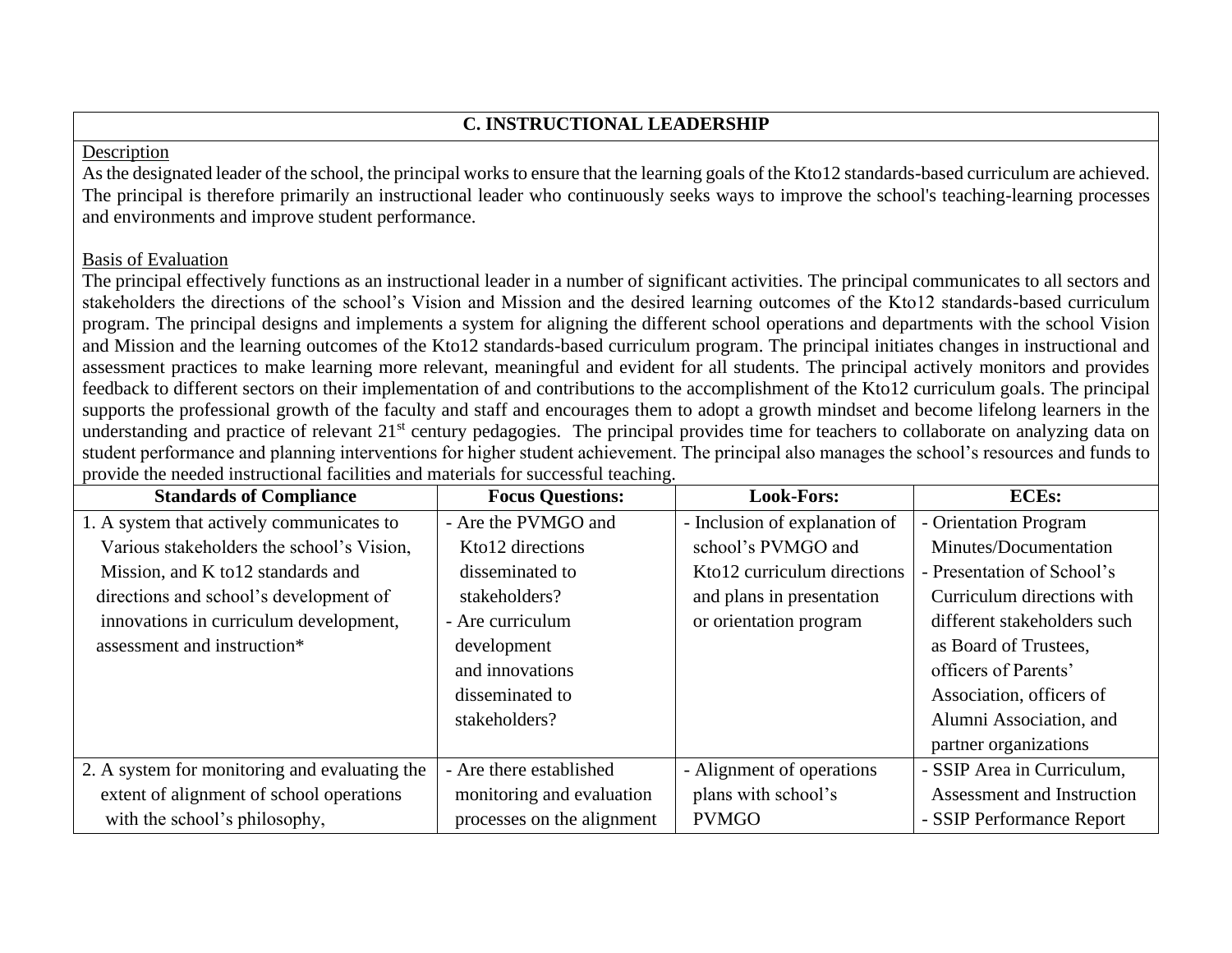| vision-mission, goals and objectives and  | of curriculum instruction      | and curriculum goals        | in Area of Curriculum,          |
|-------------------------------------------|--------------------------------|-----------------------------|---------------------------------|
| accomplishment of curriculum goals*       | and PVMGO with school          | - Achievement of operations | Assessment and Instruction      |
|                                           | operations?                    | plans for implementation of | - Annual Operational Plan       |
|                                           |                                | PVMGO and curriculum        | Performance Report              |
|                                           |                                | goals                       | - Annual Operational Plan       |
|                                           |                                |                             | Achievement Report              |
|                                           |                                |                             | - Minutes of meeting of         |
|                                           |                                |                             | Academic Council or             |
|                                           |                                |                             | Subject Coordinators'           |
|                                           |                                |                             | Council or department           |
|                                           |                                |                             | meetings                        |
| 3. Regular collection, interpretation and | - Are data on student learning | - Data on student           | - Subject Reports on Student    |
| dissemination of data on student learning | and performance collected      | achievement of curriculum   | Performance of Curriculum       |
| and performance to top and key school     | regularly?                     | map standards and           | Map Standards and               |
| leaders towards informed decision-making* | - Are these data interpreted   | competencies                | Competencies                    |
|                                           | and analyzed? Are the data     | - System of reporting,      | - Data Presentations in         |
|                                           | used to make decisions         | disseminating and using     | Subject PLC meetings            |
|                                           | regarding curriculum           | data on student             | - System of or procedures for   |
|                                           | development and                | achievement to various      | <b>Curriculum Development</b>   |
|                                           | updating?                      | administrators              | and Updating                    |
|                                           | - Is there regular             |                             | - Sample students' answers      |
|                                           | dissemination of data on       |                             | in formative assessments in     |
|                                           | student learning               |                             | different subject areas         |
|                                           | performance to key             |                             | - Minutes of meeting of         |
|                                           | administrators to guide        |                             | Academic Council or             |
|                                           | decision-making?               |                             | Subject Coordinators'           |
|                                           |                                |                             | Council or subject              |
|                                           |                                |                             | department meetings             |
|                                           |                                |                             | - Periodic or annual reports on |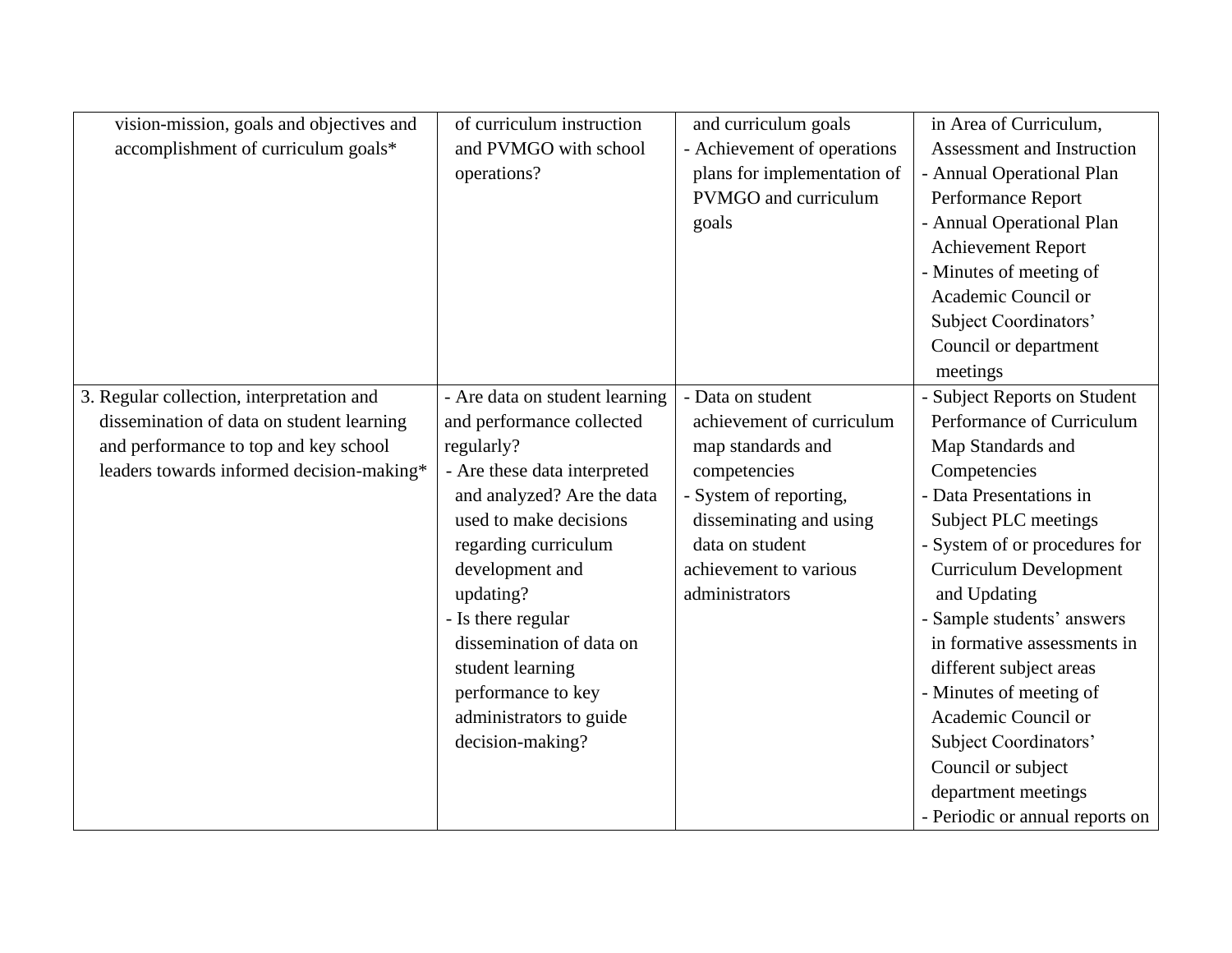|                                             |                               |                                   | curriculum evaluation                |
|---------------------------------------------|-------------------------------|-----------------------------------|--------------------------------------|
| 4. Continuous improvement of the curriculum | - Are curriculum              | - Provision of curriculum         | - Standards-based School             |
| and instruction through development         | development efforts and       | development activities in         | Improvement Plan in the              |
| activities in the Standards-based School    | strategies included in the    | SSIP area of Curriculum,          | area of Curriculum,                  |
| Improvement Plan area of Curriculum,        | SSIP?                         | <b>Assessment and Instruction</b> | Assessment and Instruction           |
| Assessment and Instruction*                 |                               | - Reports of accomplishment       | - Annual Operational Plans           |
|                                             |                               | of development activities of      | - Minutes of meeting of              |
|                                             |                               | SSIP area of Curriculum,          | Academic Council or                  |
|                                             |                               | Assessment and Instruction        | <b>Subject Coordinators' Council</b> |
|                                             |                               | in Annual Operational             | or subject department                |
|                                             |                               | Plans                             | meetings                             |
|                                             |                               |                                   | - Curriculum evaluation and          |
|                                             |                               |                                   | Recommendations                      |
| 5. A supervisory program that:              |                               |                                   |                                      |
| - monitors and evaluates teachers'          | - Is there regular monitoring | - Data on or general/             | - Instructional Supervisory          |
| instructional effectiveness and use of the  | and evaluating of teachers'   | individual profile of             | Program                              |
| standards in curriculum development,        | effectiveness on the use of   | teachers' strengths and           | - Records of classroom               |
| assessment and instruction                  | Kto12 standards on            | areas for improvement in          | observations done by subject         |
|                                             | curriculum, assessment and    | implementing curriculum           | coordinators and other               |
|                                             | instruction?                  | standards and                     | academic supervisors                 |
|                                             |                               | competencies                      | - Minutes of subject                 |
|                                             |                               |                                   | department meetings                  |
|                                             |                               |                                   | - Minutes of year level PLC          |
|                                             |                               |                                   | meetings                             |
|                                             |                               |                                   | - Records of post-classroom          |
|                                             |                               |                                   | observation conference by            |
|                                             |                               |                                   | subject coordinator or               |
|                                             |                               |                                   | principal with teacher               |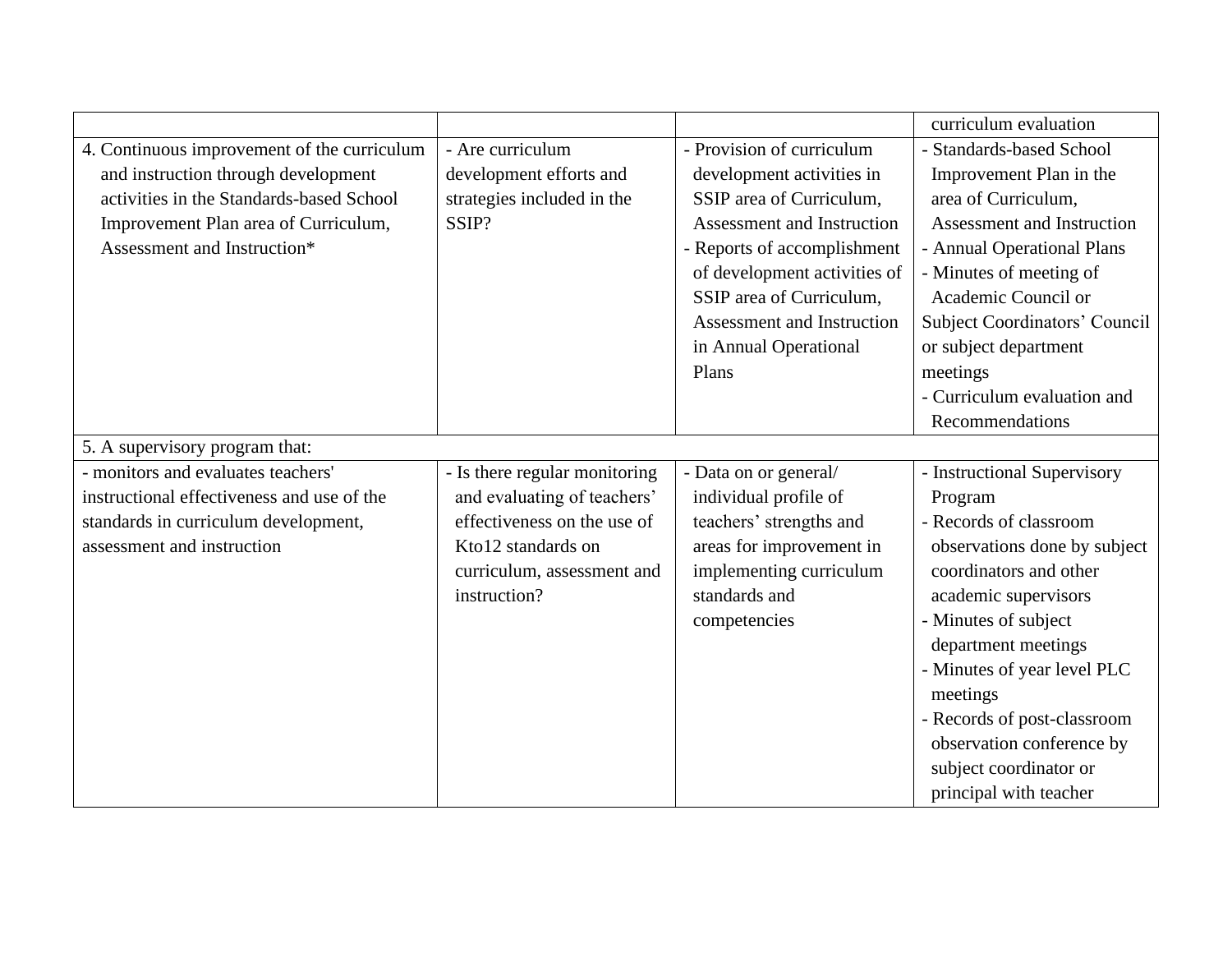|                                                                                                                                                                                                                                                               |                                                                                                                                                                        |                                                                                                                                          | - Annual interview by                                                                                                                                                                                                                                                    |
|---------------------------------------------------------------------------------------------------------------------------------------------------------------------------------------------------------------------------------------------------------------|------------------------------------------------------------------------------------------------------------------------------------------------------------------------|------------------------------------------------------------------------------------------------------------------------------------------|--------------------------------------------------------------------------------------------------------------------------------------------------------------------------------------------------------------------------------------------------------------------------|
|                                                                                                                                                                                                                                                               |                                                                                                                                                                        |                                                                                                                                          | principal of teacher                                                                                                                                                                                                                                                     |
| (MWSP)                                                                                                                                                                                                                                                        |                                                                                                                                                                        |                                                                                                                                          |                                                                                                                                                                                                                                                                          |
| provides coaching and mentoring activities<br>for faculty in the teaching and learning of the<br>K to 12 standards and 21st century skills<br>(OHSP)                                                                                                          | - Are there coaching and<br>Mentoring activities/<br>program towards teaching<br>Kto12 standards and<br>competencies and 21 <sup>st</sup><br>century skills?           | - Provision of opportunities<br>or activities for coaching<br>and mentoring teachers on<br>various aspects of teaching<br>and learning   | - Instructional Supervisory<br>Program<br>- Faculty Professional<br>Development Program and<br>seminars-workshops<br>involving coaching and<br>mentoring<br>- Records of post-classroom<br>observation conference by<br>subject coordinator or<br>principal with teacher |
| provides for coaching and mentoring<br>activities for the faculty on the use of On-<br>line Distance Learning modality and<br>teaching and learning of Kto12 standards<br>and 21st Century skills                                                             | - Are there coaching and<br>mentoring activities on the<br>use of ODL modality?<br>Teaching and Learning of<br>Kto12 standards and 21 <sup>st</sup><br>Century Skills? | - Coaching and Mentoring<br>Activities on ODL<br>- Coaching and Mentoring<br>Activities on various aspects<br>of teaching and learning   | - Instructional Supervisory<br>Program<br>- Faculty Professional<br>Development Program<br>- Records/Minutes of post-<br>classroom observation<br>conferences                                                                                                            |
| (OHSP/MWSP)<br>- monitors and evaluates student performance<br>of standards and competencies, transfer of<br>learning and 21st century learning skills to<br>improve curriculum implementation and<br>instructional delivery, and enhance student<br>learning | - Is there regular monitoring<br>and evaluating of students<br>performance? transfer of<br>learning? 21 <sup>st</sup> century<br>learning skills?                      | - Regular monitoring and<br>evaluating of students<br>performance? transfer of<br>learning? 21 <sup>st</sup> century<br>learning skills? | - Instructional Supervisory<br>Plan<br>- Instructional Supervisory<br>Reports<br>- Classroom observation<br>Reports                                                                                                                                                      |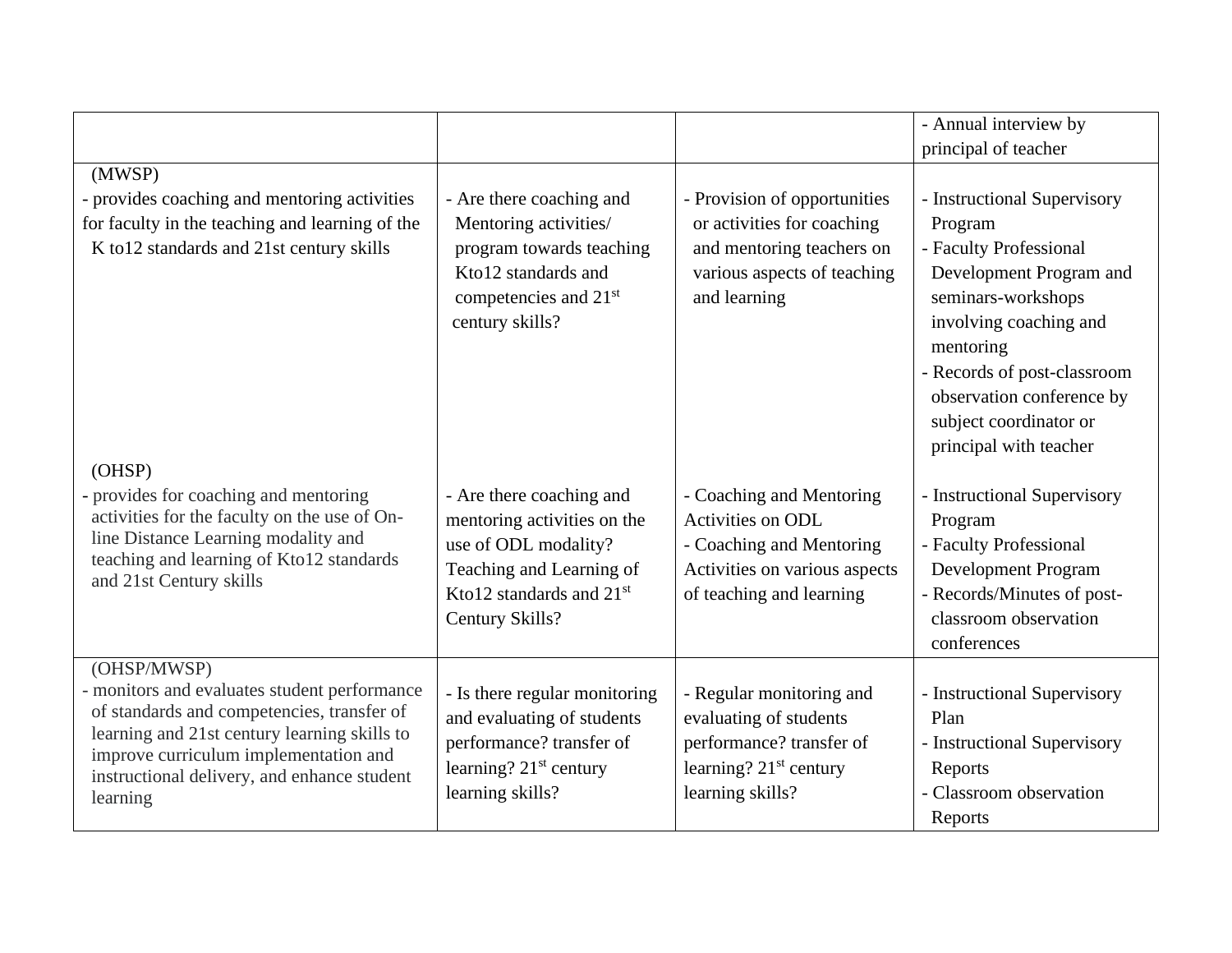| 6. A system for teachers to periodically and<br>collaboratively analyze data on student<br>performance and plan interventions that<br>enable students to meet the standards and<br>related competencies | - Are teacher activities on<br>analyses of student<br>performance data and<br>corollary intervention<br>planning?<br>- Are teacher activities on                                       | - Protocol for analyzing data<br>on student achievement<br>and determining appropriate<br>interventions<br>- Results of effect of<br>interventions on student | - Schedules and Minutes of<br>Year level or subject<br>department PLC meetings<br>- Sample PLC reports<br>- Minutes of Department<br>Meetings on Student                                                                                                                                                                                                                                                                 |
|---------------------------------------------------------------------------------------------------------------------------------------------------------------------------------------------------------|----------------------------------------------------------------------------------------------------------------------------------------------------------------------------------------|---------------------------------------------------------------------------------------------------------------------------------------------------------------|--------------------------------------------------------------------------------------------------------------------------------------------------------------------------------------------------------------------------------------------------------------------------------------------------------------------------------------------------------------------------------------------------------------------------|
|                                                                                                                                                                                                         | analyses of student<br>performance<br>and intervention planning<br>consistent and regularly<br>conducted?                                                                              | performance                                                                                                                                                   | Performance and<br><b>Intervention Planning</b>                                                                                                                                                                                                                                                                                                                                                                          |
| (MWSP)<br>7. Provision for timely access to and optimum<br>use of instructional resources, facilities<br>materials and equipment                                                                        | - Are instructional materials<br>and equipment available<br>and accessible for teachers'<br>use?<br>- Is the use of instructional<br>materials and equipment<br>consistent? Optimized? | - Policies for teachers'<br>access to and use of<br>instructional materials,<br>equipment and resources                                                       | - System for Selection,<br>Procurement, Development<br>and Utilization of<br>Instructional<br>Resources/Materials<br>- Library Policies for<br>borrowing and using print,<br>audiovisual and electronic<br>resources and materials<br>- Custodian reports on<br>utilization of print,<br>audiovisual and electronic<br>resources and<br>materials and equipment<br>- Subject curriculum maps<br>- Subject learning plans |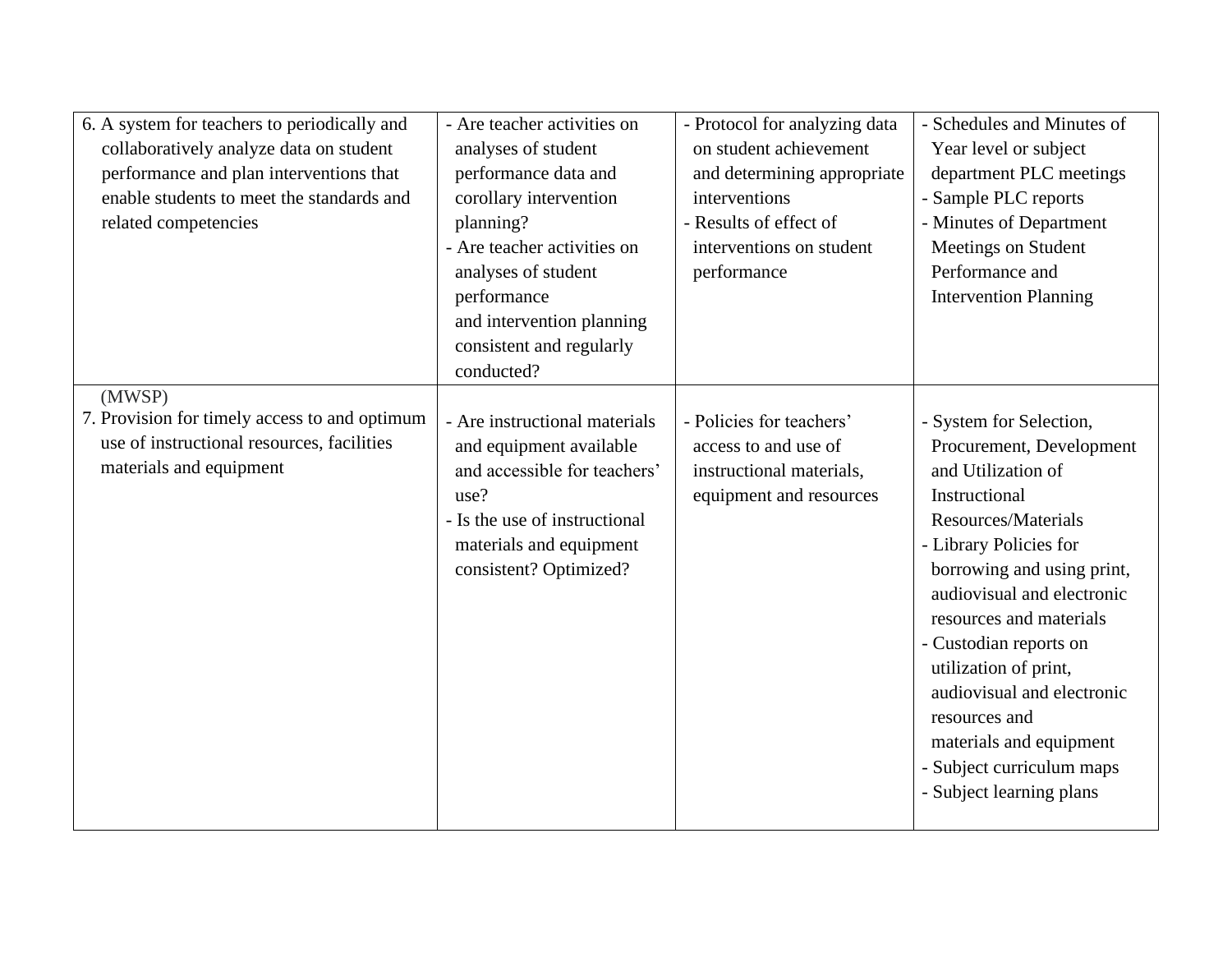| (OHSP)                                       |                               |                                |                                     |
|----------------------------------------------|-------------------------------|--------------------------------|-------------------------------------|
| - Provision for timely access to and optimum | - Are IT-based instructional  | - Appropriateness of IT-       | - System for Selection,             |
| use of appropriate IT-based instructional    | materials, facilities and     | based instructional materials, | Procurement, Development            |
| materials, facilities and equipment          | equipment appropriate for     | facilities and equipment?      | and Utilization of IT-based         |
|                                              | the standards and             | - Accessibility and adequacy   | resources/materials,                |
|                                              | competencies?                 | of IT-based materials,         | applications, facilities,           |
|                                              | - Are IT-based instructional  | facilities and equipment?      | equipment                           |
|                                              | materials, facilities and     | - Policies for students' and   | - Inventory of Materials,           |
|                                              | equipment accessible and      | teachers' access to and use of | resources etc.                      |
|                                              | available?                    | IT-based materials, facilities | - Subject Curriculum                |
|                                              | - Are IT-based instructional  | and equipment                  | Maps/LPs Subject                    |
|                                              | materials, facilities and     |                                | - Reports of Utilization by         |
|                                              | equipment optimized           |                                | Teachers, etc.                      |
|                                              | according to curriculum map   |                                | - Instructional Supervisory         |
|                                              | specifications?               |                                | Reports                             |
| 8. A professional development plan for the   | - Is there a development plan | - Professional development     | - Plans in SSIP area of             |
| instructional leaders and academic           | for administrators that       | programs that upgrade the      | Instructional Leadership,           |
| coordinators that provides for their         | include:                      | instructional leaders'         | Faculty and Administration          |
| academic upgrading and updating them on      | a. Graduate studies?          | academic qualifications and    | and Governance                      |
| current trends in curriculum development,    | b. Seminars and trainings     | update their knowledge of      | - Annual Operational Plan           |
| teaching and learning and instructional      | on curriculum updating,       | current trends                 | - Academic Administrator            |
| management *                                 | teaching and learning?        | - Professional development     | Professional Development            |
|                                              | c. Instructional              | programs that upgrade the      | Program and seminars-               |
|                                              | management?                   | instructional leaders'         | workshops                           |
|                                              |                               | management competencies        | - School support for faculty        |
|                                              |                               |                                | and administrators' graduate        |
|                                              |                               |                                | studies                             |
| 9. A system for networking and establishing  | - Are there established       | - Provision of activities      | - System for Selecting and          |
| partnerships with various organizations and  | networks and linkages with    | which enable school            | <b>Establishing School Partners</b> |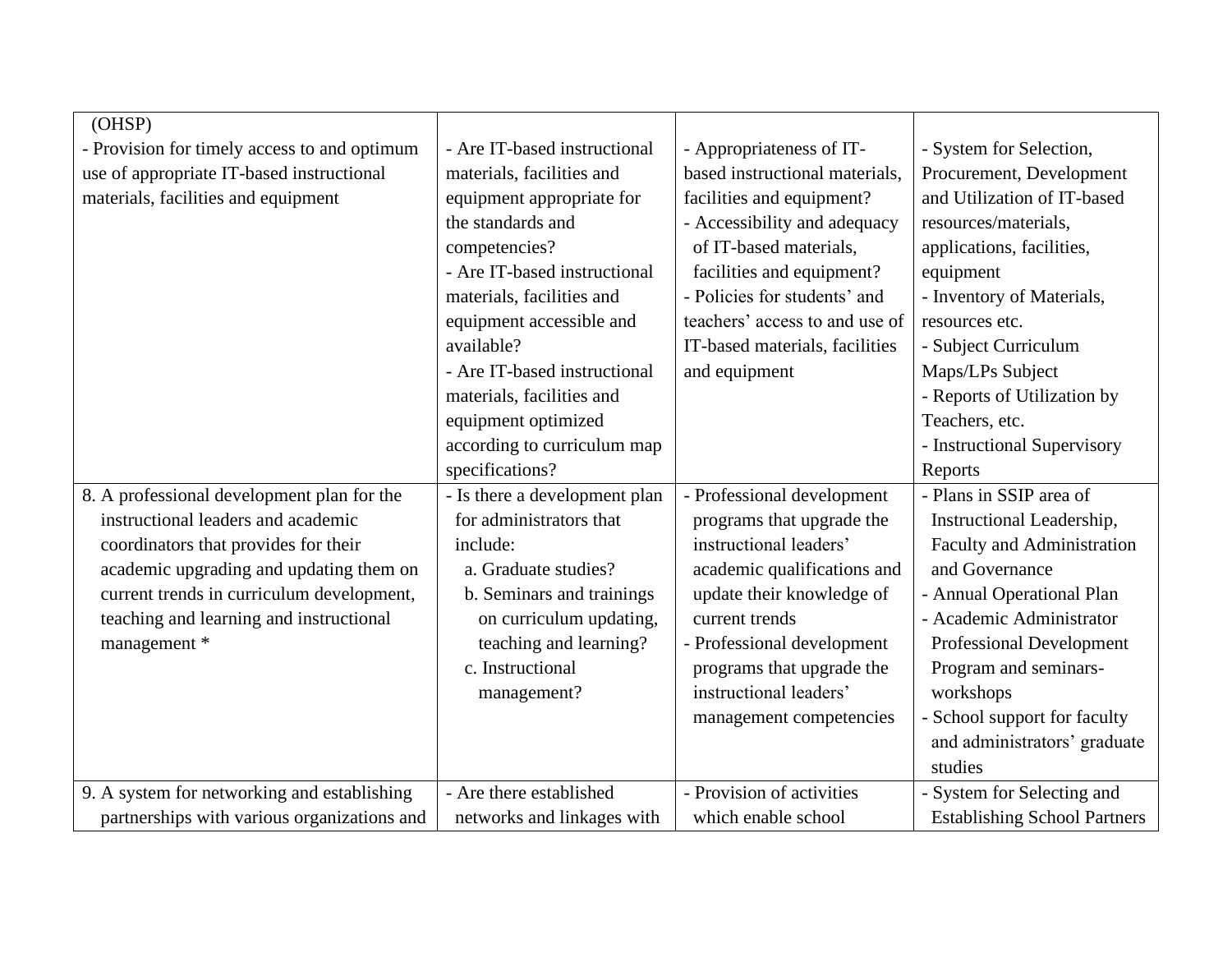| agencies and dialoguing with them on their | partner agencies and     | partners and linkages to   | and Linkages                        |
|--------------------------------------------|--------------------------|----------------------------|-------------------------------------|
| possible contributions to the school's     | support groups in the    | dialogue on possible       | - Directory of School Partners      |
| attainment of its philosophy, vision-      | promotion of the PVMGO?  | contributions to the       | and Linkages                        |
| mission, goals and objectives              | In the attainment of the | school's attainment of the | - Minutes of meetings with          |
| and curriculum goals                       | curriculum goals?        | school's PVMGO and         | <b>School Partners and</b>          |
|                                            |                          | curriculum goals           | Linkages                            |
|                                            |                          |                            | - List of Activities with           |
|                                            |                          |                            | <b>School Partners and Linkages</b> |
| <b>AREA RATING:</b>                        |                          |                            |                                     |
| <b>Comments:</b>                           |                          |                            |                                     |
|                                            |                          |                            |                                     |
|                                            |                          |                            |                                     |
|                                            |                          |                            |                                     |
|                                            |                          |                            |                                     |
|                                            |                          |                            |                                     |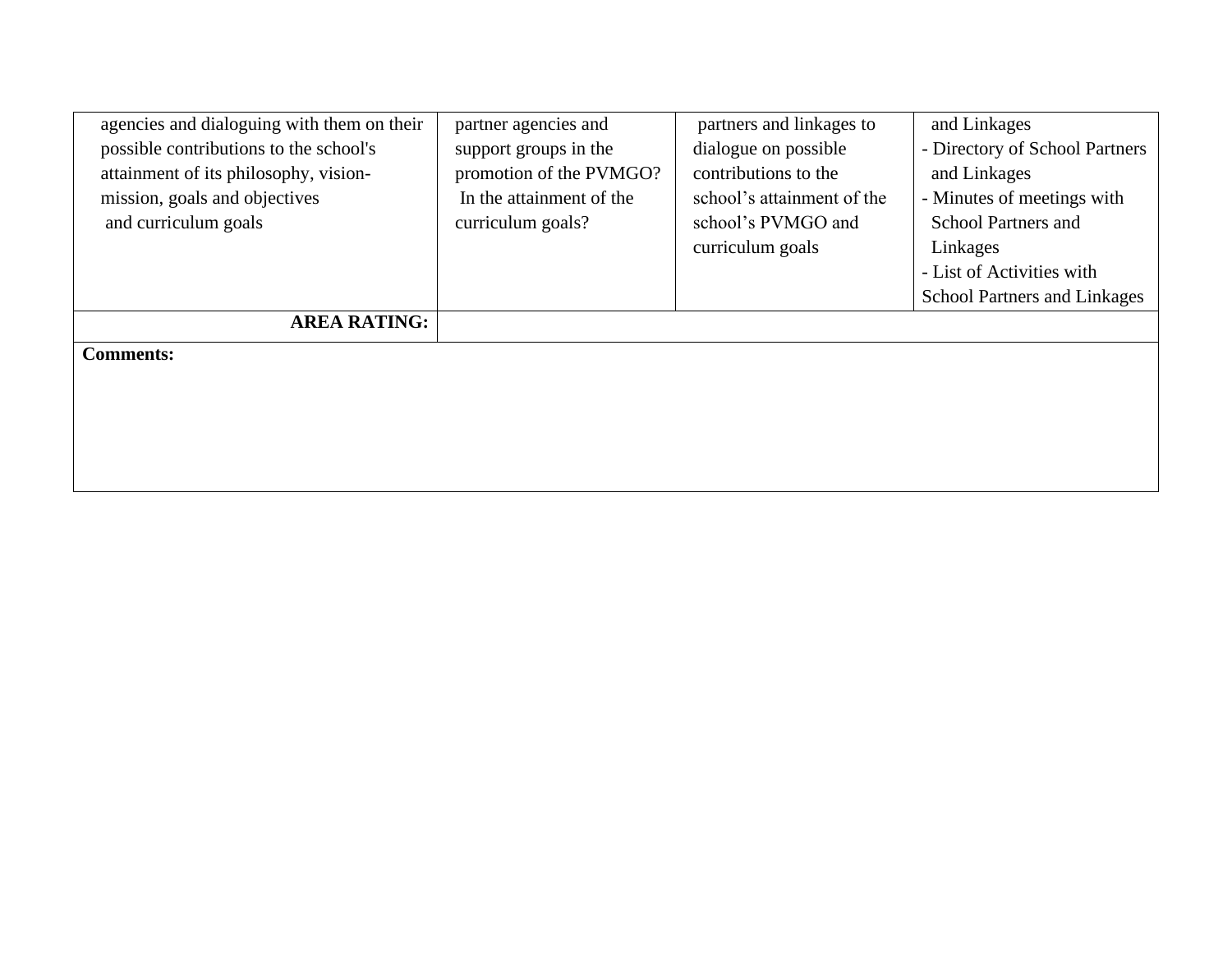# **D. FACULTY**

#### Description

The school recruits, hires and maintains faculty who are licensed, qualified, competent, and sufficient in number to effectively enable the school and the specific educational programs offered to accomplish their purposes. Faculty assignments are such that faculty members are able to carry out their duties effectively. Faculty members have adequate time to prepare and provide effective instruction, advice and evaluate students, continue professional growth, and participate in service activities expected by the school. The student-faculty ratio is consistent with the size, scope, goals, and the specific purposes and requirements of the programs offered. All faculty members are able to guide student learning and to communicate personal knowledge and experience effectively.

#### Basis of Evaluation

Feedback on the faculty's performance is given in different ways. The school regularly conducts annual faculty performance appraisals and clinical supervision to help faculty assess themselves and improve on their performance. The school also offers varied professional development opportunities to upgrade the faculty's competence and deepen their understanding of their particular functions. The design of the professional development program is guided by the school's philosophy/mission and aligned with the 2017 Philippine Professional Standards for Teachers.

| <b>Standards of Compliance</b>                  | <b>Focus Questions:</b>     | <b>Look-Fors:</b>             | <b>ECEs:</b>               |
|-------------------------------------------------|-----------------------------|-------------------------------|----------------------------|
| 1. A system for:                                |                             |                               |                            |
| - recruiting, screening and hiring licensed and | - Are there established     | - Recruiting, screening and   | - Recruitment, Selection,  |
| qualified teachers*                             | SOPs/policies for           | hiring protocols              | Hiring/Placement Policies  |
|                                                 | recruiting, screening and   | - Professional licenses of    | and Procedures             |
|                                                 | hiring?                     | <b>Teachers</b>               | - Notarized Teachers'      |
|                                                 | - Are the teachers licensed |                               | Contracts                  |
|                                                 | and qualified?              |                               | - Administration Manual    |
|                                                 |                             |                               | - Teachers' profile        |
|                                                 |                             |                               | - Teacher's 201 File       |
| - assigning teachers' loads compliant with      | - Are teacher loads and     | - Protocols on assigning      | - Teachers' Program        |
| their qualifications and other DepEd            | assignments based on their  | teachers' loads and other     | - Summary of Faculty Loads |
| requirements                                    | fields of concentration?    | assignments                   | and Assignments            |
|                                                 |                             | - Teachers' loads and         | - Teachers' Contracts      |
|                                                 |                             | assignments in their field of |                            |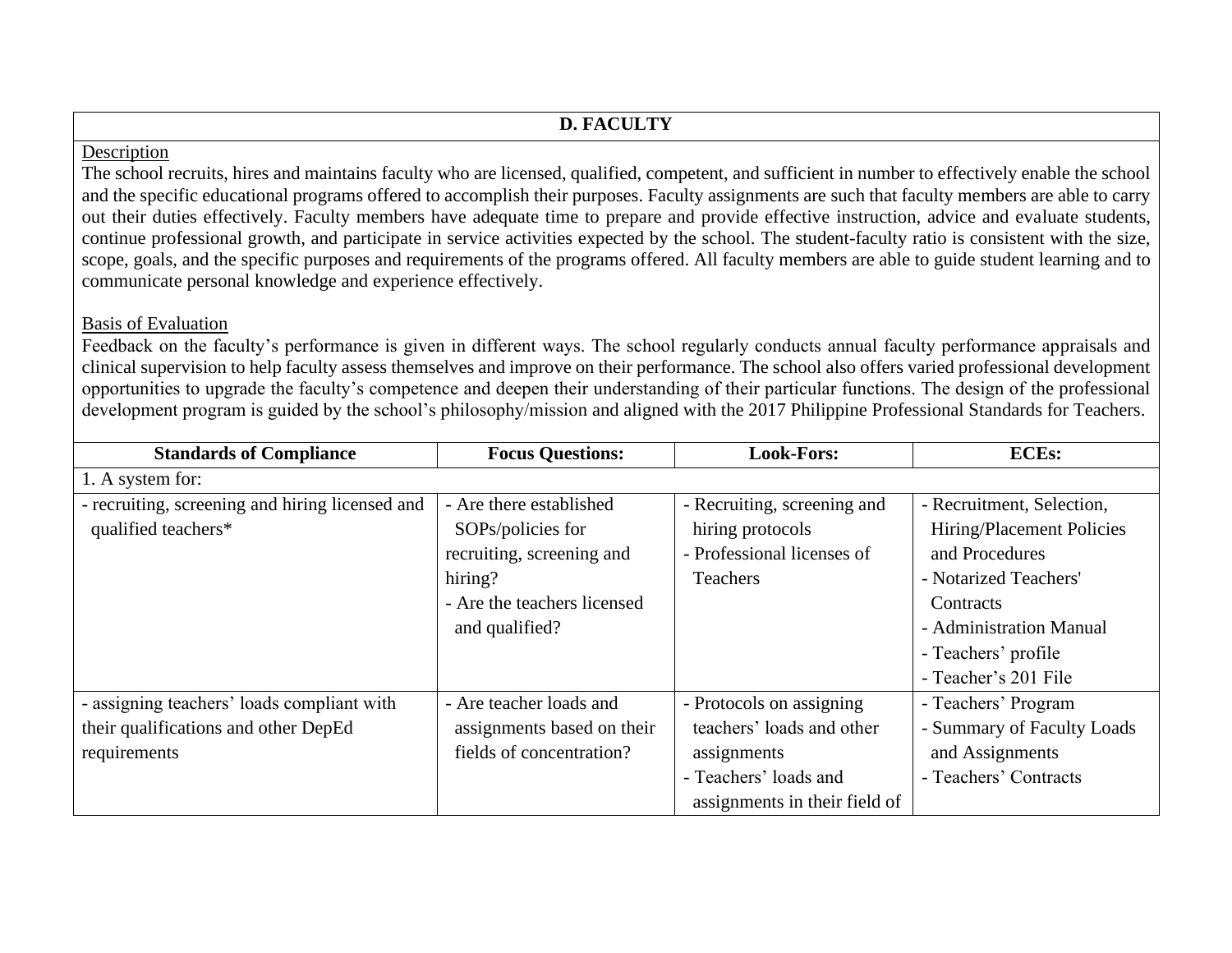|                                                  |                              | concentration                |                                |
|--------------------------------------------------|------------------------------|------------------------------|--------------------------------|
| - disseminating latest DepEd and PRC             | - Is there regular           | - Regular announcements      | - Minutes of Faculty/          |
| memos, circulars and orders.                     | dissemination of DepEd,      | and postings of DepEd,       | Personnel assemblies and       |
|                                                  | PRC and government           | PRC and other                | meetings showing               |
|                                                  | orders, Memos and            | government orders,           | announcements of DepEd         |
|                                                  | circulars,                   | memos and circulars          | orders, etc.                   |
|                                                  | etc.?                        |                              |                                |
| 2. A Faculty Manual defining faculty             | - Is there a Faculty Manual  | - Faculty Manual that        | - Faculty Manual               |
| functions, duties and responsibilities, benefits | that defines functions,      | includes faculty functions   | - Minutes of the Faculty       |
| and privileges that is accepted, published and   | duties and responsibilities, | and responsibilities,        | Meetings where the contents    |
| well-disseminated*                               | benefits and privileges, and | benefits and privileges and  | of the Faculty Manual were     |
|                                                  | school policies involving    | school policies              | discussed                      |
|                                                  | faculty service?             | - Accepted, Published, well- |                                |
|                                                  | - Is this manual published   | disseminated and             |                                |
|                                                  | and distributed?             | distributed Faculty Manual   |                                |
|                                                  | - Are the manual contents    |                              |                                |
|                                                  | discussed and well-          |                              |                                |
|                                                  | disseminated?                |                              |                                |
| 3. Faculty development plan designed to:         |                              |                              |                                |
| - help teachers achieve professional growth in   | - Does the Faculty           | - Faculty Development Plan   | - Faculty Development Plan     |
| the seven domains and meet the standards of      | Development Plan include     | that includes the            | - Faculty Development Plan     |
| the 2017 Philippine Professional Standards       | strategies towards the       | development of the 7         | <b>Evaluation Instruments,</b> |
| for Teachers*                                    | development of the 7         | domains prescribed by the    | <b>Results and Summaries</b>   |
|                                                  | domains prescribed by the    | <b>PPST</b>                  | - Faculty Performance          |
|                                                  | 2017 PPST?                   | - Content Knowledge and      | <b>Evaluation Instruments,</b> |
|                                                  |                              | Pedagogy                     | <b>Results and Summaries</b>   |
|                                                  |                              | - Learning Environment       |                                |
|                                                  |                              | - Diversity of Learners      |                                |
|                                                  |                              | - Curriculum and Planning    |                                |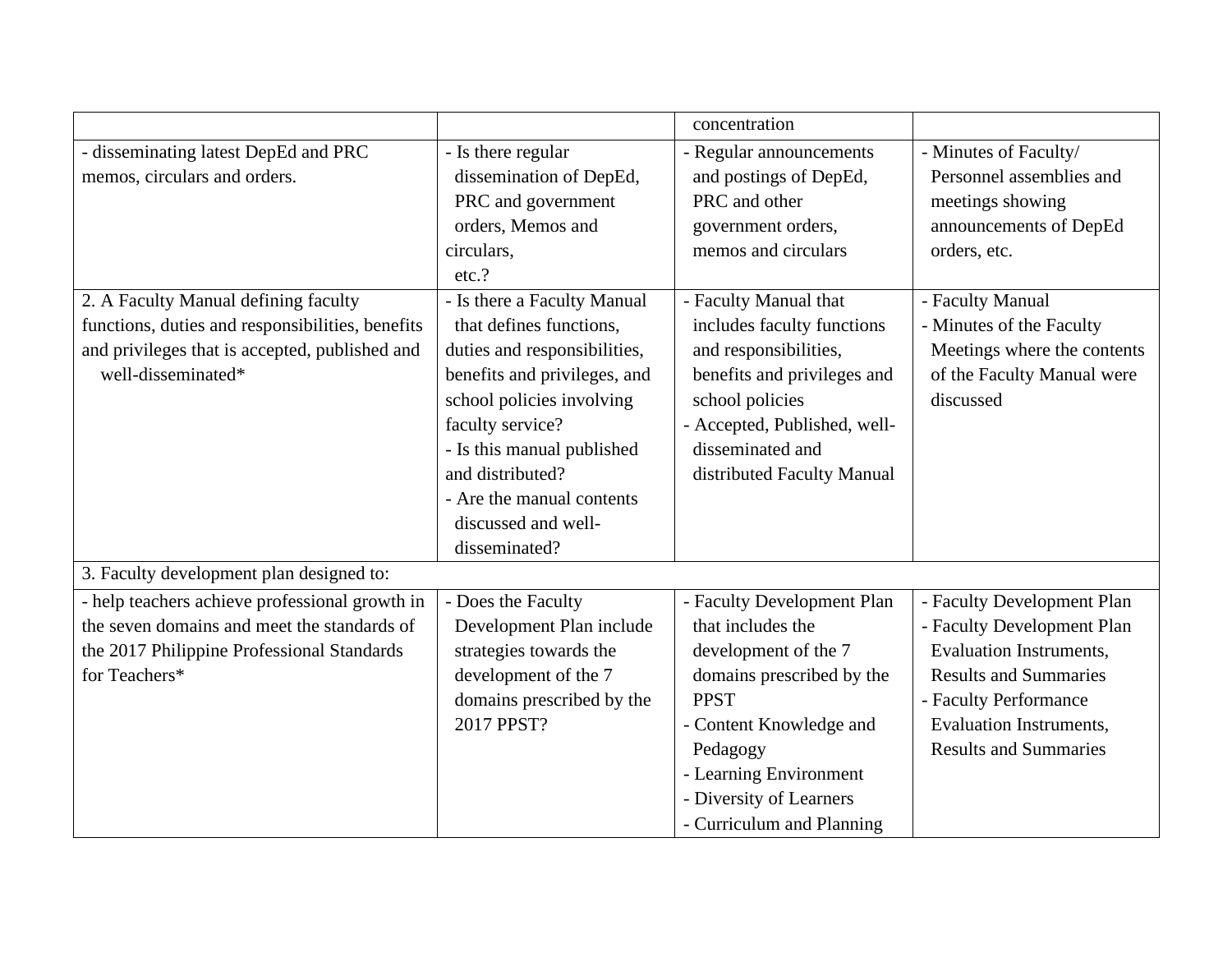|                                               |                             | - Assessment and Reporting      |                                 |
|-----------------------------------------------|-----------------------------|---------------------------------|---------------------------------|
|                                               |                             | - Community Linkages and        |                                 |
|                                               |                             | Professional Engagement         |                                 |
|                                               |                             | - Personal Growth and           |                                 |
|                                               |                             | <b>Professional Development</b> |                                 |
| - enable teachers to organize and participate | - Does the Faculty          | - organization of and           | - List of PLC Activities        |
| in Professional Learning Communities for      | Development Plan provide    | participation in PLC by the     | - Minutes of the PLC            |
| collaborative work, peer observation and      | structures for faculty      | teachers                        | meetings                        |
| improved student Learning*                    | to organize and participate | - inclusion of collaborative    | - Attendance Sheets during      |
|                                               | in Professional Learning    | work and study and peer         | the PLC meetings                |
|                                               | Communities particularly    | evaluation                      | - Faculty Evaluation reports    |
|                                               | to improve student learning |                                 | by Peers                        |
|                                               | through collaborative work  |                                 |                                 |
|                                               | and study? Through          |                                 |                                 |
|                                               | participative faculty       |                                 |                                 |
|                                               | performance evaluation and  |                                 |                                 |
|                                               | peer evaluation?            |                                 |                                 |
| - recognize and reward outstanding teacher    | - Are there provisions to   | - Recognition for               | - Faculty Awards and            |
| performance, initiative and creativity        | recognize outstanding       | outstanding faculty             | <b>Recognition Package</b>      |
|                                               | teacher performance?        | performance, initiative,        | - List of Recipients of Faculty |
|                                               | Initiative? Creativity and  | creativity and innovation       | Awards                          |
|                                               | innovation?                 |                                 | - Faculty performance           |
|                                               |                             |                                 | appraisal instruments and       |
|                                               |                             |                                 | results                         |
| 4. Regular conduct of faculty performance     | - Is faculty performance    | - Regular faculty               | - Summary of Faculty            |
| appraisal as basis for promotion and clinical | appraisal conducted         | performance appraisal           | Performance Appraisal           |
| supervision *                                 | regularly?                  | - Use of performance results    | results                         |
|                                               | - Is faculty performance    | in promotion, salary            | - Promotion Policies            |
|                                               | utilized as basis for       | upgrading, recognition and      | - Salary Scale                  |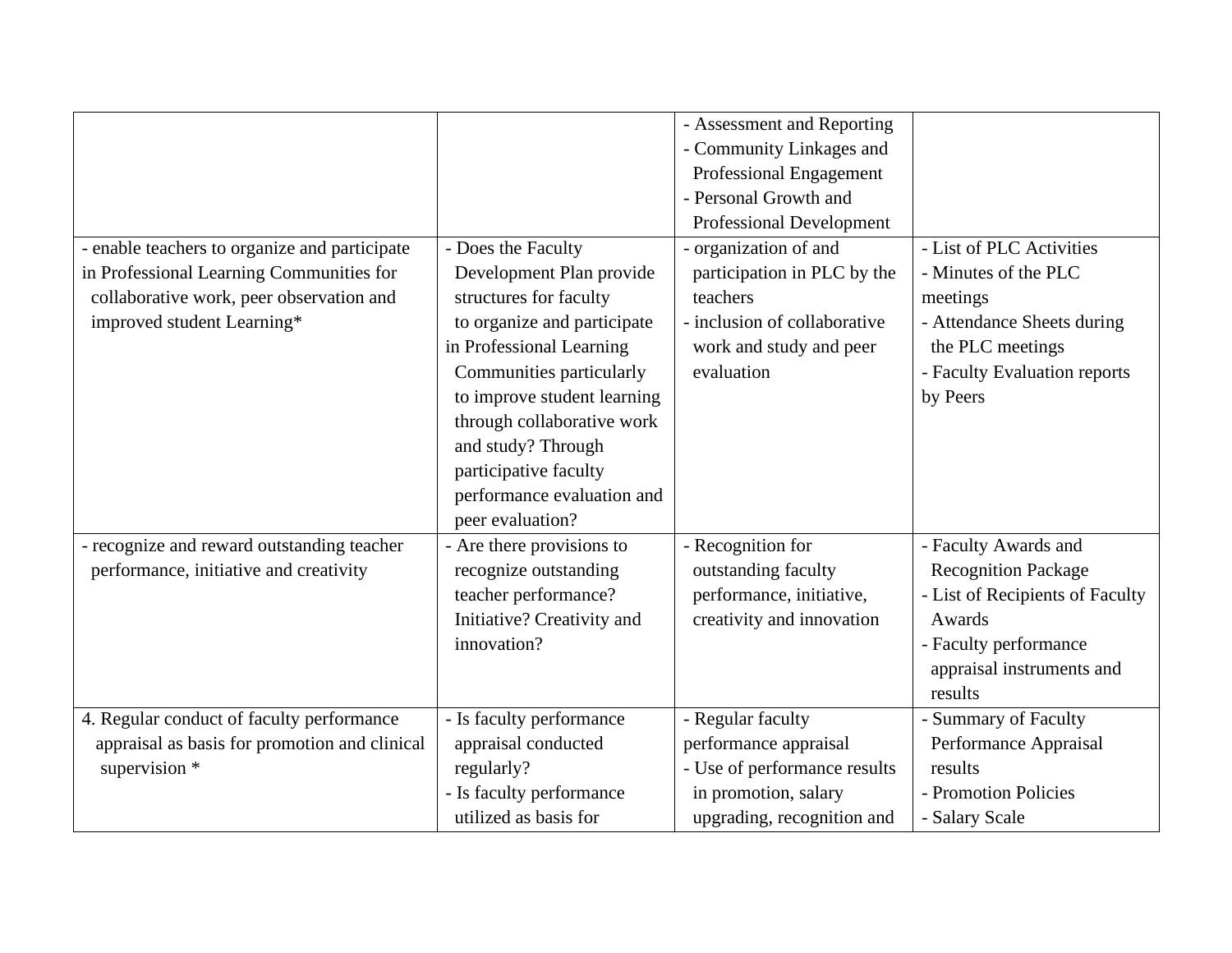|                     | promotion/recognition? | clinical supervision | - Supervisory Plan/Clinical |
|---------------------|------------------------|----------------------|-----------------------------|
|                     | Clinical supervision?  |                      | <b>Supervision Plan</b>     |
| <b>AREA RATING:</b> |                        |                      |                             |
| <b>Comments:</b>    |                        |                      |                             |
|                     |                        |                      |                             |
|                     |                        |                      |                             |
|                     |                        |                      |                             |
|                     |                        |                      |                             |
|                     |                        |                      |                             |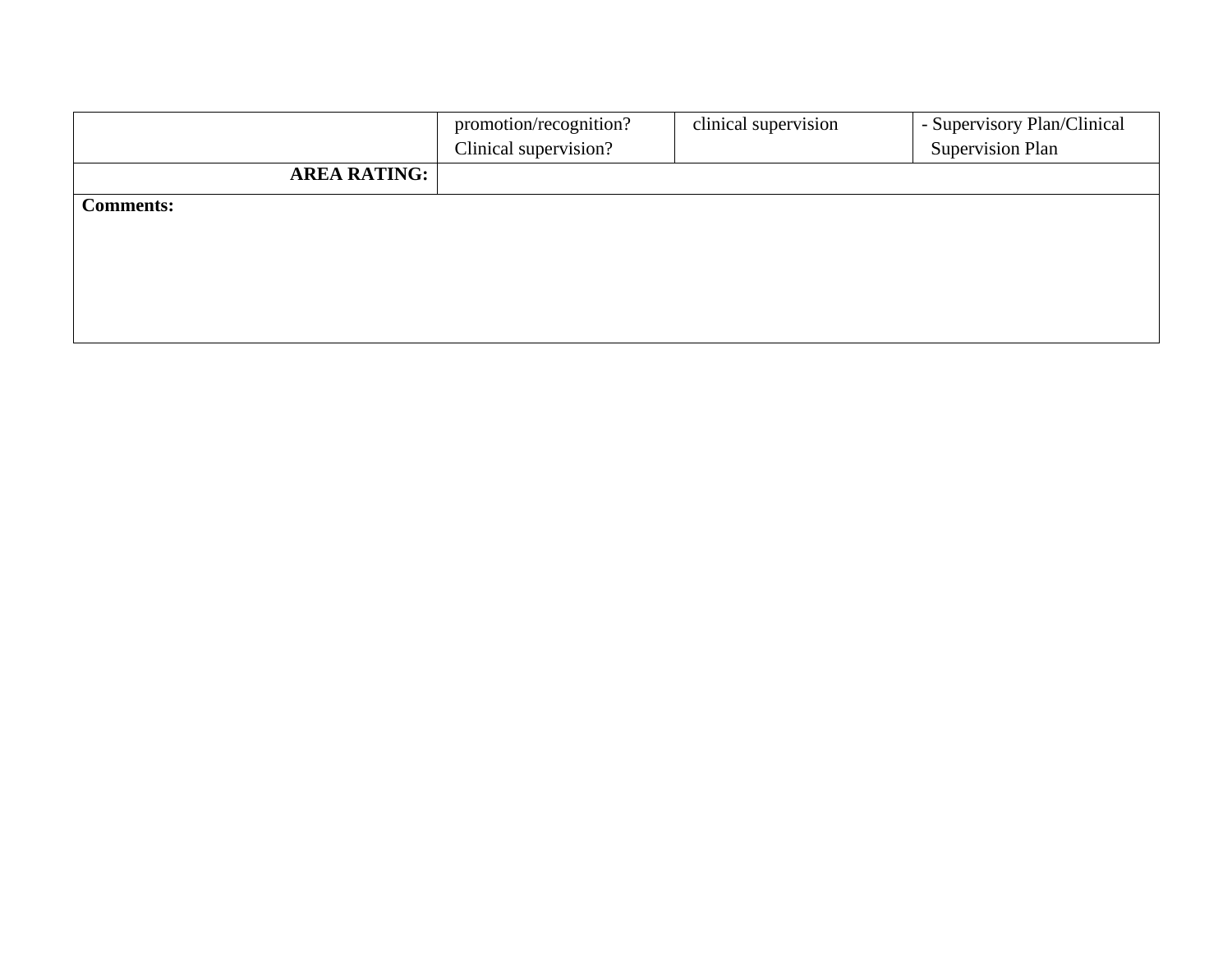## **E. ACADEMIC SUPPORT AND STUDENT DEVELOPMENT SERVICES**

#### Description

Academic Support Services and Student Development services work together to accomplish the school's curriculum goals and assist in its evaluation and enhancement. These service units are measures of quality facilitate the effective delivery of classroom instruction: Registrar's Office, Library-IMC and Laboratories. The admission policy should be consistent with the PVMGO of the school and its effectiveness is in its predictive ability of the learner's academic potentials.

#### Basis of Evaluation

Recording of student admission, progress and achievement and preparations of transcripts of records, certificates and diplomas and organization of students' academic data are done in the Registrar's Office. Adequacy, accessibility and confidentiality of these data are measures of quality.

The Library- Instructional Media Center is the principal educational-print, non-print and digital-materials repository of the school. The Library-IMC is designed to facilitate active and inquiry-based learning, individual study and research and leisurely reading. It serves as an integral part of every learners' educational experience. Accessibility and adequacy in scope, quantity, timeliness and relevance are measures of quality.

The Laboratories include the Sciences Laboratories: (Biology, Chemistry and Physics), Computer Laboratories and the Technology and Livelihood Education Laboratories. They are venues that promote inquiry, discovery and research, and application of theories and principles covered in the different courses of study.

The laboratory provisions are adequate to meet DepEd requirements defined by the enrolment and programs offered by the school: space, number, appropriate and recent. The Laboratories are functional, well-kept and safe. There are evidences of systematic operations management and continuing improvement.

### **Description**

Student Development Services assist in the growth and development of the school community. The Guidance and Counseling, Student Activity, Health and Nutrition Programs promote the social welfare and the total development of the learner. The Guidance and Counseling Program assists the learners in their personal and interpersonal relations through the admission services, guidance: orientation, individual inventory, testing and research, counseling, career guidance development and placement and follow-up services.

### Basis of Evaluation

Guidance and Counseling includes orientation for students to usher them to the school and its various programs and offerings, individual student inventory of personal and pertinent psychological information necessary for self-knowledge and self-development, testing and research efficient towards assessment and analyses of individual and institutional growth needs, individual and group counseling in the learners' effective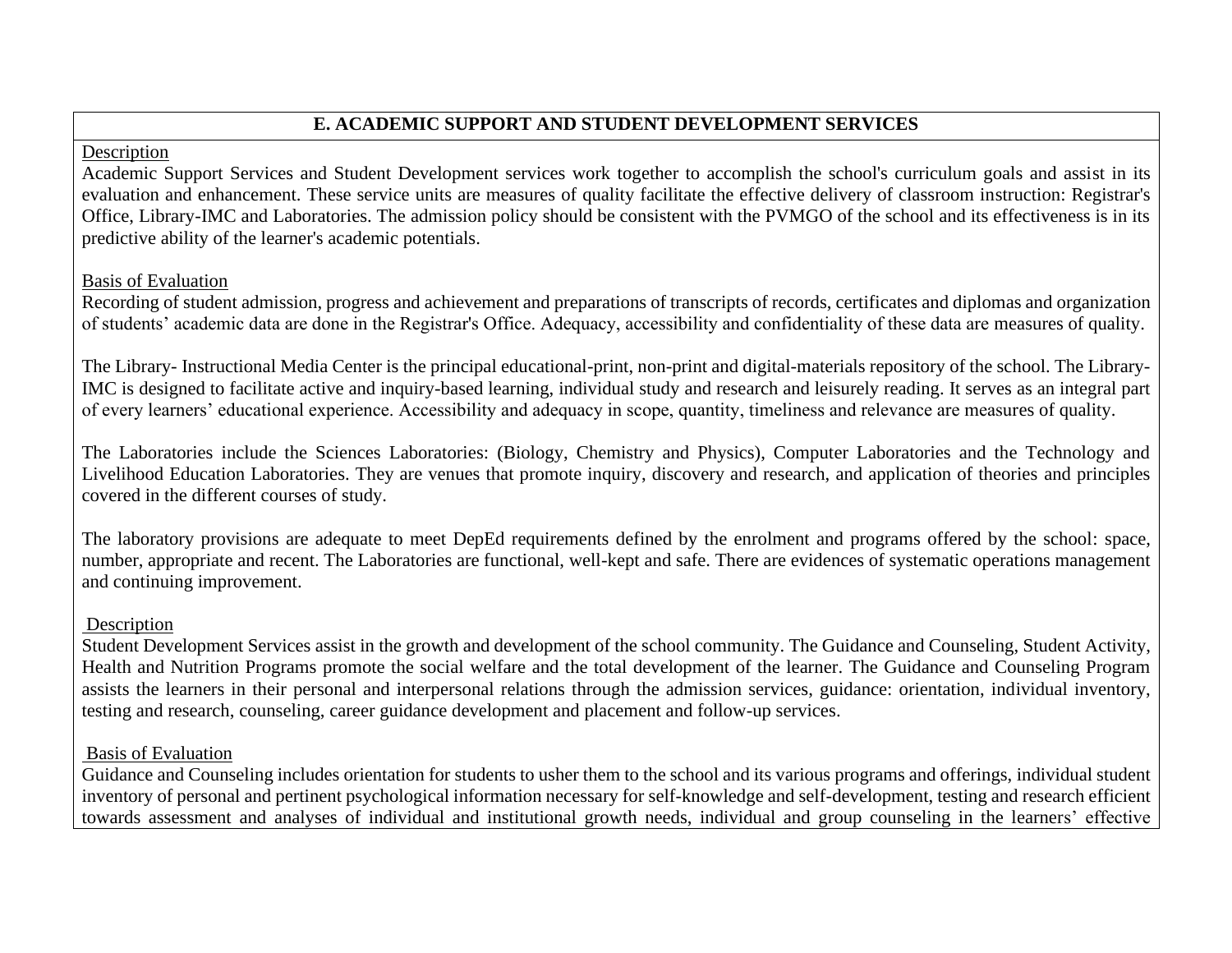understanding of the themselves, developmental career guidance so learners may be assisted in making career choices, and placement and followup procedures to ensure instructional differentiation and learner assistance.

The Health and Nutrition Services provide for primary medical and dental procedures and proper nutrition essential for the well-being of the learners while they are in school.

The Student Activity Program includes co-curricular and extra - curricular activities that promote the holistic development of the learners, complement the academic program and pursue the PVMGO of the school. These activities must collectively develop student initiative, responsibility and leadership as well as desirable social relationships.

Student Discipline covers matters on student decorum, behavior formation and disciplinary measures when called for. It is implemented by a Discipline Officer.

| <b>Standards of Compliance</b>             | <b>Focus Questions:</b>      | <b>Look-Fors:</b>           | <b>ECEs:</b>                 |
|--------------------------------------------|------------------------------|-----------------------------|------------------------------|
| I. General                                 |                              |                             |                              |
| 1. Key non-teaching personnel that provide | - Are the key Non-Teaching   | - PRC licenses of Key Non-  | - Notarized Contracts of Key |
| academic support services are licensed or  | personnel licensed or        | <b>Teaching Personnel</b>   | Non-Teaching Personnel       |
| qualified according to national standards: | qualified?                   | - Official Transcript of    | - Key Non-Teaching           |
| - Registrar *                              |                              | Records                     | Personnel 201 File           |
| - Librarian *                              |                              | of Key Non-Teaching         | - Personnel profile          |
| - Guidance *                               |                              | Personnel                   |                              |
| - Medical staff *                          |                              |                             |                              |
| - Dental staff *                           |                              |                             |                              |
| 2. The number of personnel assigned is     | - Is the number of personnel | - Adequacy of the Number of | - Number of Key Non-         |
| Adequate to the size of the population*    | adequate for the population  | personnel for the school    | <b>Teaching Personnel</b>    |
|                                            | size?                        | population                  | - Enrollment Statistics      |
|                                            |                              |                             | - Personnel Statistics       |
|                                            |                              |                             | - Personnel-Student Ratio    |
|                                            |                              |                             | *Guidance Counsellor –       |
|                                            |                              |                             | 1:500                        |
|                                            |                              |                             | *Librarian $-1:1000$         |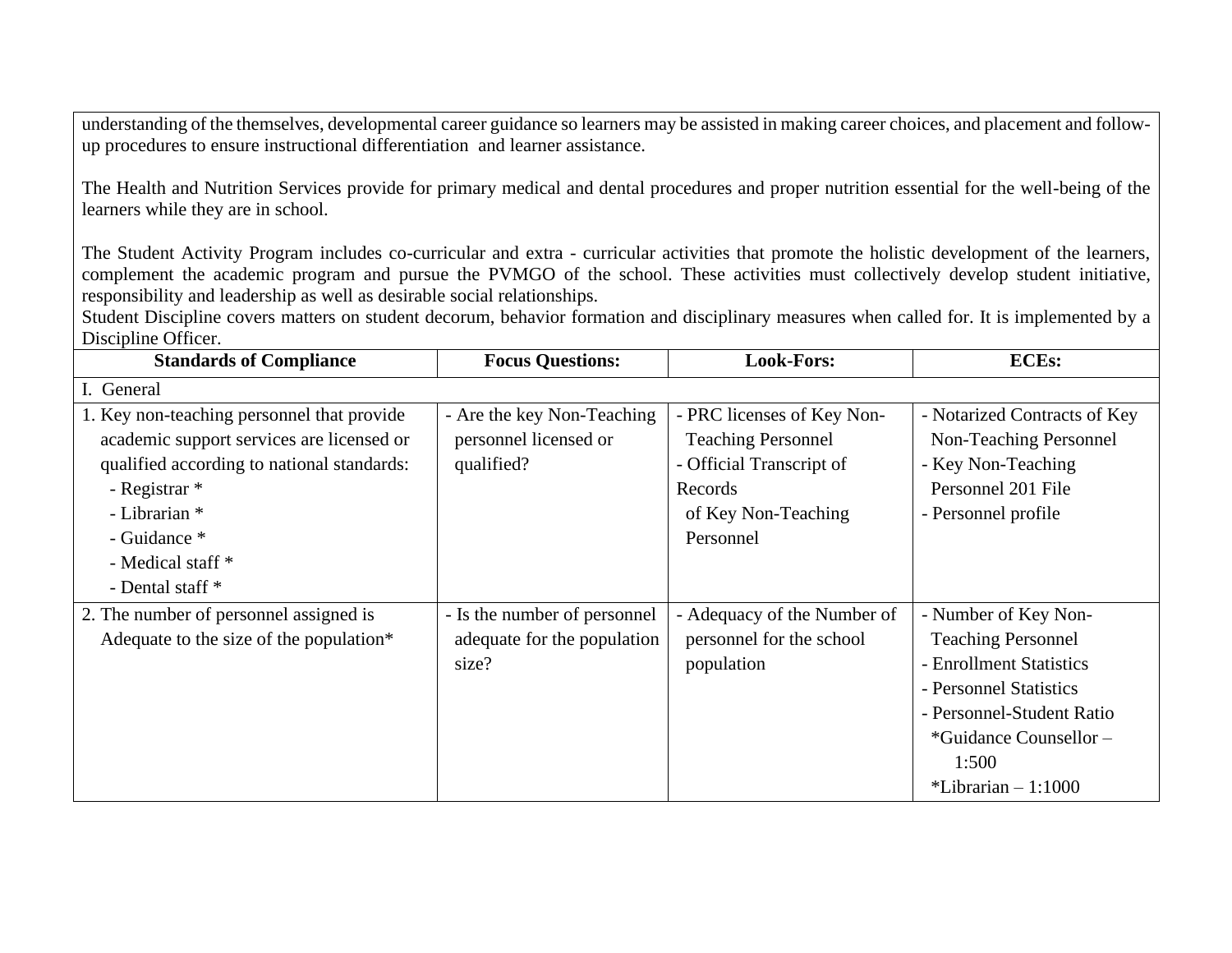| 3. A handbook or manual of the different   | - Is there a handbook or     | - Academic Support Unit      | - Academic Support Unit       |
|--------------------------------------------|------------------------------|------------------------------|-------------------------------|
| policies and operations in each academic   | manual of SOPs, or its       | SOPs in a handbook or        | Manuals or Handbooks or       |
| support unit                               | equivalent, for each         | manual form                  | their equivalent              |
|                                            | Academic support unit?       |                              | - Administration Manual       |
| 4. A professional development program that | - Is there a Professional    | - A professional development | - Professional Development    |
| provides for opportunities for growth and  | Development Plan for the     | plan for non-teaching        | Plan for Non-Teaching         |
| advancement of the staff of the different  | Non-Teaching Personnel?      | personnel which includes:    | Personnel                     |
| academic support offices*                  | - Does it include among      | graduate studies, skills     | - Calendar of Professional    |
|                                            | others the following:        | training, performance        | Development Activities for    |
|                                            | a. Graduate studies?         | evaluation, coaching and     | Non-Teaching personnel        |
|                                            | b. Skills Training?          | mentoring, etc.              | - Forms of Assistance for:    |
|                                            | c. Coaching and              |                              | a. Graduate Studies           |
|                                            | Mentoring?                   |                              | b. Skills Training            |
|                                            |                              |                              | c. Coaching and mentoring     |
| II. Registrar's Office                     |                              |                              |                               |
| 1. Established policies and procedures for | - Do the records             | - Compliance with Data       | - Registrar's Office SOPs/    |
| safekeeping, retrieval, retention and      | management SOPs comply       | Privacy in records           | Handbook/Manual               |
| disposal of students' records according to | with the Data Privacy Act?   | management particularly in   | - Administration Manual       |
| the Data Privacy Act*                      |                              | Safekeeping, Retrieval,      | - Data Privacy Policies and   |
|                                            |                              | Retention and disposal       | Protocols                     |
| 2. Admission and enrollment procedure is   | - Are the Admission and      | - Announcements and          | - Announcements and Bulletin  |
| well - disseminated and                    | <b>Enrollment</b> procedures | Postings of Admission and    | Board postings of Registrar's |
| consistently implemented                   | posted? Published?           | Enrollment procedures        | Office Admission and          |
|                                            | Consistently implemented?    | - Consistent Implementation  | <b>Enrollment SOPs</b>        |
|                                            |                              | of the Admission and         | - Registrar's Office Handbook |
|                                            |                              | <b>Enrollment</b> procedures | - Admission and Enrollment    |
|                                            |                              |                              | Brochures/Flyers              |
|                                            |                              |                              | - Admission and Enrollment    |
|                                            |                              |                              | flowchart, etc.               |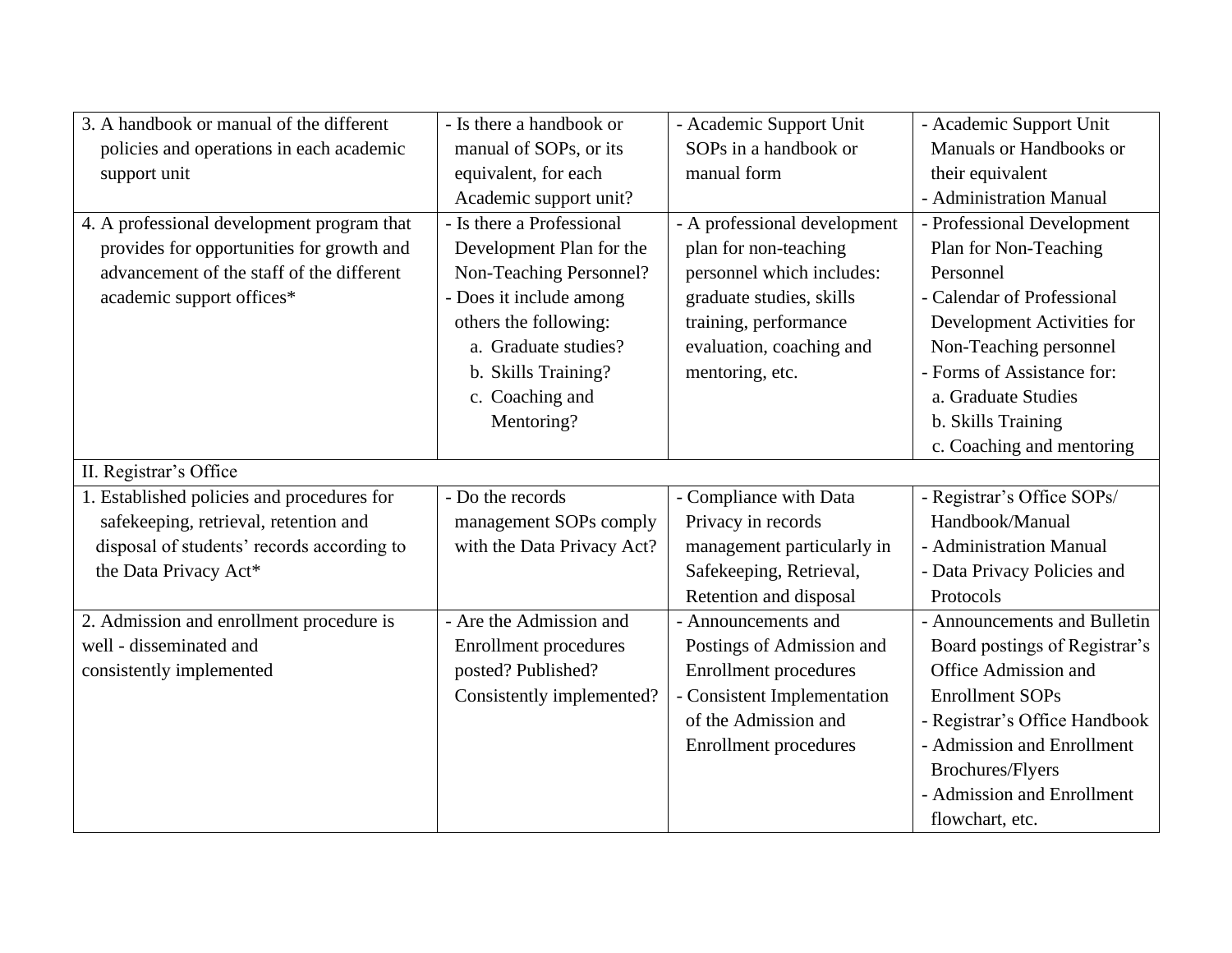| 3. Updated and complete school MIS*          | - Is there a school MIS that   | - Updated and current MIS        | - Updated and current MIS       |
|----------------------------------------------|--------------------------------|----------------------------------|---------------------------------|
|                                              | is updated and current?        | - accessibility and easy         | - School Forms                  |
|                                              |                                | retrieval of school data and     |                                 |
|                                              |                                | information                      |                                 |
| III. Library-Instructional Media Center      |                                |                                  |                                 |
| 1. A program for the management and          | - Is there a program for the   | - Program/Plan for the           | - Library-IMC Development       |
| development of library, Instructional Media  | management and                 | Development of the Library,      | Program                         |
| Center and digital learning resources        | development of the library,    | IMC and digital Learning         | - Library-IMC Accession and     |
| towards optimum utilization by students      | media and digital learning     | Resources and services           | <b>Inventory Records</b>        |
| and faculty in instructional activities and  | resources to support           | - allocation of fees for library | - SSIP                          |
| research*                                    | students and faculty in        | acquisitions (70%)               | - Library Budget                |
|                                              | their instructional activities |                                  | - Annual School Budget          |
|                                              | and research needs?            |                                  |                                 |
|                                              | - Is there a program for the   |                                  |                                 |
|                                              | management and                 |                                  |                                 |
|                                              | development of library         |                                  |                                 |
|                                              | services to support            |                                  |                                 |
|                                              | students and faculty in        |                                  |                                 |
|                                              | their instructional activities |                                  |                                 |
|                                              | and research needs?            |                                  |                                 |
|                                              | - Is the allocation from the   |                                  |                                 |
|                                              | library fees for the           |                                  |                                 |
|                                              | development of library         |                                  |                                 |
|                                              | collections and services       |                                  |                                 |
|                                              | adequate?                      |                                  |                                 |
| 2. Varied and accessible Library Services    | - Is the library and its       | - Accessibility of library and   | - School map                    |
| responsive to classroom instruction needs    | services accessible?           | its services                     | - Calendar of Activities of the |
| such as library instruction and orientation, | Centrally-located?             | - variety of the library         | Library                         |
| leisure reading, individual study and        | Open through-out the day/      | services                         |                                 |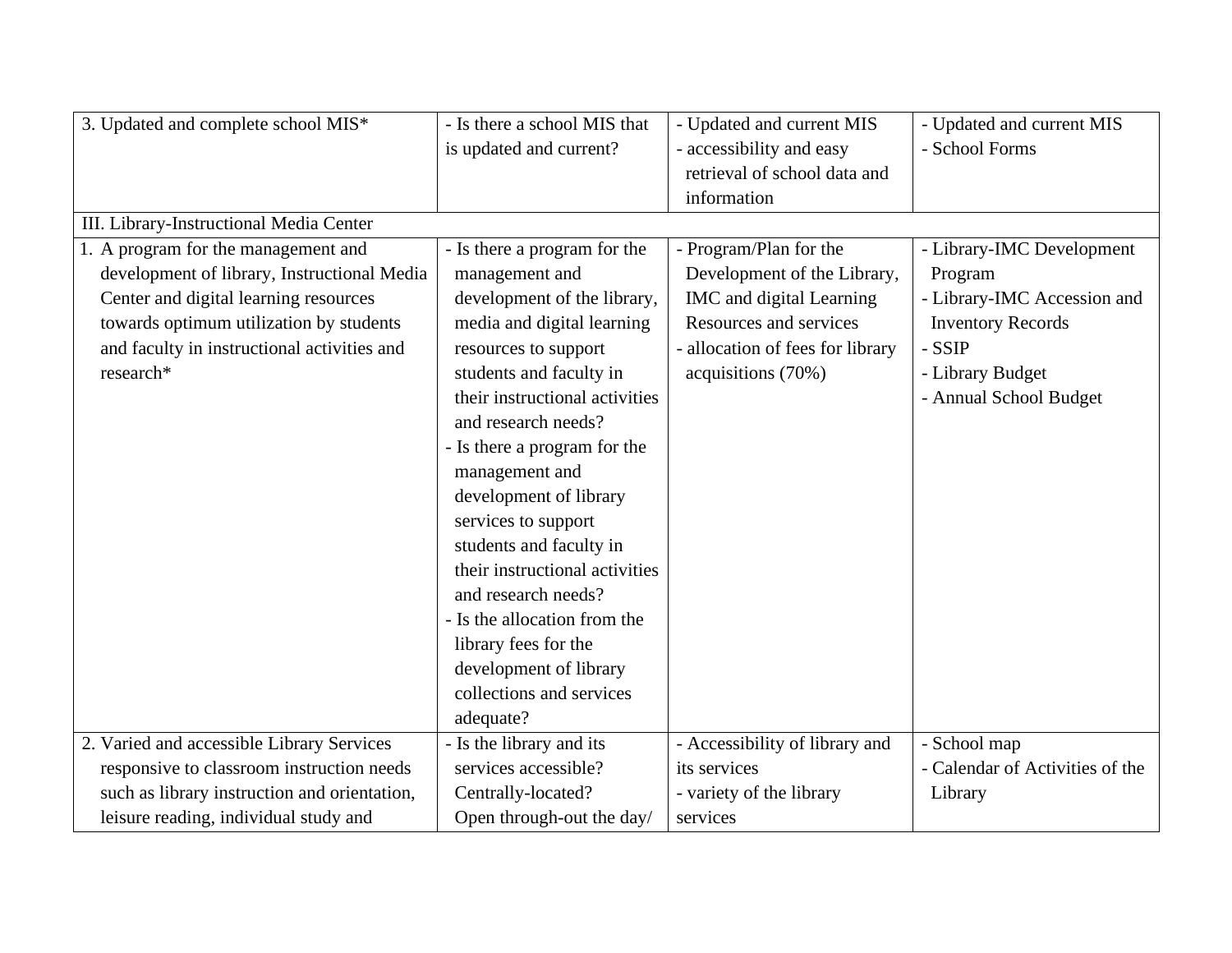| research, etc.*                           | Whole-Day schedule?          |                                | - Library Activities for       |
|-------------------------------------------|------------------------------|--------------------------------|--------------------------------|
|                                           | - Does the library provide a |                                | <b>Students and Teachers</b>   |
|                                           | variety of services that     |                                | - Library Schedule             |
|                                           | support instruction such as: |                                | - List of library services and |
|                                           | a. Library orientation?      |                                | Programs                       |
|                                           | b. Leisure Reading?          |                                |                                |
|                                           | c. Individual Study and      |                                |                                |
|                                           | Research?                    |                                |                                |
|                                           | d. Instructional Program     |                                |                                |
| 3. Adequate space, holdings, fixtures and | - Is the library floor space | - Compliance of Lib-IMC        | - Library Floor Plan           |
| operational dynamics that comply with     | adequate for the school      | space (72 sq.m./500            | - Accession record and         |
| established Library - IMC management      | population size?             | students $+8\%$ of enrollment  | inventory list                 |
| standards*                                | - Is the seating capacity    | in excess)                     | - Actual number of seats       |
|                                           | adequate for the school      | - Compliance of seating        |                                |
|                                           | population size?             | capacity (12% of population    |                                |
|                                           | - Are the number of books    | for sm; 15% of population      |                                |
|                                           | adequate for the school      | for big)                       |                                |
|                                           | population size?(4-5         | - Compliance with minimum      |                                |
|                                           | reference books per area)    | number of holdings, fixtures   |                                |
|                                           | (4000 initial collection)    | and operational structures     |                                |
|                                           | - Does the library have the  | (4-5 reference books per       |                                |
|                                           | following:                   | area; 4000 initial collection) |                                |
|                                           | a. Charging table?           | (fixtures and structures a-j)  |                                |
|                                           | b. Professional/Faculty      |                                |                                |
|                                           | section                      |                                |                                |
|                                           | c. Technical Area            |                                |                                |
|                                           | d. Card Catalogues?          |                                |                                |
|                                           | OPAC?                        |                                |                                |
|                                           | e. Circulation Area          |                                |                                |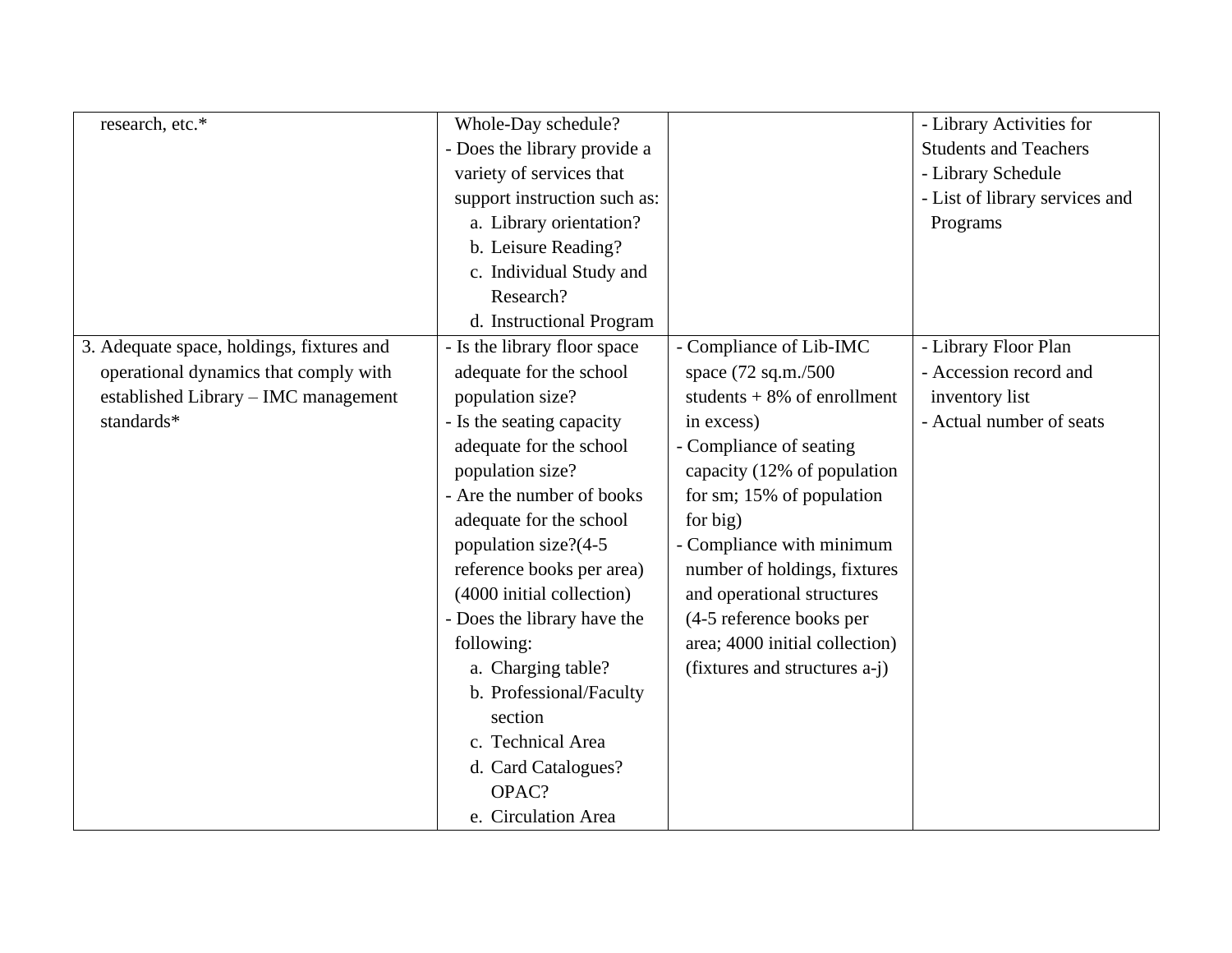|                                              | f. Periodicals Area                    |                              |                                 |
|----------------------------------------------|----------------------------------------|------------------------------|---------------------------------|
|                                              | g. Filipiniana Area                    |                              |                                 |
|                                              | h. Study and Research                  |                              |                                 |
|                                              | Area                                   |                              |                                 |
|                                              | $\mathbf{i}$ .<br><b>Internet Area</b> |                              |                                 |
|                                              | j. Library tools: Dewey                |                              |                                 |
|                                              | Decimal System,                        |                              |                                 |
|                                              | AACR II, Sear's List                   |                              |                                 |
| 4. Wide and balanced collection of students' | - Is there a wide and                  | - Library Collection Program | - Library Collection Program    |
| references and professional books in         | balanced collection of:                | with a wide and balanced:    | - Accession Record and          |
| the different subjects and disciplines and   | a. Print and non-print?                | a. Print materials           | <b>Inventory List</b>           |
| other print and non-print instructional      | b. Professional and                    | b. IMC and digital           | - Number of Titles per area     |
| materials collaboratively selected by the    | student references?                    | materials                    | per copyright date              |
| students, teachers & academic teams*         | c. Books and                           | - Library Committee that     | - IMC and digital collection    |
|                                              | Periodicals?                           | represents the various the   | - Library Committee             |
|                                              | d. General References,                 | academic sectors that guides | membership, functions,          |
|                                              | Yearbooks, dictionary                  | in selection and             | schedule of meetings and        |
|                                              | and almanacs?                          | prioritization of library    | minutes                         |
|                                              | - Are the various academic             | acquisition                  |                                 |
|                                              | areas involved in                      |                              |                                 |
|                                              | maintaining the balance of             |                              |                                 |
|                                              | library collection?                    |                              |                                 |
|                                              | Selection and prioritization           |                              |                                 |
|                                              | of acquisition?                        |                              |                                 |
| <b>IV.</b> Laboratories                      |                                        |                              |                                 |
| 1. Provisions for laboratory instructional   | - Are the laboratory                   | - appropriateness of         | - Inventory list per laboratory |
| activities that are supported by appropriate | supplies, tools and                    | laboratory supplies, tools   | - List of Laboratory Activities |
| laboratory supplies, tools and equipment     | equipment appropriate for              | and equipment needed by      | per subject                     |
| - Biology*                                   | the laboratory activities              | the prescribed laboratory    | - List of Laboratory            |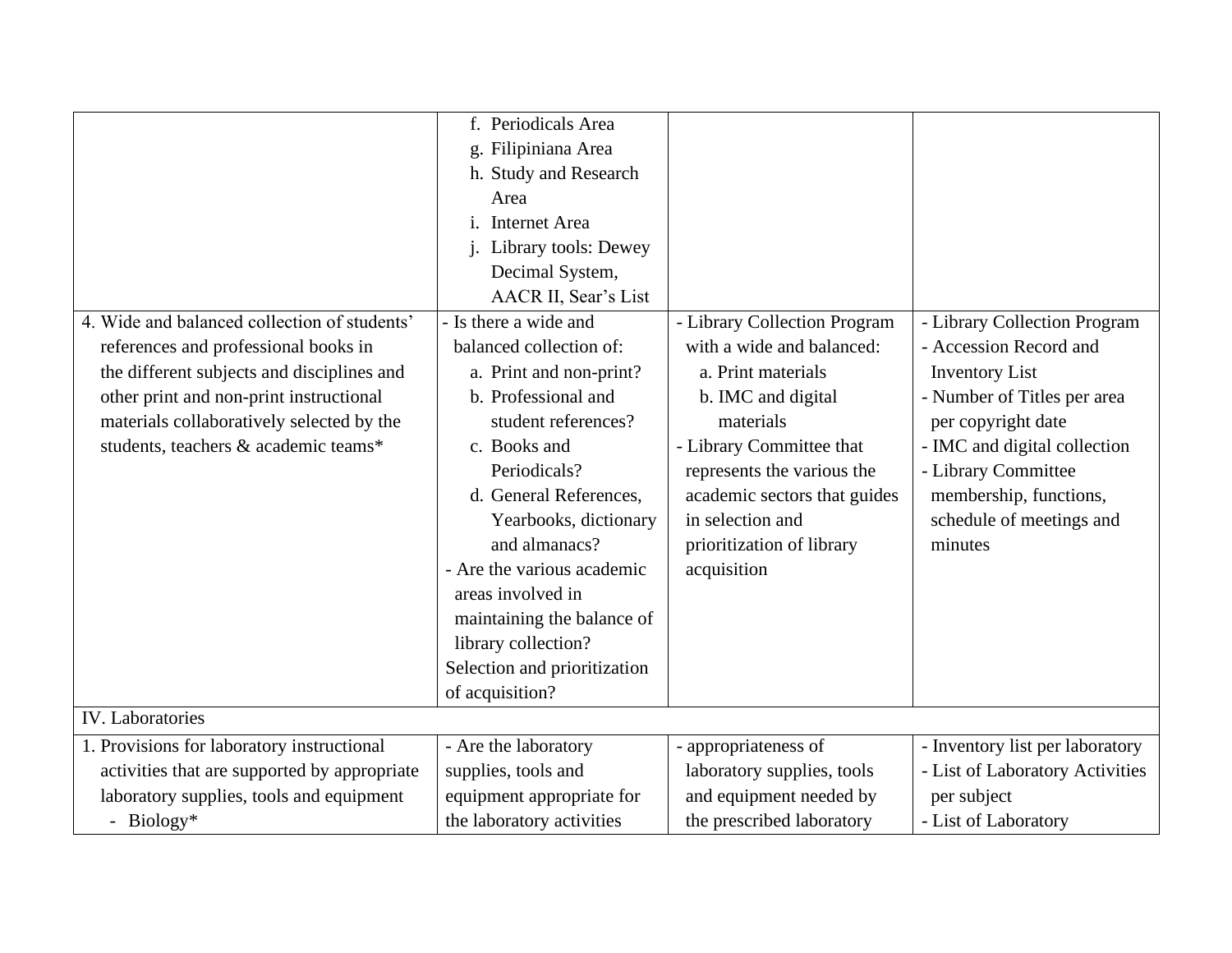| Chemistry*                                                                    | prescribed by the           | activities                     | Experiments/Activities        |
|-------------------------------------------------------------------------------|-----------------------------|--------------------------------|-------------------------------|
| Physics*                                                                      | curriculum maps?            | - Adequacy of laboratory       |                               |
| TLE Laboratories*                                                             | - Are the laboratory        | supplies, tools, and           |                               |
| Computer Laboratories*                                                        | supplies, tools and         | equipment for the class        |                               |
|                                                                               | equipment adequate for the  | population                     |                               |
|                                                                               | average class size?         |                                |                               |
| 2. Policies and procedures on the systematic                                  | - Are there established     | - Written and disseminated     | - Laboratory Handbook/        |
| management of materials and equipment of                                      | policies and procedures on  | laboratory SOPs and            | Manual/SOPs                   |
| the laboratories towards efficient and                                        | systematic and sustainable  | protocols                      | - Postings of Laboratory SOPs |
| effective operational delivery such as:                                       | management of the           | - Consistent implementation    | - Laboratory Orientation      |
| requisition, procurement, inventory,                                          | laboratories? Written and   | of laboratory management       | Program                       |
| storing, labeling and display, dispensing,                                    | disseminated?               | <b>SOPs</b>                    | - Minutes of laboratory       |
| repair, maintenance, etc.                                                     | - In the Laboratories, is   |                                | Orientation                   |
| - Biology                                                                     | there consistent and proper |                                | - Laboratory Calendar of      |
| Chemistry                                                                     | implementation of SOPs      |                                | Activities                    |
| Physics<br>$\overline{\phantom{0}}$                                           | for Requisition?            |                                |                               |
| <b>TLE Laboratories</b>                                                       | Procurement? Inventory?     |                                |                               |
| <b>Computer Laboratories</b>                                                  | Storing, Labeling and       |                                |                               |
|                                                                               | Display?                    |                                |                               |
|                                                                               | - Dispensing? Repair and    |                                |                               |
|                                                                               | Maintenance?                |                                |                               |
| (OHSP)                                                                        |                             |                                |                               |
| 3. (Computer Laboratory) (additional)                                         | - Are there provisions for  | - Provisions for technical     | - IT Capability Building      |
| Provision for technical assistance on the                                     | assistance on the use of IT | assistance on the use of IT    | Sessions for Teachers,        |
| use of IT platforms and applications<br>prescribed in the curriculum maps and | platforms and applications  | platforms and applications for | Students and other            |
| learning unit plans                                                           | for teachers, students and  | teachers, students and other   | stakeholders                  |
|                                                                               | other stakeholders?         | stakeholders                   | - IT Assistance Desk for      |
|                                                                               |                             |                                | Teachers, Students and other  |
|                                                                               |                             |                                | <b>Stakeholders</b>           |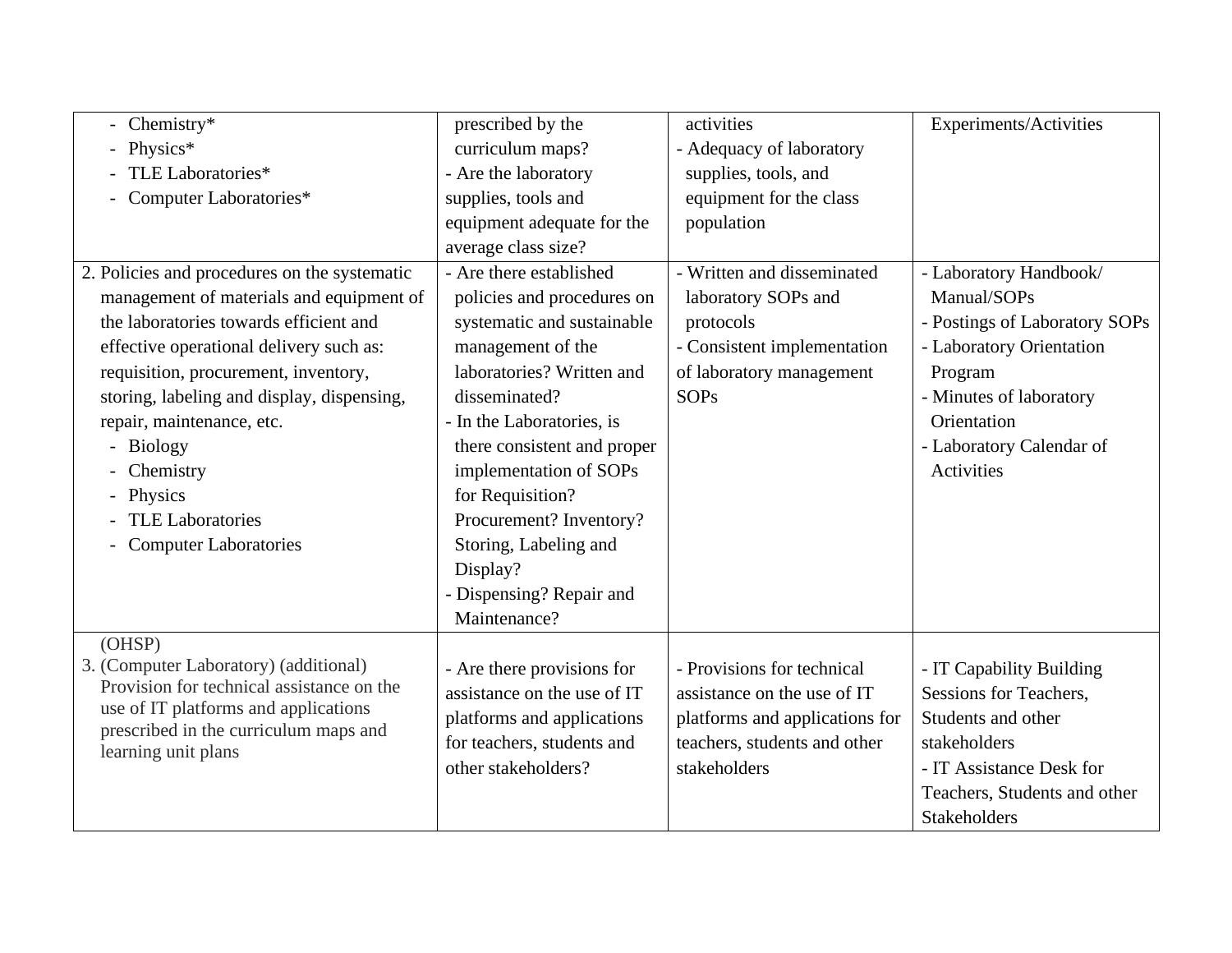|                                                                                                                                                                                                                   |                                                                                                                                                                               |                                                                                                                                                                                                | - Continuing IT Assistance                                                                                                                                                                                                                            |
|-------------------------------------------------------------------------------------------------------------------------------------------------------------------------------------------------------------------|-------------------------------------------------------------------------------------------------------------------------------------------------------------------------------|------------------------------------------------------------------------------------------------------------------------------------------------------------------------------------------------|-------------------------------------------------------------------------------------------------------------------------------------------------------------------------------------------------------------------------------------------------------|
|                                                                                                                                                                                                                   |                                                                                                                                                                               |                                                                                                                                                                                                | Schemes, etc.                                                                                                                                                                                                                                         |
| V. Guidance and Counseling                                                                                                                                                                                        |                                                                                                                                                                               |                                                                                                                                                                                                |                                                                                                                                                                                                                                                       |
| 1. A holistic, responsive and differentiated<br>guidance and counseling program that<br>addresses the students' academic, personal<br>and career needs, collaboratively<br>implemented with parents and teachers* | - Is there a guidance and<br>counseling program that<br>meets the needs of the<br>students?<br>- Is the guidance and<br>counseling program<br>collaboratively<br>implemented? | - Program that provides<br>holistic, responsive and<br>differentiated Guidance and<br>Counseling to students<br>- Collaborative<br>implementation of the<br>Guidance and Counseling<br>program | - Guidance and Counseling<br>Program<br>- Guidance and Counseling<br>Program Mechanics,<br><b>Activities and Schedule</b><br>- List of Guidance and<br><b>Counseling Program</b><br><b>Resources</b><br>- Parents Facilitators<br>- Peer Facilitators |
| 2. A developmental career guidance program<br>that provides students with adequate<br>knowledge and experience about the world<br>of work and potential careers*                                                  | - Is there a developmental<br>career guidance program?                                                                                                                        | - Program to assist students<br>towards making correct<br>career choices                                                                                                                       | - Developmental Career<br>Guidance Program                                                                                                                                                                                                            |
| 3. A program for inventory and testing<br>services to gather information on students'<br>psychological and emotional make-up,<br>academic progress and difficulties, and<br>occupational and career interests*    | - Is there a functional testing<br>program?<br>- Are there varied test<br>materials: psychological,<br>intelligence and<br>achievement, career and<br>interest?               | - A program for inventory and<br>testing of students'<br>psychological make-up,<br>traits and interests                                                                                        | - Inventory and Testing<br>Program<br>- List of Testing Materials<br>Available<br>- Student Individual Inventory<br>Records/ Student<br><b>Cumulative Records</b><br>- Testing Program Schedule                                                       |
| 4. A program for regular monitoring and<br>follow-up of student progress*                                                                                                                                         | - Is there a regular<br>monitoring and follow-up<br>of student progress?                                                                                                      | - Regular monitoring and<br>follow-up of students'<br>progress in school                                                                                                                       | - Student Follow-up Service<br>Program<br>- Student Follow-up service<br>activities                                                                                                                                                                   |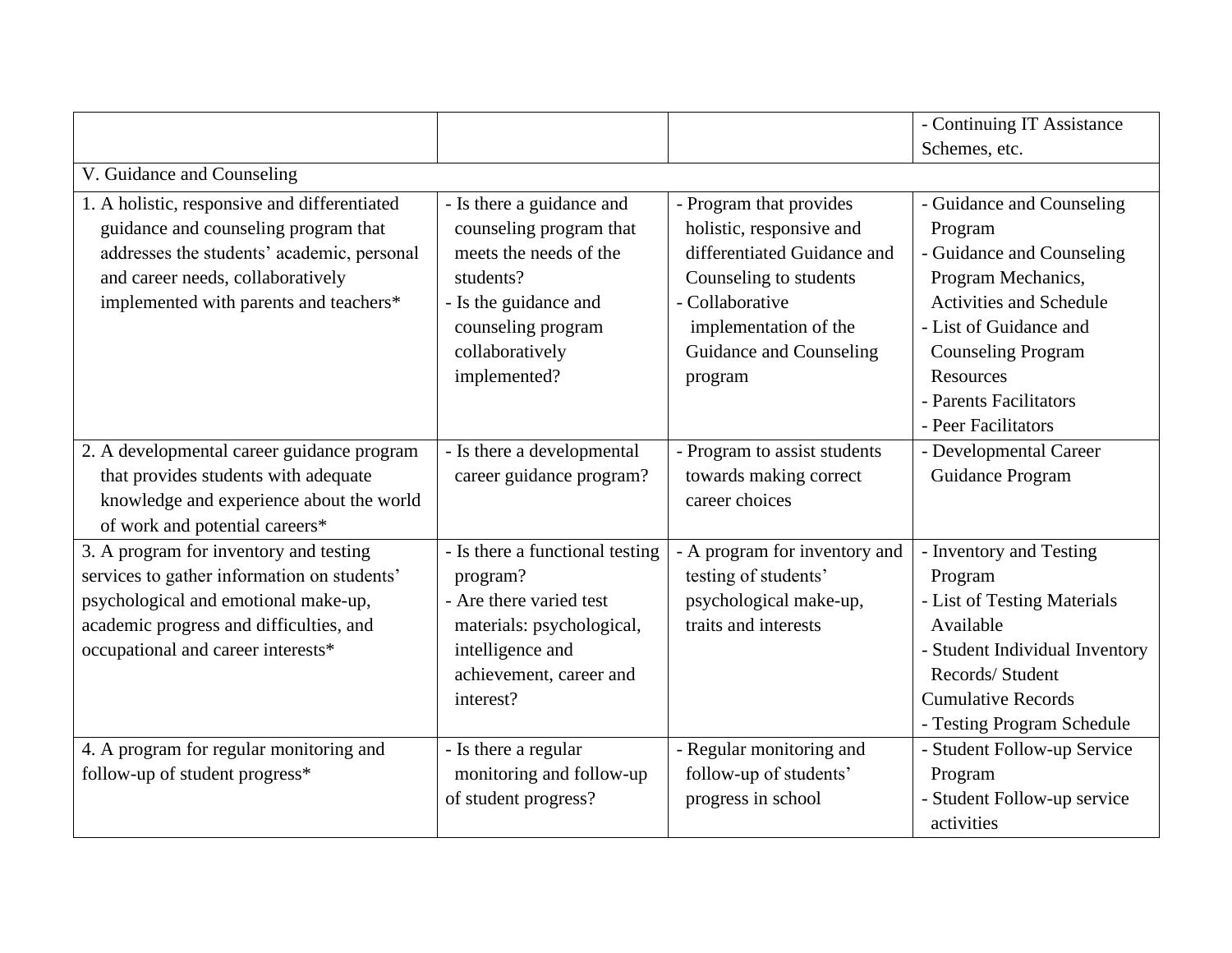|                                                |                              |                               | - Student's anecdotal records  |
|------------------------------------------------|------------------------------|-------------------------------|--------------------------------|
| 5. A Homeroom Guidance Program                 | - Is there a functional      | - Functional Homeroom         | - Homeroom Guidance            |
| responsive to varying needs of the student*    | Homeroom Guidance            | Guidance Program              | Program                        |
|                                                | Program?                     |                               | - Homeroom Guidance            |
|                                                |                              |                               | Activities                     |
|                                                |                              |                               | - Homeroom Guidance            |
|                                                |                              |                               | Schedule                       |
| 6. A system for maintaining confidentiality of | - Are students' information  | - Confidentiality of Student  | - Student Information and      |
| students' data and information                 | records kept confidential    | <b>Information and Record</b> | <b>Records Management SOPs</b> |
|                                                | and managed properly         |                               | - Guidance Center Handbook/    |
|                                                | according to Data Privacy    |                               | Manual                         |
|                                                | Act?                         |                               |                                |
| <b>VI. Health Services</b>                     |                              |                               |                                |
| 1. Annual medical and dental check-ups*        | - Are medical and dental     | - Annual medical and dental   | - Schedule of medical and      |
|                                                | check-ups conducted          | check-ups                     | dental check-ups               |
|                                                | annually?                    |                               | - Student Health records       |
| 2. Updated and well-kept medical and dental    | - Are the medical and dental | - Complete, updated and       | - Student Health Records       |
| records of students*                           | records of students          | secure Health Service files   |                                |
|                                                | complete, updated and        |                               |                                |
|                                                | secure?                      |                               |                                |
| 3. Provisions for adequate and immediate       | - Is there a trained staff   | - Adequacy of provisions for  | - Assigned staff to provide    |
| emergency care*                                | available to give first-aid  | first-aid and emergency care  | emergency care                 |
|                                                | and emergency                | - Availability of first and   | - Trainings of assigned staff  |
|                                                | care when needed?            | emergency care                | - Emergency Care SOPs/         |
|                                                | - Are there adequate         |                               | Clinic                         |
|                                                | provisions for first aid and |                               | - Student Handbook/Manual      |
|                                                | emergency care?              |                               | - First aid and emergency care |
|                                                |                              |                               | <b>SOPs</b>                    |
|                                                |                              |                               |                                |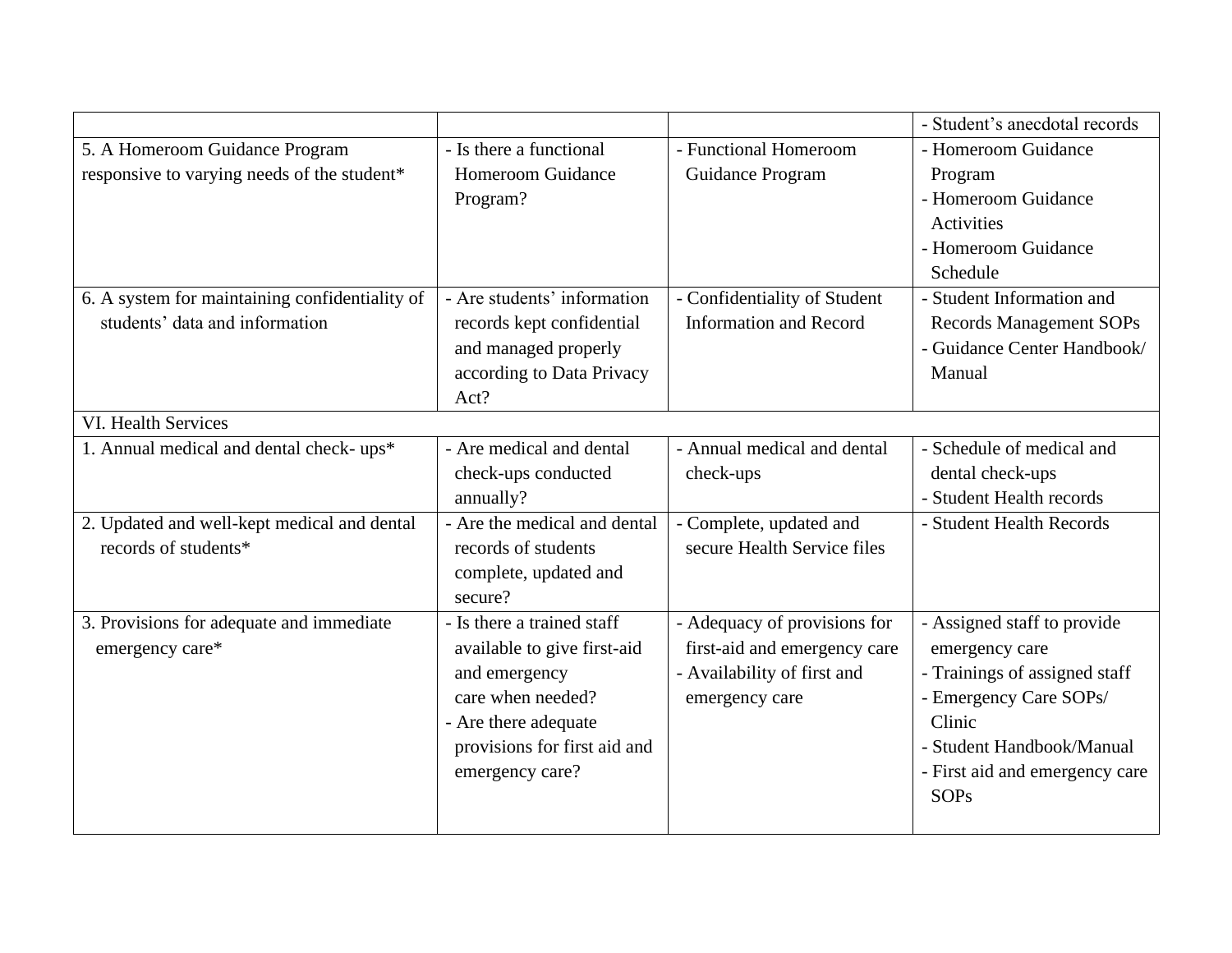| VII. Student Activity Program                      |                              |                                  |                               |
|----------------------------------------------------|------------------------------|----------------------------------|-------------------------------|
| 1. A student handbook stipulating policies on      | - Is there a Student         | - A Handbook/Manual or           | - Student Handbook/Manual     |
| students' rights, responsibilities and             | Handbook containing          | guide on student rights,         | - Student Orientation Program |
| decorum, school student provisions and             | policies pertinent to        | responsibilities, proper         | - Minutes of the Orientation  |
| school discipline that is published,               | student life in school?      | decorum and discipline           | Meetings                      |
| distributed and well-disseminated to all           | - Is the Student Handbook    | policies                         |                               |
| students, parents and personnel*                   | published? Distributed?      | - Dissemination, publication     |                               |
|                                                    | Well-disseminated?           | and distribution of the          |                               |
|                                                    |                              | <b>Student Handbook and its</b>  |                               |
|                                                    |                              | contents                         |                               |
| 2. A system for collaborative review and           | - Is the Student Handbook    | - Review and updating of the     | - Student Handbook/Manual     |
| updating of the student handbook                   | updated to align with the    | <b>Student Handbook</b>          | - Minutes of the meeting on   |
| consistent with school's vision-mission and        | PVMGO and latest legal       | - Participation of the different | the review and revision of    |
| with the latest legal provisions                   | provisions?                  | school sectors in the review     | the Student Handbook          |
|                                                    | - Is the review and revision | and updating of the Student      | - Attendance list meeting on  |
|                                                    | a collaborative endeavor     | Handbook                         | the review and revision of    |
|                                                    | among school                 |                                  | the Student Handbook          |
|                                                    | stakeholders?                |                                  | - Membership of the Student   |
|                                                    |                              |                                  | Handbook Review and           |
|                                                    |                              |                                  | <b>Revision Committee</b>     |
| 3. A Student Activity Program which includes       | - Does the Student Activity  | - Student Activity program       | - Student Activity Program    |
| $\cos$ and $\arctan$ - curricular program which is | Program include co-          | that is holistic and             | - Calendar of Co-Curricular   |
| holistic and supportive of student learning        | curricular activities and    | supportive of the Kto12          | and Extra-Curricular          |
| of the Kto12 standards*                            | extra-curricular activities  | curriculum standards             | Activities                    |
| (Optional: OHSP/MWSP)                              | that contribute to total     |                                  | - List of Clubs               |
|                                                    | student development?         |                                  |                               |
|                                                    | - Does the Student Activity  |                                  |                               |
|                                                    | Program pursue the Kto12     |                                  |                               |
|                                                    | goals and standards?         |                                  |                               |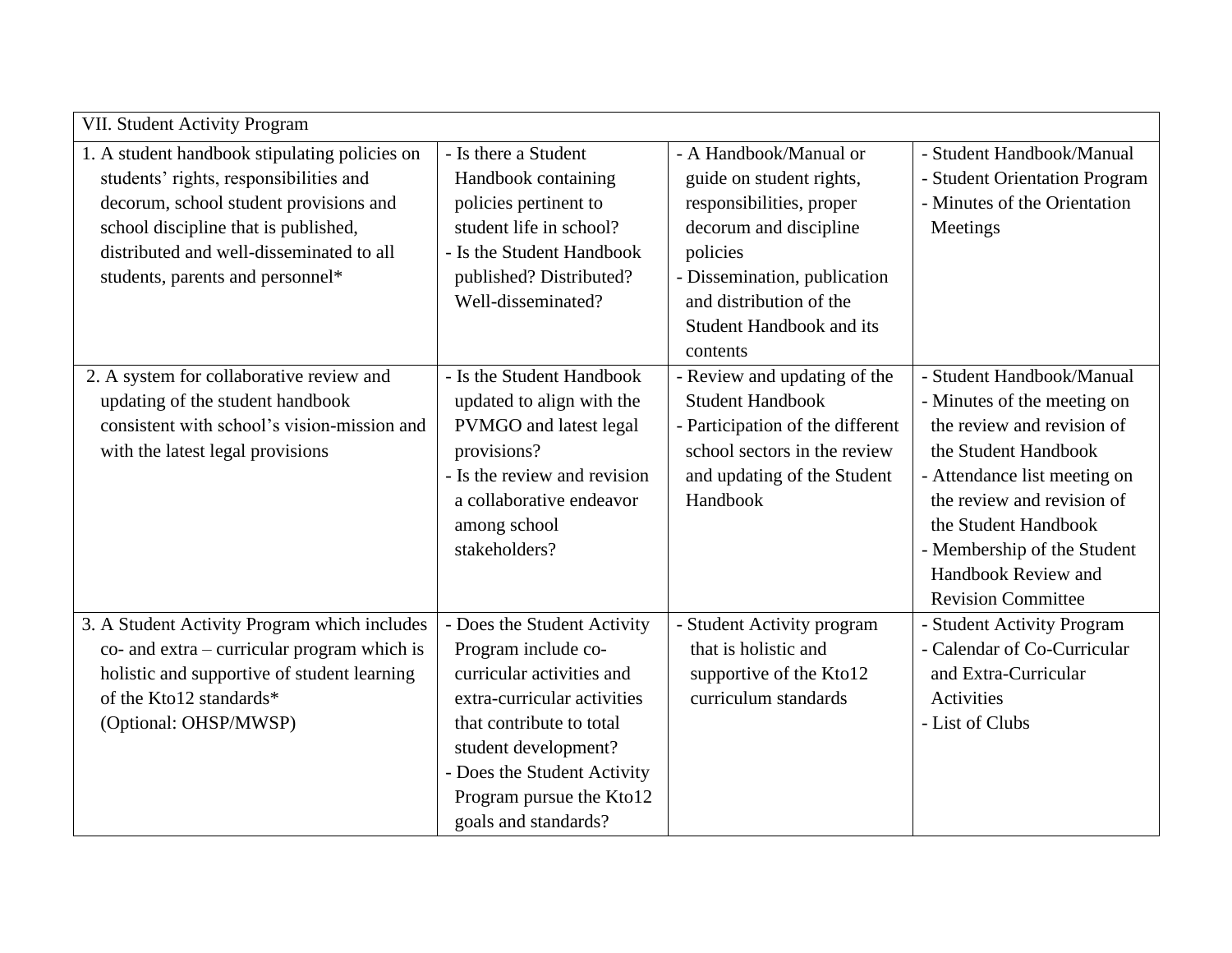| <b>VIII. Student Discipline</b>                 |                              |                               |                               |
|-------------------------------------------------|------------------------------|-------------------------------|-------------------------------|
| 1. School discipline policy firmly rooted on    | - Do student discipline      | - Student Discipline policies | - Student Discipline policies |
| the PVMGO and student welfare according to      | policies uphold the student  | rooted on the school          | - Student Handbook/Manual     |
| Children Protection Policy and Anti -           | welfare?                     | PVMGO, the Children           |                               |
| Bullying Act*                                   | - Are the student discipline | Protection Act and general    |                               |
|                                                 | policies defined by the      | student welfare               |                               |
|                                                 | school PVMGO?                |                               |                               |
| 2. Disciplinary interventions that are          | - Are disciplinary           | - Disciplinary interventions  | - Disciplinary measures and   |
| restorative, just and fair to all concerned.    | interventions just and fair? | that are just, fair and       | interventions                 |
|                                                 | - Are disciplinary           | transformative                | - Disciplinary processes and  |
|                                                 | interventions humane and     |                               | protocols                     |
|                                                 | transformative?              |                               | - Minutes of discipline       |
|                                                 | - Are the disciplinary       |                               | Committee meetings            |
|                                                 | processes and protocols      |                               | - Discipline Committee        |
|                                                 | collaborative to ensure      |                               | Membership                    |
|                                                 | wide and comprehensive       |                               | - Child Protection Policy     |
|                                                 | perspective?                 |                               | - Social Media Policy         |
| 3. Disciplinary records that are complete, kept | - Are disciplinary records   | - Secure, confidential and    | - Student Records             |
| secure and confidential according to Data       | kept secure and              | complete filing of            | Management Policies and       |
| Privacy Act*                                    | confidential?                | disciplinary records          | protocols                     |
|                                                 |                              |                               | - Data Privacy policies and   |
|                                                 |                              |                               | protocols                     |
|                                                 |                              |                               | - Student Disciplinary        |
|                                                 |                              |                               | Records and Files             |
| <b>AREA RATING:</b>                             |                              |                               |                               |
| <b>COMMENTS:</b>                                |                              |                               |                               |
|                                                 |                              |                               |                               |
|                                                 |                              |                               |                               |
|                                                 |                              |                               |                               |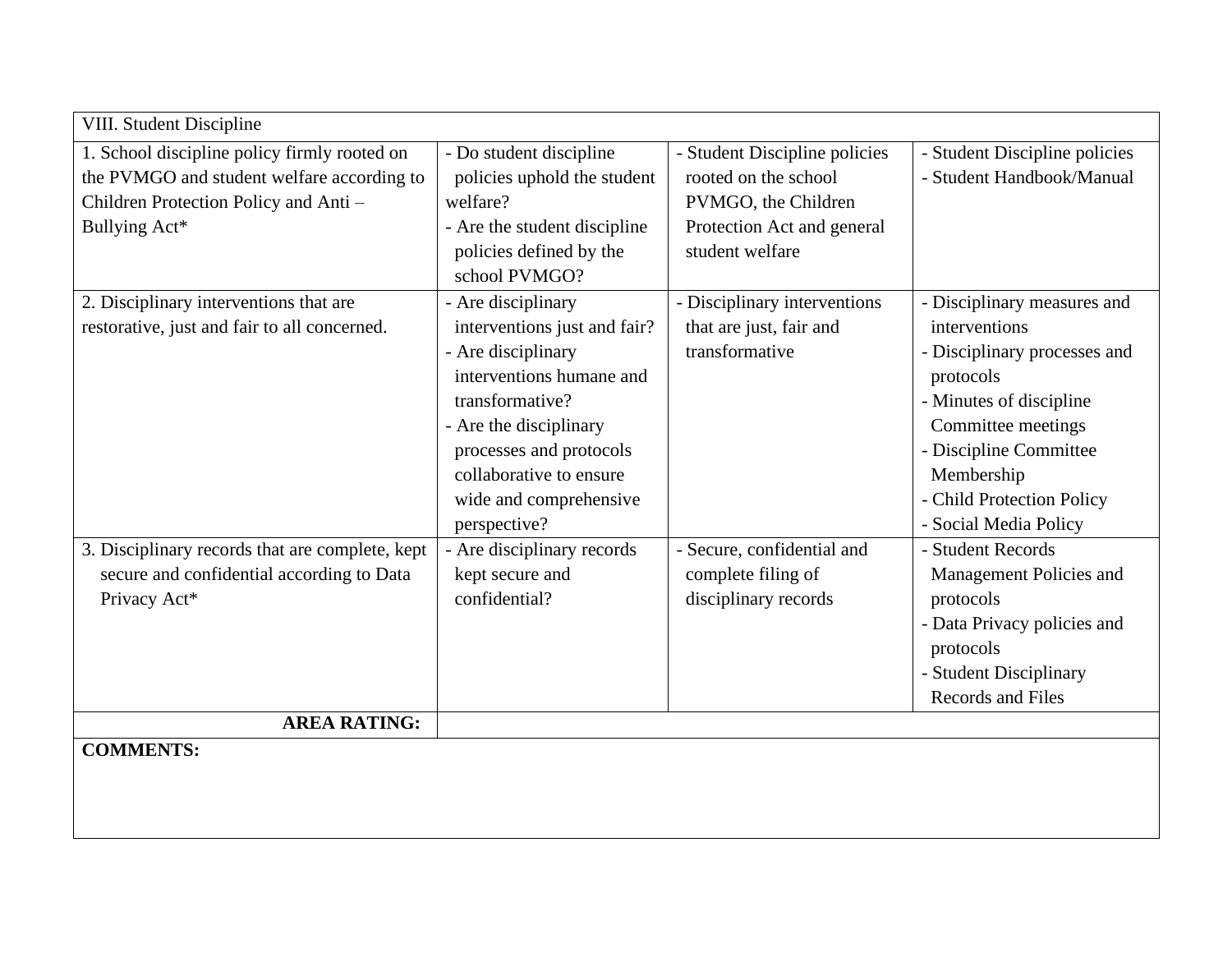## **F. PHYSICAL PLANT AND INSTRUCTIONAL SUPPORT FACILITIES**

### Description

The physical plant comprises the educational environment covering land, building and building fixtures, learning and other ancillary spaces, providing for a conducive atmosphere. It is appropriate and adequate to attain the school vision-mission and program goals and objectives.

## Basis of Evaluation

The physical environment supports robust teaching and promotes optimal student learning and growth. The physical plant facilities and buildings must conform with DepEd requirements and National Building Code requisites. It clearly provides for the needs of the size and scope of the school community while upholding their well-being such as health and nutrition, safety and security, sanitation and hygiene. The campus facilities are adequate for curricular and co-curricular activities. School buildings and classrooms are appropriate for educational purposes. Inspections to ensure health and safety code requirements are regularly conducted.

| <b>Standards of Compliance</b>                | <b>Focus Questions:</b>        | <b>Look-Fors:</b>           | <b>ECEs:</b>                    |
|-----------------------------------------------|--------------------------------|-----------------------------|---------------------------------|
| 1. A system for the design, development,      | - Do the buildings and         | - Compliance with           | - Approved As-Built Plan        |
| construction and maintenance of different     | building fixtures comply       | regulatory and statutory    | - Approved School Electrical    |
| school facilities in line with regulatory and | with regulatory and statutory  | requirements for design,    | Plan                            |
| statutory requirements like the National      | requirements and standards     | construction and            | - Local Engineering Unit        |
| Building Code standards for size, safety      | for size, safety and security, | development standards for   | <b>Inspection Visit Results</b> |
| and security, environment protection, etc.*   | environment protection, etc.?  | size, safety and security   | - Energy Management Board       |
|                                               | - Are the school facilities    | and environment             | <b>Clearance Certificate</b>    |
|                                               | designed and constructed       | protection                  | - Fire Department Clearance     |
|                                               | to provide a conducive set-    |                             | Certificate                     |
|                                               | up for learning?               |                             |                                 |
| 2. Accessible and adequate provisions for     | - Are the learning spaces      | - Accessibility of learning | - Calibrated school map         |
| space with due consideration for maximum      | accessible?                    | areas                       | - Number of classrooms for      |
| class size and total population               | - Are the learning spaces      | - Adequacy of spaces and    | student population              |
| requirements*                                 | adequate in size to meet       | seats in learning areas     | - Number of seats per           |
|                                               | maximum class size and         | - Number of classrooms for  | classroom                       |
|                                               | total school population?       | student population          | - Size of classrooms            |
|                                               |                                | - Number of seats per       |                                 |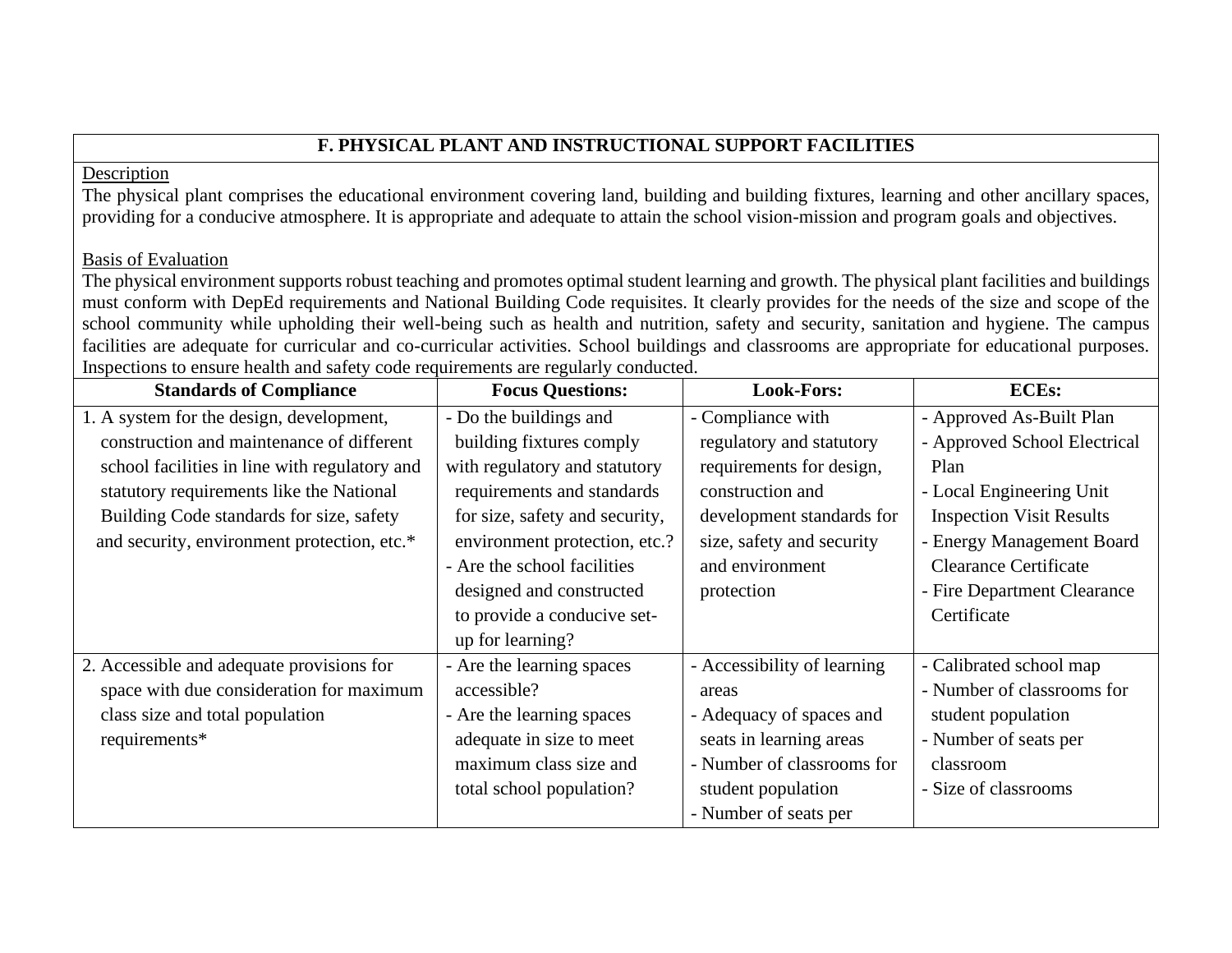|                                               |                             | classroom                   |                                   |
|-----------------------------------------------|-----------------------------|-----------------------------|-----------------------------------|
|                                               |                             | - Size of classrooms        |                                   |
| 3. Adequate equipment, tools and supplies     | - Are the equipment, tools  | - Adequacy of equipment,    | - Size of laboratories            |
| and appropriate laboratory fixtures           | and supplies in each        | tools and supplies for the: | - Inventory list of equipment,    |
| (demonstration tables, electrical and water   | laboratory adequate for the | *programs offered           | tools and supplies per            |
| fittings, fume hoods where needed, first -    | needs of the programs       | *maximum class size         | laboratory                        |
| aid kit, shower, etc.) which conform to the   | offered?                    | - Appropriateness of the    | - List of Acquisition per         |
| minimum requirements of the DepEd and         | - Are the equipment, tools  | equipment, tools and        | Laboratory in the last 3 years    |
| the needs of the programs offered:            | and supplies in each        | supplies for the programs   | - Laboratory fixtures             |
| Biology*<br>$\overline{\phantom{a}}$          | laboratory adequate for     | offered                     |                                   |
| - Chemistry*                                  | maximum class size?         |                             |                                   |
| Physics*                                      | - Are the equipment, tools  |                             |                                   |
| TLE*                                          | and supplies in each        |                             |                                   |
| - Computer*                                   | laboratory appropriate and  |                             |                                   |
|                                               | current for the programs    |                             |                                   |
|                                               | offered?                    |                             |                                   |
| 4. A school facilities development plan that  | - Is there a facilities     | - Improvement plan for      | - Physical Plant Development      |
| lays out provisions for different learning    | development plan that sets  | learning facilities         | Plan                              |
| spaces and addresses varied needs for student | targets for improvement for |                             | - SSIP                            |
| learning                                      | the different learning      |                             |                                   |
|                                               | spaces?                     |                             |                                   |
| 5. Adequate provisions for space, equipment   | - Are there adequate space, | - Adequacy of space,        | - Clinic Equipment Tools/         |
| and supplies necessary for the conduct of     | equipment and supplies      | equipment, tools and        | <b>Materials Annual Inventory</b> |
| annual medical and dental check-ups and       | needed for the conduct of   | supplies needed for         | - Clinic Annual Acquisition       |
| delivery of emergency services*               | annual medical and dental   | conduct of medical and      | List of Equipment/                |
|                                               | check-ups?                  | dental check-ups            | <b>Tools/Materials</b>            |
|                                               | - Are there adequate        | - Adequacy of space,        | - Clinic Emergency and First      |
|                                               | equipment and supplies      | equipment, tools and        | Aid Materials and                 |
|                                               | needed for the delivery of  | supplies for emergency      | Equipment                         |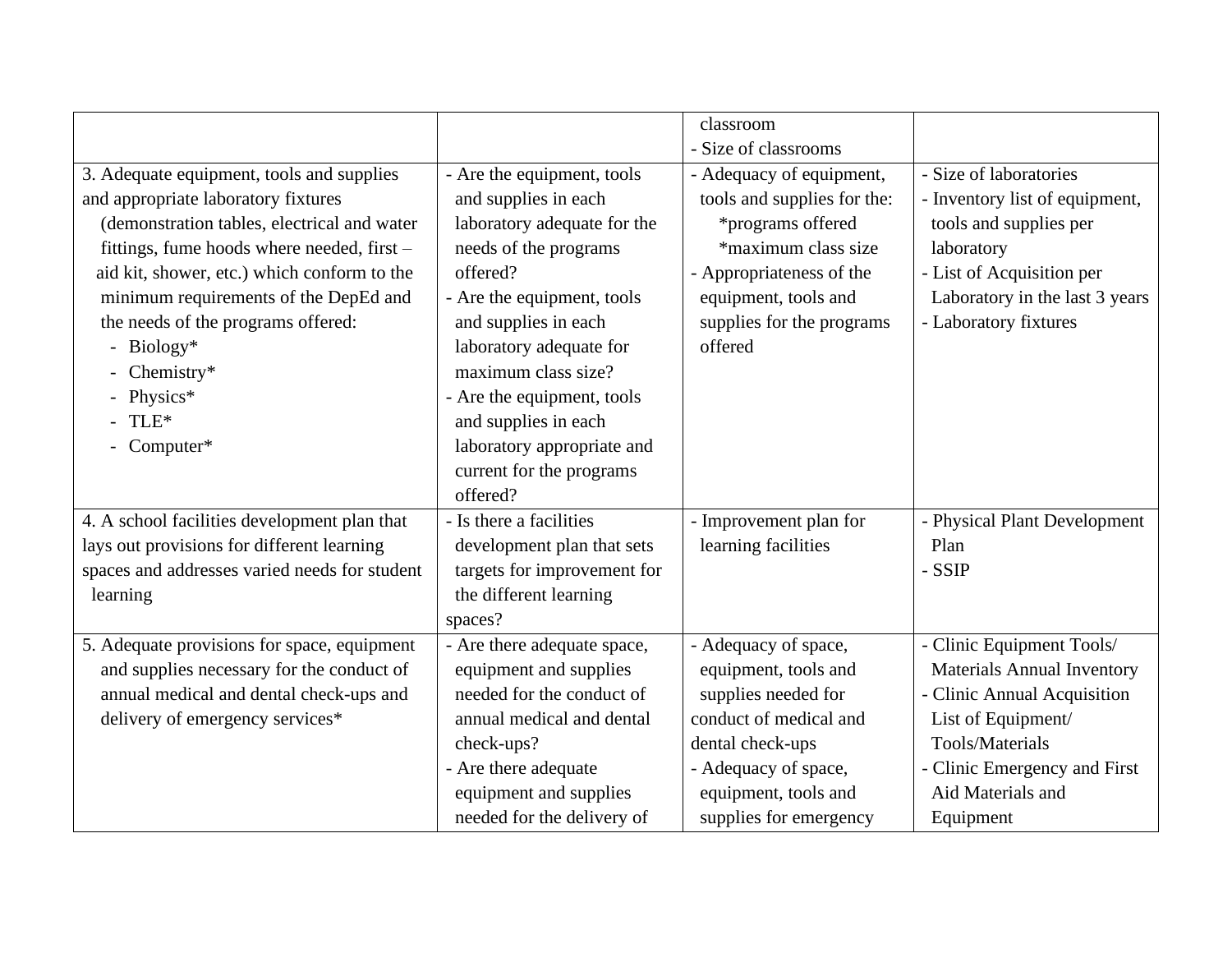|                                                 | emergency services?            | care                          | - Emergency Care Policies<br>and Procedures |  |  |  |
|-------------------------------------------------|--------------------------------|-------------------------------|---------------------------------------------|--|--|--|
| 6. A system for ensuring the safety, health and |                                |                               |                                             |  |  |  |
| well-being of the school community through:     |                                |                               |                                             |  |  |  |
| - healthy and nutritious food in the canteen    | - Is the canteen food healthy  | - Availability of potable     | - Drinking fountains                        |  |  |  |
| or nutrition center*                            | and nutritious?                | drinking water                | - Canteen menu                              |  |  |  |
|                                                 | - Is there adequate supply of  | - Availability of healthy and | - Current Health Certificates               |  |  |  |
|                                                 | potable water fir the school   | nutritious food               | of Food Handlers                            |  |  |  |
|                                                 | population?                    |                               | - Certificate of Water                      |  |  |  |
|                                                 |                                |                               | Potability/Results                          |  |  |  |
| - sanitation and hygiene in the canteen,        | - Is cleanliness observable in | - Cleanliness in the canteen, | - Maintenance and sanitation                |  |  |  |
| drinking stations, comfort rooms, play areas    | the canteen, drinking          | drinking stations, comfort    | <b>SOPs</b>                                 |  |  |  |
| and school grounds, classrooms and              | stations, comfort rooms, play  | rooms, school grounds,        | - Number of maintenance                     |  |  |  |
| buildings*                                      | areas and grounds, classroom   | buildings and classrooms      | personnel assigned                          |  |  |  |
|                                                 | and buildings?                 |                               | - Preventive Maintenance                    |  |  |  |
|                                                 | - Is there abundant water      |                               | Plan                                        |  |  |  |
|                                                 | supply for cleaning            |                               | - Sources of water                          |  |  |  |
|                                                 | purposes?                      |                               | - Rainwater catchments                      |  |  |  |
| - safety fixtures, devices and signages         | - Are safety fixtures, devices | - Availability of safety      | - Fire escapes/exits, fire                  |  |  |  |
| Wherever needed*                                | and signages strategically     | fixtures, devices and         | Extinguishers, fire alarm,                  |  |  |  |
|                                                 | placed according to            | signages wherever needed      | sand bags, water hoses, etc.                |  |  |  |
|                                                 | regulatory and statutory       |                               | - Hand rails                                |  |  |  |
|                                                 | requirements?                  |                               | - non-slip rubber or metal                  |  |  |  |
|                                                 |                                |                               | strips, etc. on stairways                   |  |  |  |
|                                                 |                                |                               | - Directions and signages,                  |  |  |  |
|                                                 |                                |                               | warning signals, etc.                       |  |  |  |
|                                                 |                                |                               | - Covered walks                             |  |  |  |
|                                                 |                                |                               | - Floor plans                               |  |  |  |
|                                                 |                                |                               | - Security personnel list                   |  |  |  |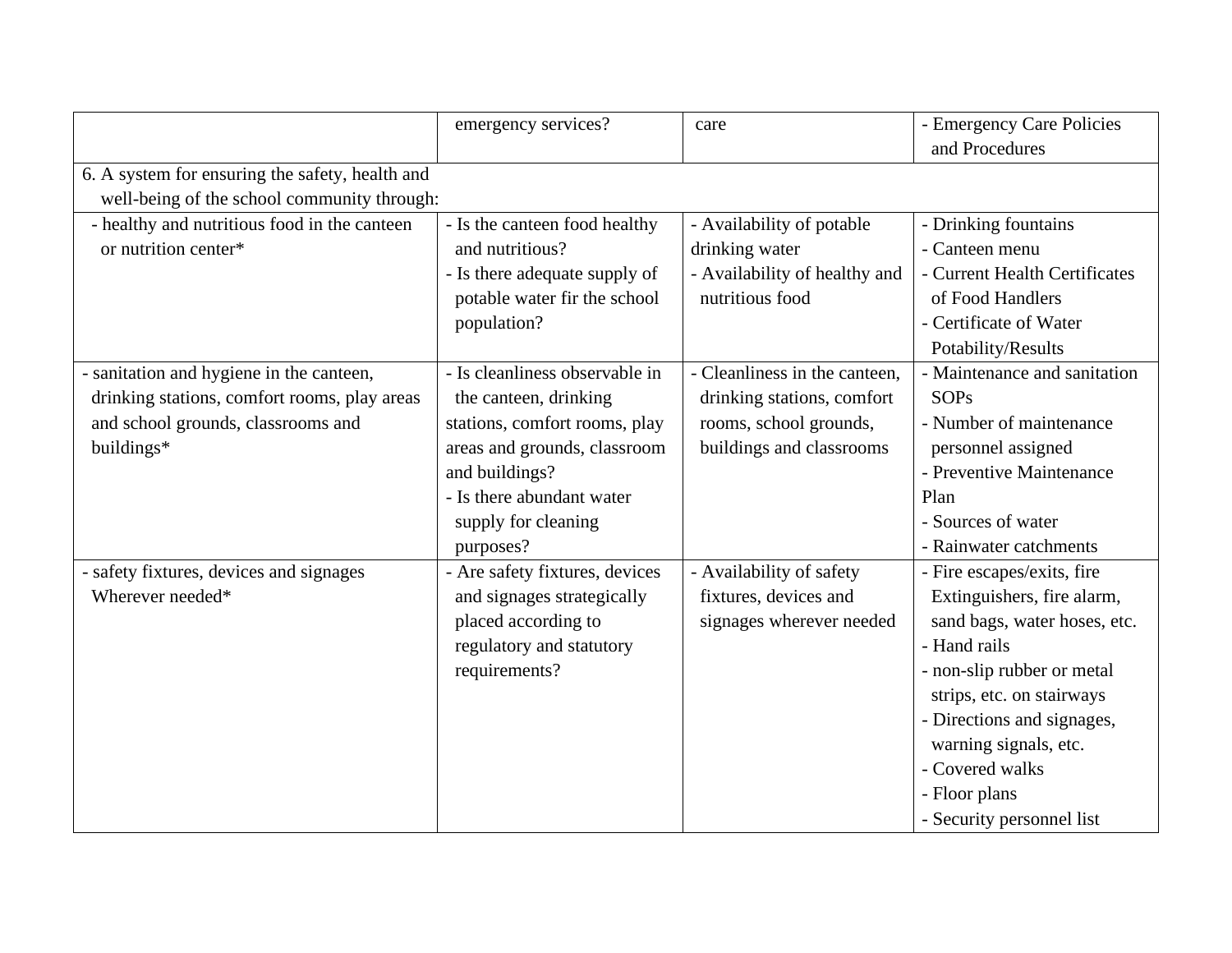| - disaster and risk reduction protocols and | - Are disaster and risk-        | - Disaster preparedness       | - Disaster and Risk-reduction  |
|---------------------------------------------|---------------------------------|-------------------------------|--------------------------------|
| regular conduct of drills*                  | reduction protocols             | protocols                     | <b>SOPs</b>                    |
|                                             | established and                 | - regular conduct of fire and | - Fire/Earthquake/Bomb         |
|                                             | disseminated?                   | earthquake drill              | Threat Evacuation plan         |
|                                             | - Is there a regular conduct of |                               | - Fire and Earthquake          |
|                                             | fire and earthquake drills?     |                               | <b>Compliance Certificates</b> |
|                                             |                                 |                               | - First-Aid Kits               |
|                                             |                                 |                               | - Floor plans                  |
| - hazard-free environment *                 | - Is the school environment     | - Hazard-free school          | - Building lay out             |
|                                             | hazard-free?                    |                               | - Vicinity map                 |
|                                             | - Are the buildings             |                               | - Site plan                    |
|                                             | obstruction free?               |                               | - Floor plans                  |
| <b>AREA RATING:</b>                         |                                 |                               |                                |
| <b>COMMENTS:</b>                            |                                 |                               |                                |
|                                             |                                 |                               |                                |
|                                             |                                 |                               |                                |
|                                             |                                 |                               |                                |
|                                             |                                 |                               |                                |
|                                             |                                 |                               |                                |
|                                             |                                 |                               |                                |
|                                             |                                 |                               |                                |
|                                             |                                 |                               |                                |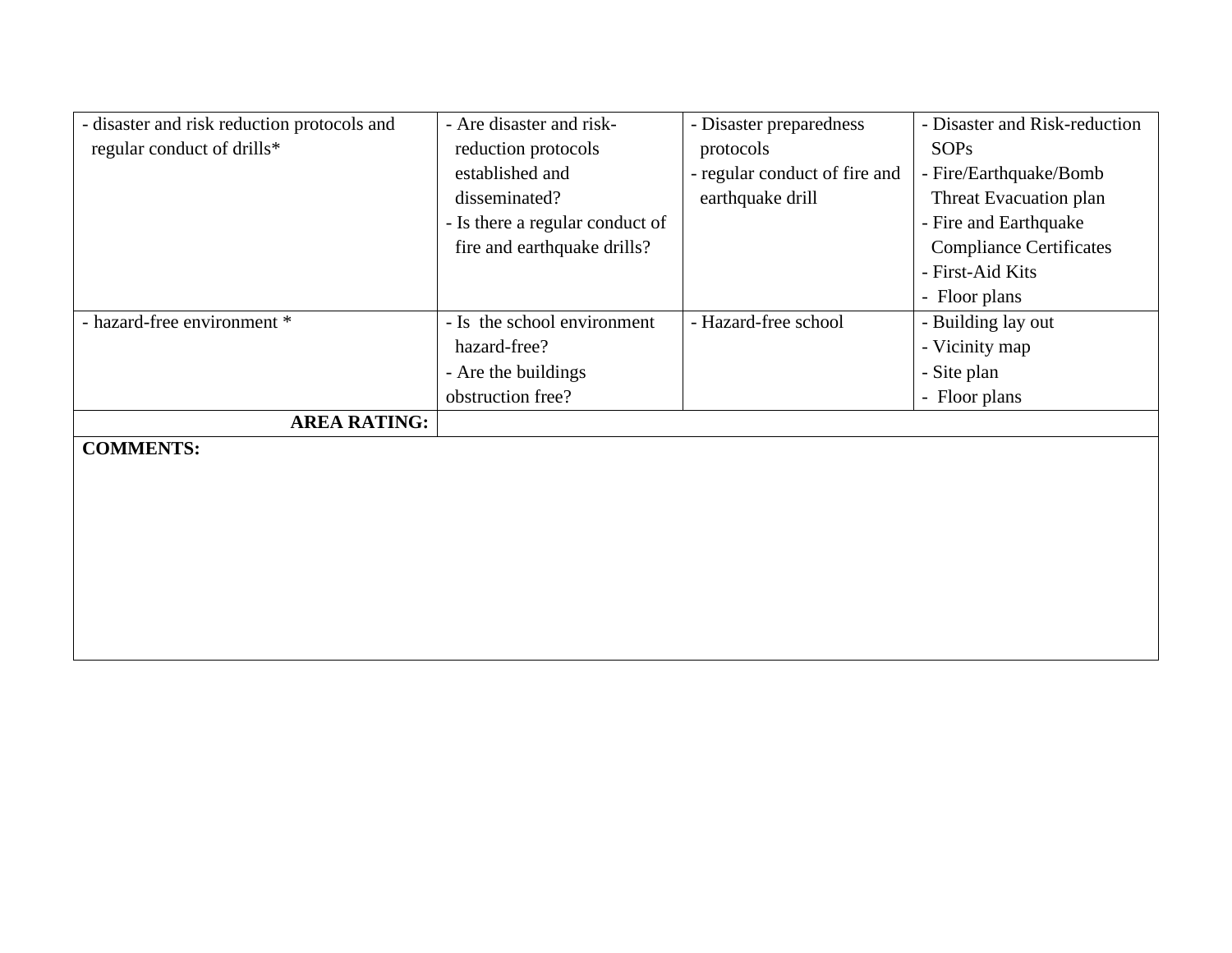# **G. ADMINISTRATION AND GOVERNANCE**

### Description

Leadership and governance commits to the attainment of the school's philosophy vision, mission, goals, objectives and core values through its various programs and services. Its administrative organization (1) establishes policies, structures and processes to ensure effectiveness and efficiency of day-to-day operations and long-range planning, (2) implements resource management systems to strengthen operational stability and program sustainability, (3) fosters productive learning climate towards professional and student development, and (4)cultivates collegial, collaborative and reflective relationships with its stakeholders and the wider community conducive for quality student learning.

## Basis of Evaluation

The school's Junior High School Program must be duly recognized by the Department of Education. Its administrative organization is responsible for compliance with DepEd and other legislated requirements. Its governing policies and system mechanisms are defined in a published and well-disseminated Manual of Operations or Administrative Manual. Administrative leadership is manifest in the areas of operations management, human resource development, resource management and program sustainability. The school climate is characterized by positive culture and harmonious relationships among the members of the school community. There are collaborative structures which allow stakeholder participation in school management and decision-making.

|    | <b>Standards of Compliance</b>               | <b>Focus Questions:</b>       | <b>Look-Fors:</b>           | <b>ECEs:</b>                |
|----|----------------------------------------------|-------------------------------|-----------------------------|-----------------------------|
| 1. | A rationalized and functional                | - Is the organizational chart | - Functionality and         | - School Organizational     |
|    | organizational chart and system that         | rationalized? Functional?     | rationality of the          | Chart                       |
|    | clearly shows the different positions, their | - Does the organizational     | <b>Organizational Chart</b> |                             |
|    | areas of responsibilities and                | chart depict actual school    | - Clarity of school         |                             |
|    | accountabilities and relationship of offices | organization relationship     | organization relationship   |                             |
|    | with each other*                             | dynamics?                     | dynamics                    |                             |
| 2. | Qualified School Principal with MA           | - Is the Principal qualified  | - MA degree of the          | - 201 File of the Principal |
|    | Degree in Education*                         | with a Masteral degree in     | Principal                   | - OTR of the Principal and  |
|    |                                              | Education?                    |                             | <b>Notarized Contract</b>   |
|    | 3. A system that ensures compliance with     | - Are the documentary and     | - Compliance with           | - DepEd Recognition,        |
|    | DepEd, SEC, DOLE, BIR, BOA, PRC and          | procedural requirements of    | documentary and             | DepEd-approved Schedule     |
|    | other legislated requirements and            | DepEd, SEC, DOLE, BIR,        | procedural requirements of  | of Fees, Student Forms      |
|    | established policies, processes and          | BOA, PRC and other            | DepEd, SEC, DOLE, BIR,      | (SF 1-9), School Calendar,  |
|    | procedures towards effective and efficient   | government agencies           | BOA, PRC and other          | e-BEIs, etc.                |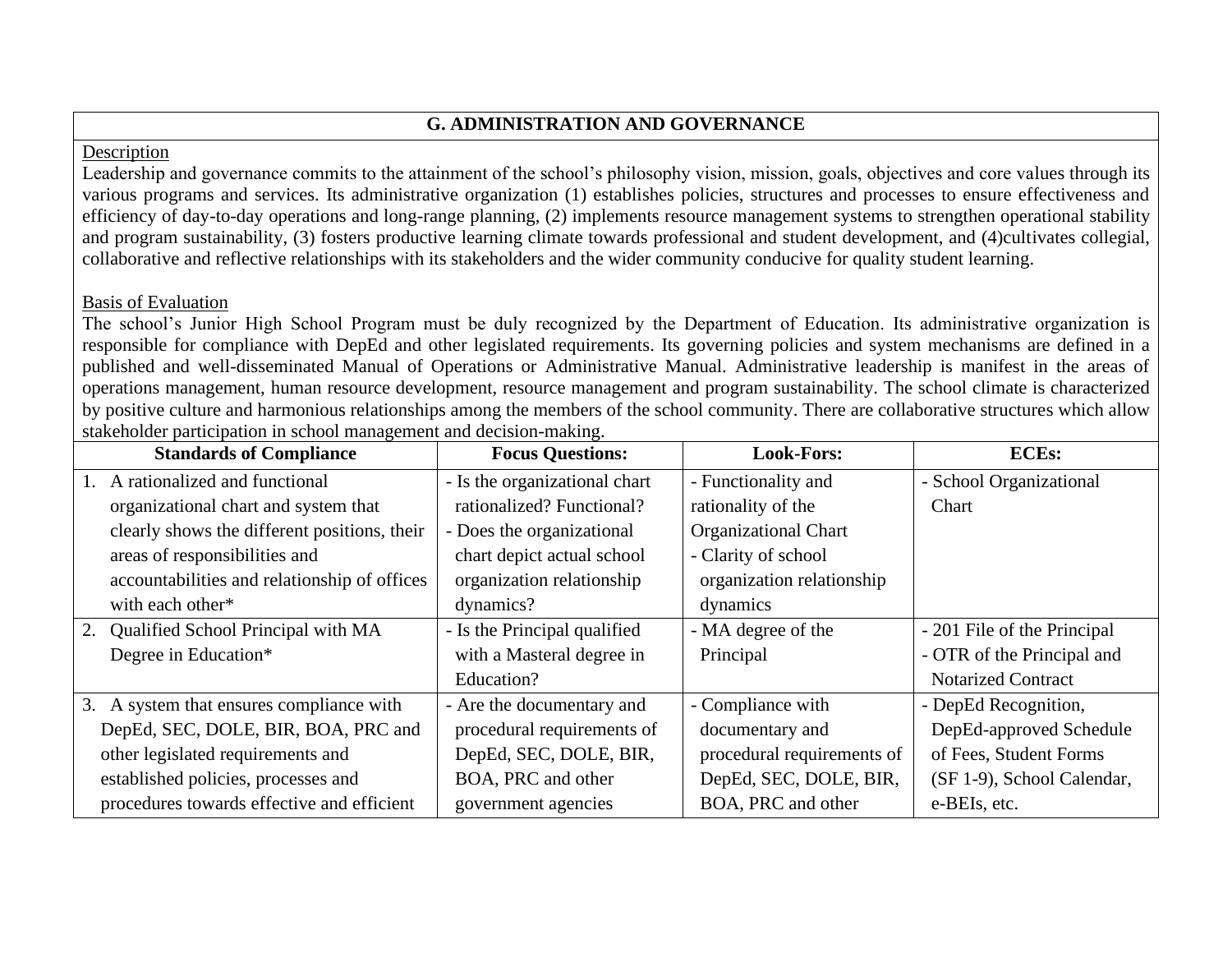| school management and operations*        | complied with?                | government agencies     | - GIS and Updated SEC         |
|------------------------------------------|-------------------------------|-------------------------|-------------------------------|
|                                          | - Are records in place?       |                         | Registration                  |
|                                          |                               |                         | - Audited Financial           |
|                                          |                               |                         | <b>Statements</b>             |
|                                          |                               |                         | - Alpha List, etc.            |
|                                          |                               |                         | - SSS, Phil Health, Pag-Ibig  |
|                                          |                               |                         | monthly Reports               |
|                                          |                               |                         | - Others: PRC licenses of     |
|                                          |                               |                         | teachers, etc.                |
| 4. A system that provides structures and | - Are there school structures | Collaboration and       | - School Calendar of          |
| opportunities for consultation and       | and opportunities for         | consultation with       | Activities                    |
| collaboration with internal and external | consultation and              | stakeholders towards:   | - Minutes of General          |
| stakeholders and the wider community     | collaboration with internal   | - decision-making       | <b>Assemblies and Council</b> |
| towards informed decision-making,        | and external                  | - community involvement | meetings, Ad Hoc and          |
| significant community support and        | stakeholders to inform        | in school programs and  | <b>Standing Committee</b>     |
| attainment of the PVMGO*                 | decision-making?              | activities              | meetings                      |
|                                          | - Are there school structures | - attainment of PVMGO   | - List of Standing and Ad     |
|                                          | and opportunities for         |                         | Hoc Committees and their      |
|                                          | consultation and              |                         | Membership                    |
|                                          | collaboration with internal   |                         | - Minutes of Consultation     |
|                                          | and external stakeholders to  |                         | Meetings with stakeholders    |
|                                          | engender community support    |                         | - Minutes of Planning and     |
|                                          | for school programs and       |                         | Evaluation meetings with      |
|                                          | activities?                   |                         | <b>Stakeholders</b>           |
|                                          | - Are there school structures |                         |                               |
|                                          | and opportunities for         |                         |                               |
|                                          | consultation and              |                         |                               |
|                                          | collaboration with internal   |                         |                               |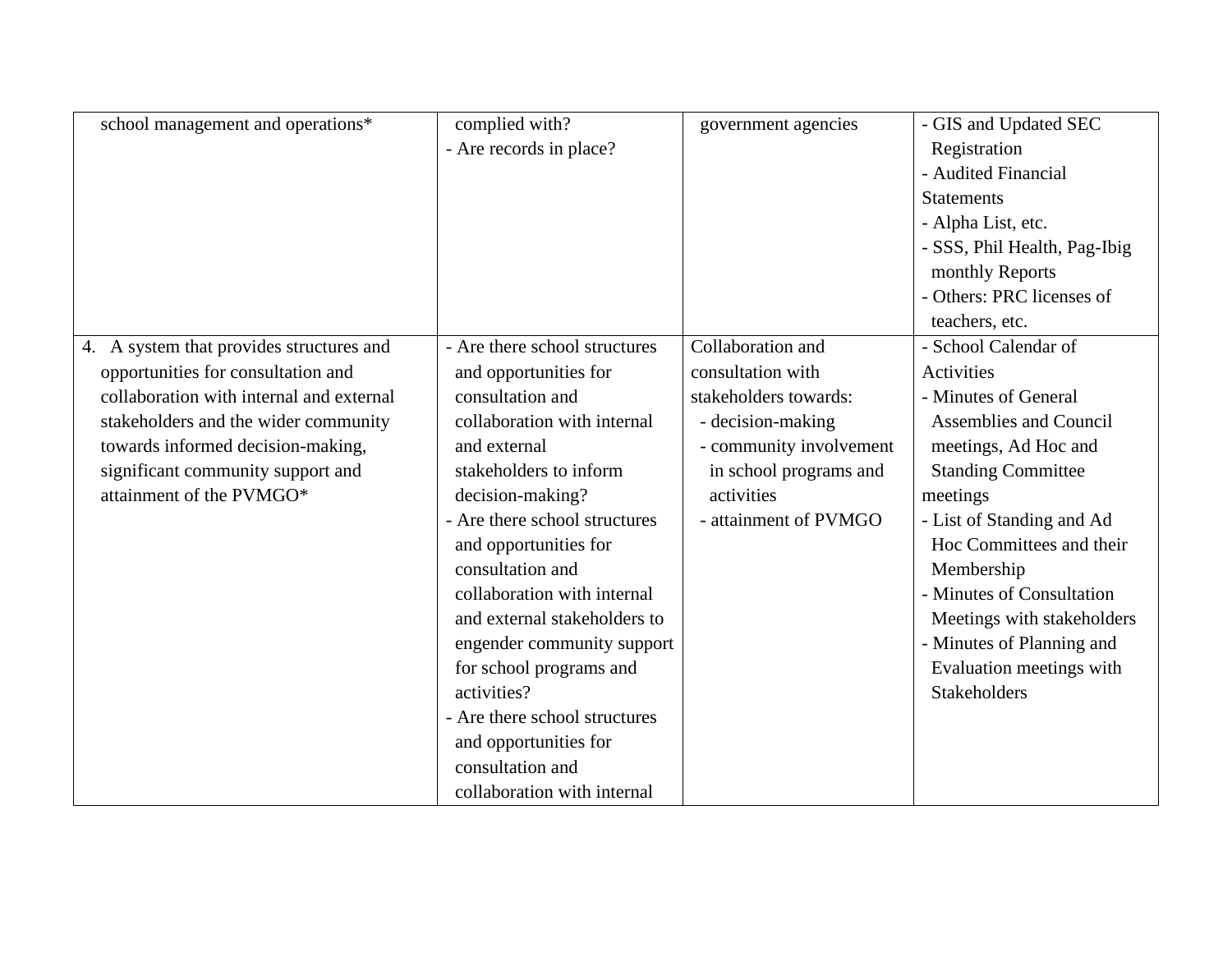|                                                | and external stakeholders      |                              |                                 |
|------------------------------------------------|--------------------------------|------------------------------|---------------------------------|
|                                                | towards attainment of          |                              |                                 |
|                                                | PVMGO?                         |                              |                                 |
| 5. An Administration Manual on school          | - Is there an Administration   | - Published, well-           | - Administration Manual         |
| policies, processes and a procedure that is    | Manual or Manual of            | disseminated and             | - Minutes of the General        |
| accepted, published and well-                  | Operations, or its equivalent, | distributed Administration   | Assemblies on discussions       |
| disseminated*                                  | that contains the school       | Manual on school policies,   | of the Administration           |
|                                                | policies, processes and        | processes and procedures     | Manual                          |
|                                                | procedures that is published?  |                              | - Records of Distribution of    |
|                                                | Discussed? Well-               |                              | the Administration Manual       |
|                                                | disseminated? Distributed?     |                              |                                 |
| 6. A professional development plan for         | - Is there a Professional      | - Plan for academic          | - Professional Development      |
| school leaders and administrators that         | Development Plan for top       | upgrading and                | <b>Plan for Administrators</b>  |
| provides for their academic upgrading and      | and mid-level                  | management training for      | - (Proposed) List of            |
| development of their management skills*        | administrators?                | Administrators               | <b>Upgrading Activities for</b> |
|                                                | - Does it include academic     |                              | Administrators                  |
|                                                | studies? Trainings? Etc.       |                              | - Provisions/Assistance for     |
|                                                |                                |                              | Administrators' Upgrading       |
| 7. Established policies, processes and         |                                |                              |                                 |
| procedures that ensure:                        |                                |                              |                                 |
| - smooth transfer of responsibilities,         | - Are there established        | - Turn-over protocols during | - Turn-Over SOPs                |
| properties and documents during changes in     | protocols on the proper turn-  | management changes           | - Personnel Clearance           |
| management*                                    | over of properties and         |                              | Forms                           |
|                                                | documents during               |                              |                                 |
|                                                | management changes?            |                              |                                 |
| - confidentiality, security, accessibility and | - Are there established        | - Data Management            | - Data management SOPs          |
| retrievability of school data, records and     | protocols on the proper        | protocols                    | - Administration Manual         |
| documents according to Data Privacy Act        | management of school data,     |                              |                                 |
|                                                | records and documents?         |                              |                                 |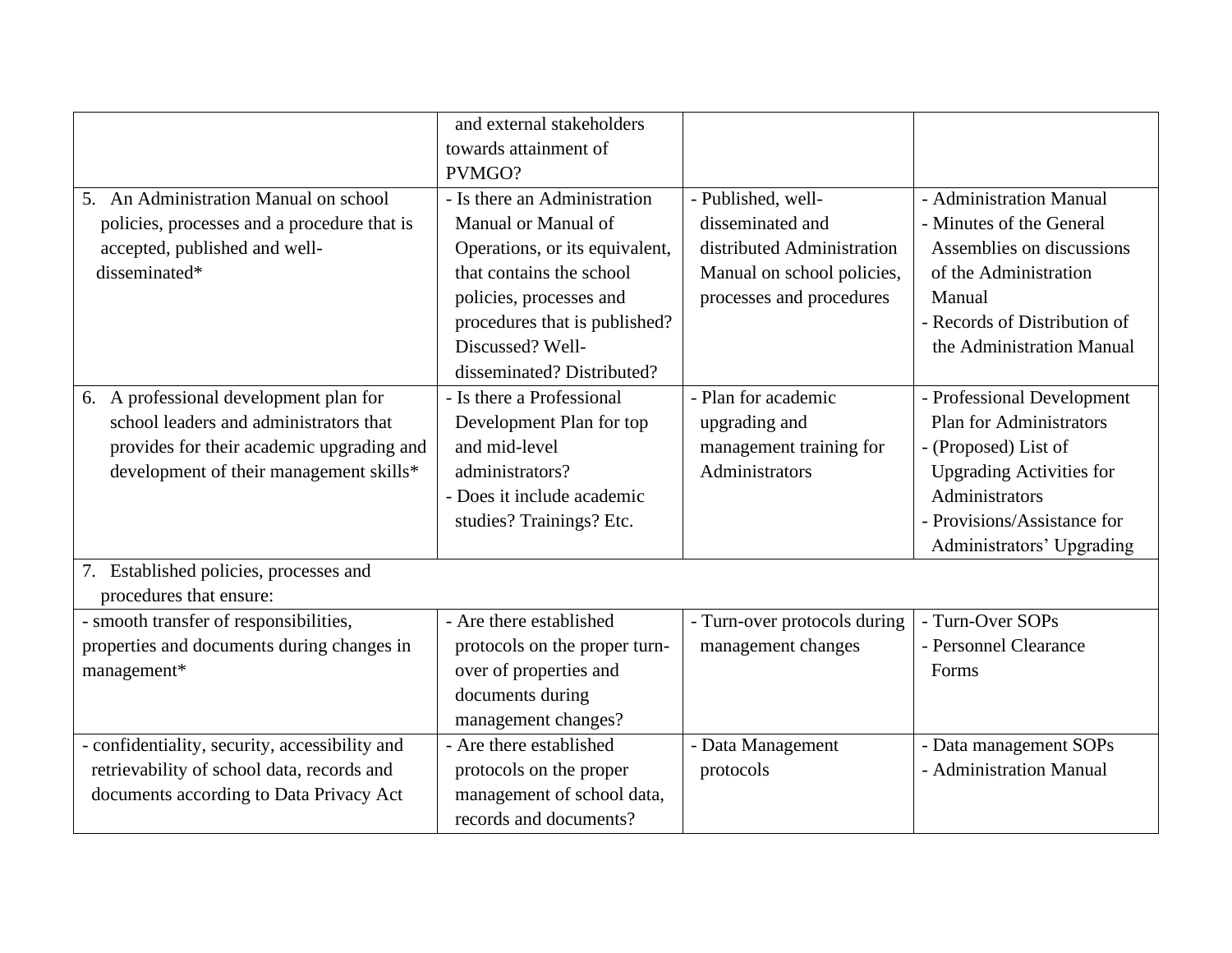| - stewardship through wise and proper use of | - Are there established          | - Resource Management      | - Resource Management       |
|----------------------------------------------|----------------------------------|----------------------------|-----------------------------|
| human and material resources                 | protocols on stewardship of      | Protocols                  | SOPs and measures           |
|                                              | human and material               |                            | - Financial School          |
|                                              | resources?                       |                            | Sustainability Policies and |
|                                              |                                  |                            | <b>Measures</b>             |
|                                              |                                  |                            | - Minutes of BOT meeting    |
|                                              |                                  |                            | - Administration Manual     |
| 8. A compensation policy that provides       | - Is there an established salary | - Compliance with          | - Salary Scale              |
| salaries and benefits compliant with         | scale compliant with existing    | legislated salaries /wages | - Pay Roll                  |
| existing labor laws and recent legislations  | labor laws and regional wage     | - Compliance with          | - Benefit Package           |
| and promulgations such as Regional Wage      | orders?                          | legislated benefits        | - Administration Manual     |
| Orders, Magna Carta for Women, Leave         | - Is there an established        |                            | - Faculty Manual            |
| for Victims of Violence Against Women        | benefits and privilege           |                            |                             |
| and their Children, etc.*                    | package compliant with           |                            |                             |
|                                              | recent legislations and          |                            |                             |
|                                              | promulgations?                   |                            |                             |
| 9. A Plan of Succession and preparation for  | - Is there a Succession Plan     | - Succession planning      | - Succession Plan           |
| future school leaders and administrators     | that forecasts critical          |                            |                             |
|                                              | positions in management,         |                            |                             |
|                                              | identifies administrative        |                            |                             |
|                                              | back-ups and prepares them       |                            |                             |
|                                              | for future responsibilities?     |                            |                             |
| <b>AREA RATING:</b>                          |                                  |                            |                             |
| <b>COMMENTS:</b>                             |                                  |                            |                             |
|                                              |                                  |                            |                             |
|                                              |                                  |                            |                             |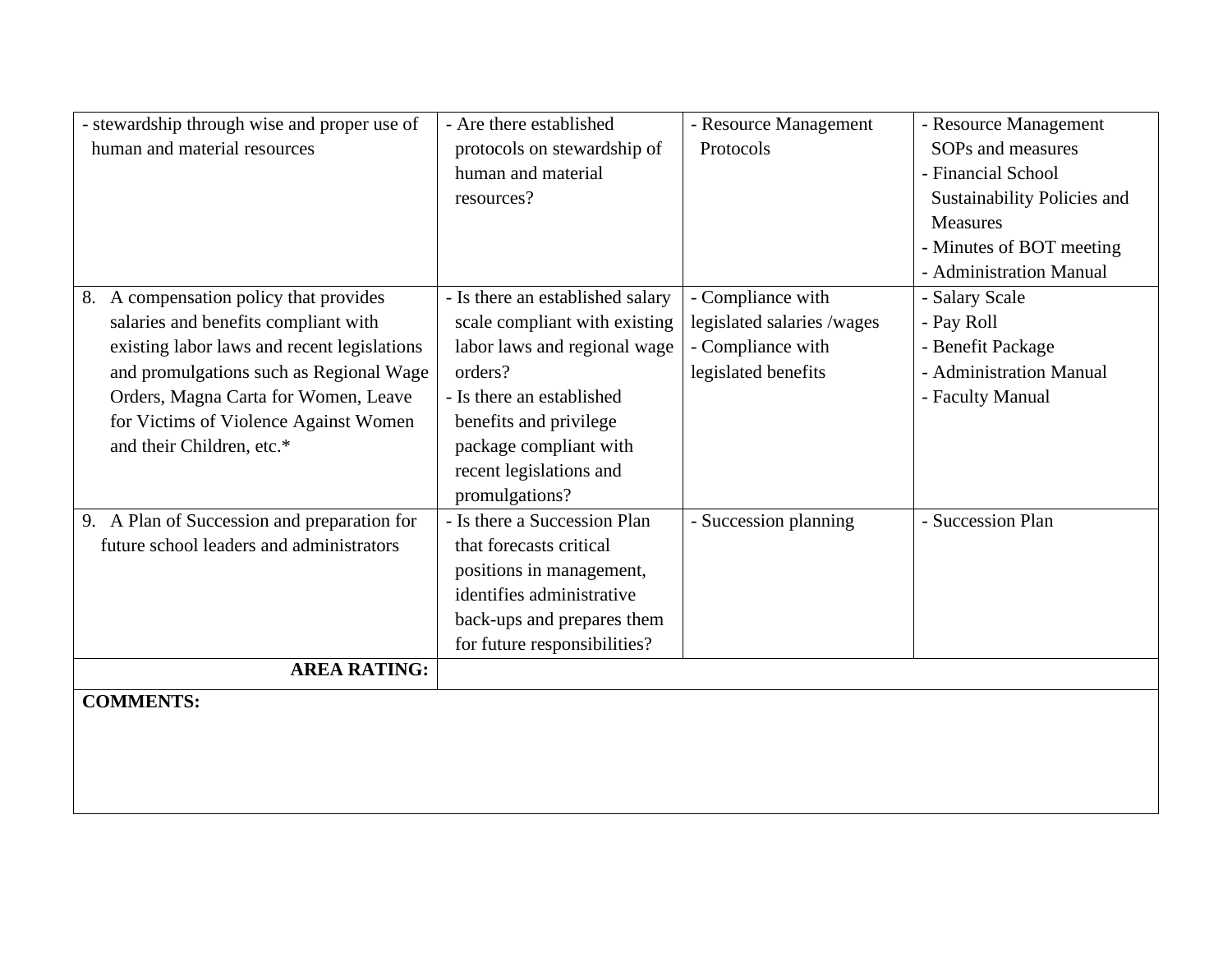# **H. SCHOOL BUDGET AND FINANCES**

### Description

Financial management involves budgeting, procurement, disbursement, accounting and auditing processes and procedures which follow prescribed principles and legislated requirements. The business practices of the school seek to manage its fiscal and material resources to attain its philosophy, vision, mission, goals and objectives, scope and size.

### Basis of Evaluation

The school operates on a school budget. Budget allocations for personnel, space, equipment and operations are appropriate and sufficient to sustain its programs and continued improvement plans. Budget control mechanisms are evidently established.

School finances are adequate to sustain effective and efficient delivery of programs and services. Income from tuition, fees and resource mobilization is appropriately spent for their intended purposes. There is evidence of financial stability to ensure the continued operations of the school and its programs in accordance with DepEd standards. The school maintains accurate records of financial transactions according to legal and ethical standards of accounting practice.

| <b>Standards of Compliance</b>               | <b>Focus Questions:</b>       | <b>Look-Fors:</b>        | <b>ECEs:</b>                 |
|----------------------------------------------|-------------------------------|--------------------------|------------------------------|
| 1. A school financial policy and procedures  | - Is there a financial policy | - Fiscal and accounting  | - Financial policy and       |
| manual that sets the appropriate fiscal and  | and procedures manual, or its | policies and SOPs        | procedures Manual            |
| accounting policies and systematic           | equivalent, that contains     | - Financial policy and   | - Accounting Manual          |
| procedures that ensure the effective and     | established fiscal and        | procedures Manual or its | - Administration Manual      |
| efficient delivery of varied services*       | accounting SOPs?              | equivalent               |                              |
| 2. An annual budget approved by the Board of |                               |                          |                              |
| Trustees that is:                            |                               |                          |                              |
| - collaboratively prepared by the various    | - Is the BOT-approved annual  | - Department budget      | - Department budget          |
| Offices and responsibility centers*          | budget prepared by all the    | planning                 | proposals and requests       |
|                                              | Departments, especially       |                          | - Minutes of department      |
|                                              | those with incomes from       |                          | budget hearings              |
|                                              | collected fees?               |                          | - Consolidated School Budget |
|                                              |                               |                          | - BOT-approved budget        |
| - regularly monitored through the quarter    | - Is the BOT-approved annual  | - Quarterly budget       | - Quarter Budget Performance |
|                                              | budget monitored quarterly    | monitoring               | Reports                      |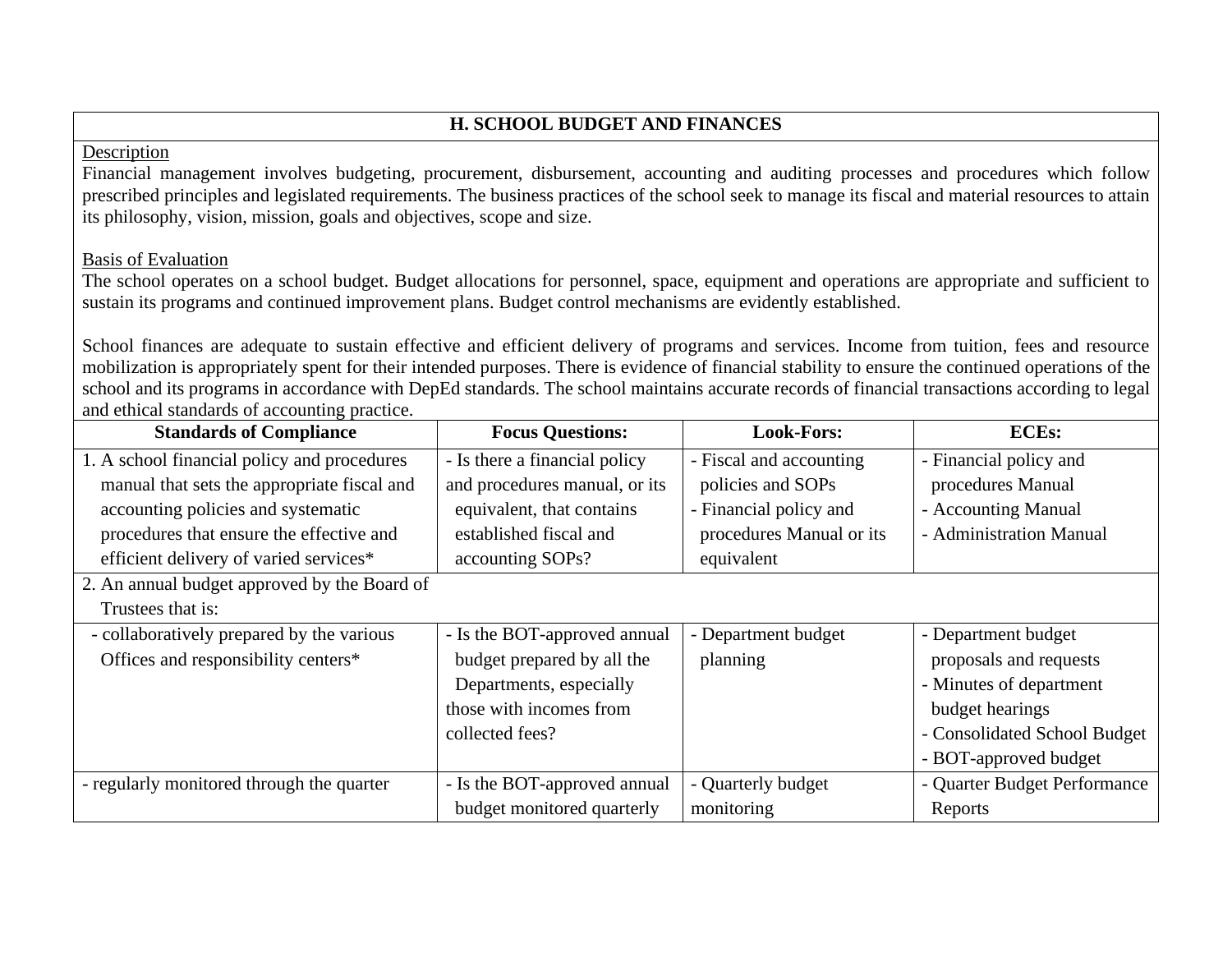| budget performance reports and disseminated    | through budget performance       | - Dissemination of quarter   | - Quarter Cash Flow                |
|------------------------------------------------|----------------------------------|------------------------------|------------------------------------|
| according to policy guidelines*                | reports?                         | budget performance           | <b>Statements</b>                  |
|                                                | - Are the quarter budget         |                              | - Minutes of Orientation-          |
|                                                | performance reports              |                              | Dissemination Meetings of          |
|                                                | disseminated to the              |                              | the Quarter Budget                 |
|                                                | departments concerned?           |                              | Performance                        |
|                                                |                                  |                              | - Distribution of Quarter          |
|                                                |                                  |                              | <b>Budget Performance Reports</b>  |
|                                                |                                  |                              | to the responsibility centers      |
| - reflective and supportive of the Standards - | - Does the BOT-approved          | - SSIP Budget allocations in | - Annual Budget                    |
| based School Improvement Plan*                 | annual budget include            | the Annual Budget            | - Budget performance reports       |
|                                                | allocations for SSIP             |                              |                                    |
|                                                | initiatives and activities?      |                              |                                    |
| 3. Systematic requisition, selection and       | - Are institutional requisition, | - Requisition, selection and | - Administrative manual,           |
| procurement protocols that are well-           | selection and procurement        | procurement SOPs             | Operations manual,                 |
| disseminated, implemented and properly         | protocols systematic?            | - Dissemination, consistent  | Department manuals or              |
| documented                                     | - Are institutional requisition, | implementation and           | <b>SOPs</b>                        |
|                                                | selection and procurement        | documentation of             | - Procurement and                  |
|                                                | protocols well-disseminated?     | requisition, selection and   | <b>Construction Flow Chart</b>     |
|                                                | Consistently implemented?        | procurement processes        | - Selection, Procurement and       |
|                                                | Properly documented?             |                              | <b>Construction Committee, its</b> |
|                                                |                                  |                              | membership and minutes of          |
|                                                |                                  |                              | their meetings                     |
|                                                |                                  |                              | - Minutes of Orientation           |
|                                                |                                  |                              | meetings                           |
|                                                |                                  |                              | - Minutes of Evaluation            |
|                                                |                                  |                              | Meetings                           |
| 4. A system for ensuring that all incomes      | - Are incomes from tuition       | - Proper utilization of fees | - Annual Budget                    |
| from tuition and all other fees, and donations | fees utilized properly           | collected                    | - Budget performance reports       |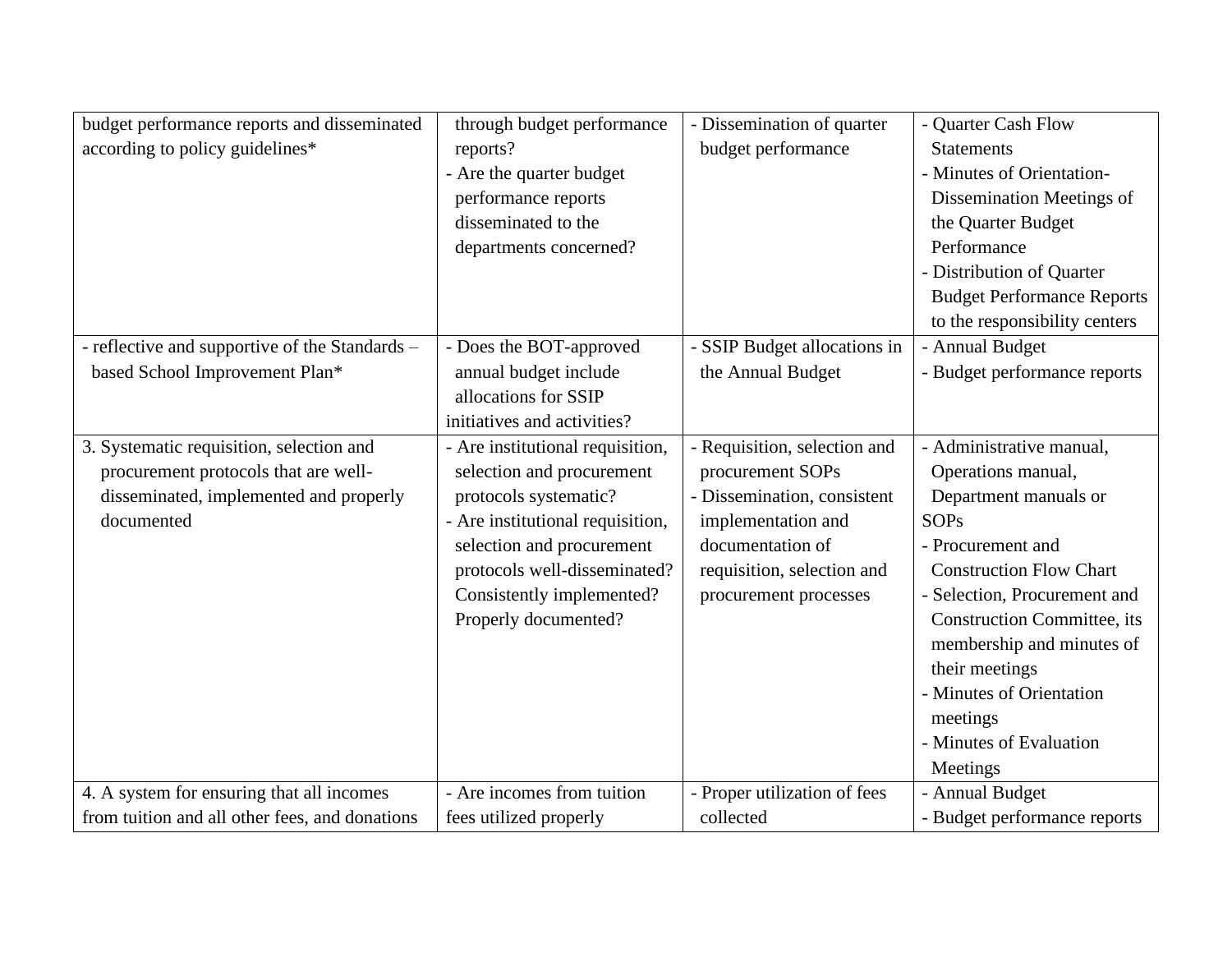| are properly utilized according to the       | according to DepEd           | - Proper acknowledgement     | - Statement of Income        |
|----------------------------------------------|------------------------------|------------------------------|------------------------------|
| purposes they are collected*                 | specifications? (70%)        | and utilization of donations | and Expenditures             |
|                                              | - Are the incomes from       |                              | - Deed of Donations/List     |
|                                              | miscellaneous and other fees |                              | of Donations                 |
|                                              | utilized for the development |                              |                              |
|                                              | of the specific departments  |                              |                              |
|                                              | collecting them?             |                              |                              |
|                                              | - Are donations properly     |                              |                              |
|                                              | documented and utilized for  |                              |                              |
|                                              | the specific purposes they   |                              |                              |
|                                              | were made?                   |                              |                              |
| 5. A system for generating revenue and       | - Are there other ways       | - Statement of other         | - Statement of other incomes |
| raising funds from school and outside school | revenue is generated inside  | incomes                      | - Income Generating          |
| sources for sustainability*                  | the school?                  |                              | Centers/Structures           |
|                                              | - Are there other ways       |                              | - Annual Budget              |
|                                              | revenue is generated from    |                              |                              |
|                                              | outside school sources?      |                              |                              |
| 6. A system of:                              |                              |                              |                              |
| - supervision and management of resources    | - Is there a plan for        | - Supervision of staff       | - Supervisory plan           |
| for optimum operational efficiency*          | supervision of staff and     | performance: % efficiency,   | - Supervisory Reports        |
|                                              | department performance       | % productivity, %            | - Department Evaluation      |
|                                              | towards efficiency and       | complaints, success          | Results                      |
|                                              | effectiveness of school      | indicators, etc.             |                              |
|                                              | operations and program       | - Supervision of Department  |                              |
|                                              | sustainability?              | performance: % efficiency,   |                              |
|                                              | - Is there a plan for        | % error, % productivity, %   |                              |
|                                              | supervision of equipment and | complaints, % inc/dec in     |                              |
|                                              | materials utilization toward | energy consumption,          |                              |
|                                              | efficiency and effectiveness | % inc/dec in materials       |                              |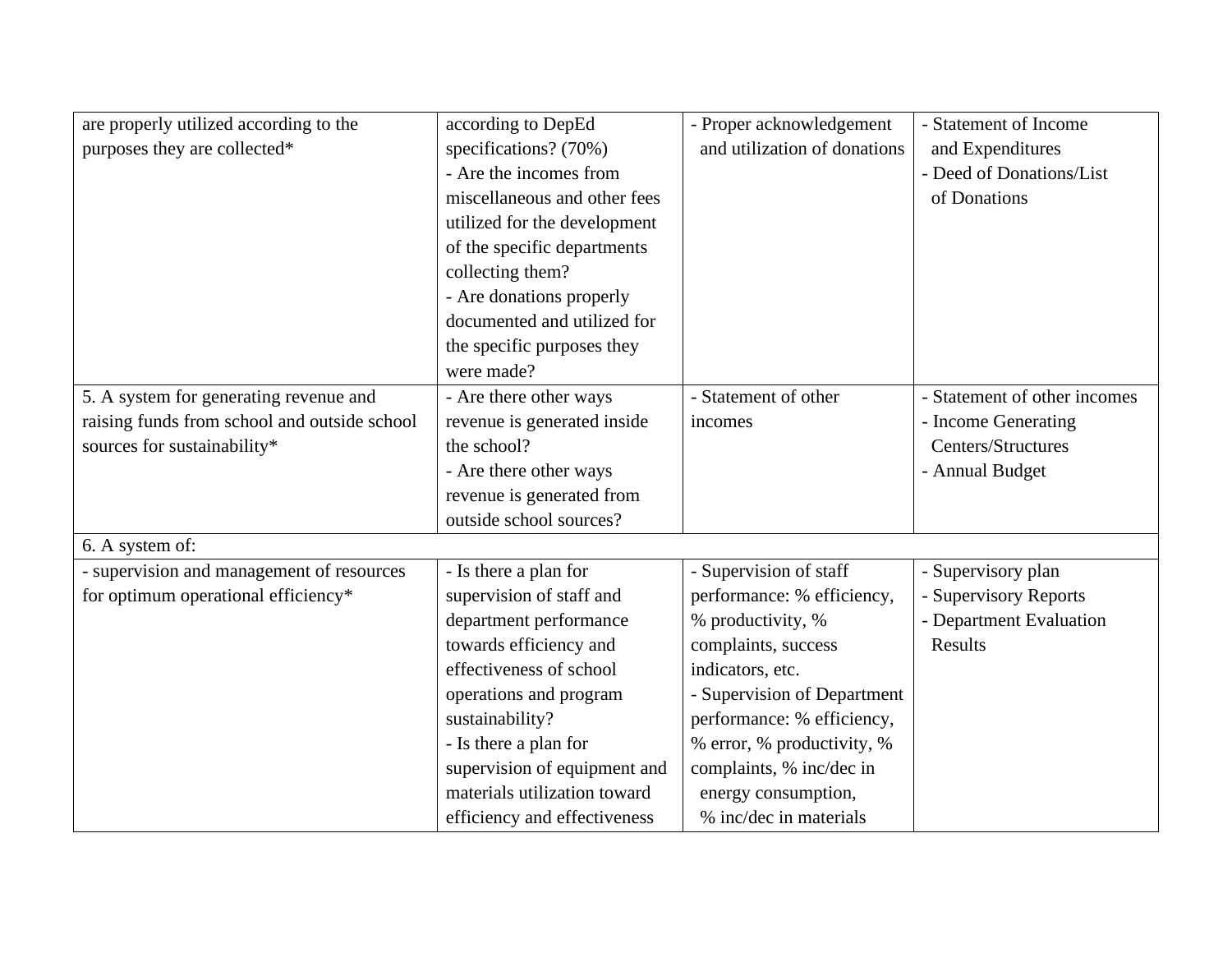|                                              | of school operations and         | consumption, etc.            |                             |
|----------------------------------------------|----------------------------------|------------------------------|-----------------------------|
|                                              | program sustainability?          | - Supervision of equipment   |                             |
|                                              |                                  | and materials utilization:   |                             |
|                                              |                                  | % waste, % savings in        |                             |
|                                              |                                  | procurement, incidence of    |                             |
|                                              |                                  | breakdowns and repairs, etc. |                             |
| establishment of internal control systems in | - Are there established          | - Internal control           | - Internal and External     |
| budget implementation and*                   | internal control mechanisms      | mechanisms                   | audit calendars             |
|                                              | for proper budget                | - Internal and external      | - Internal and external     |
|                                              | implementation?                  | audits                       | audit results               |
|                                              | - Are internal and external      | - Regular submission         | - Audited Financial         |
|                                              | audits conducted regularly?      |                              | <b>Statements</b>           |
|                                              | - Are audit reports submitted    |                              | - Cash Flow Management      |
|                                              | regularly according to policy    |                              | System                      |
|                                              | guidelines?                      |                              | - Auditing System           |
|                                              |                                  |                              | - Internal Control Policies |
| designing financial strategies for           | - Are there financial strategies | - Financial sustainability   | - Financial policy and      |
| sustainability*                              | toward school and program        | policies, procedures,        | procedures manual           |
|                                              | sustainability?                  | measures and initiatives     | - SSIP                      |
|                                              |                                  |                              | - Minutes of BOT/           |
|                                              |                                  |                              | Administrative meetings     |
|                                              |                                  |                              | - Savings and investment    |
|                                              |                                  |                              | portfolio                   |
| <b>AREA RATING:</b>                          |                                  |                              |                             |
|                                              |                                  |                              |                             |
| <b>COMMENTS:</b>                             |                                  |                              |                             |
|                                              |                                  |                              |                             |
|                                              |                                  |                              |                             |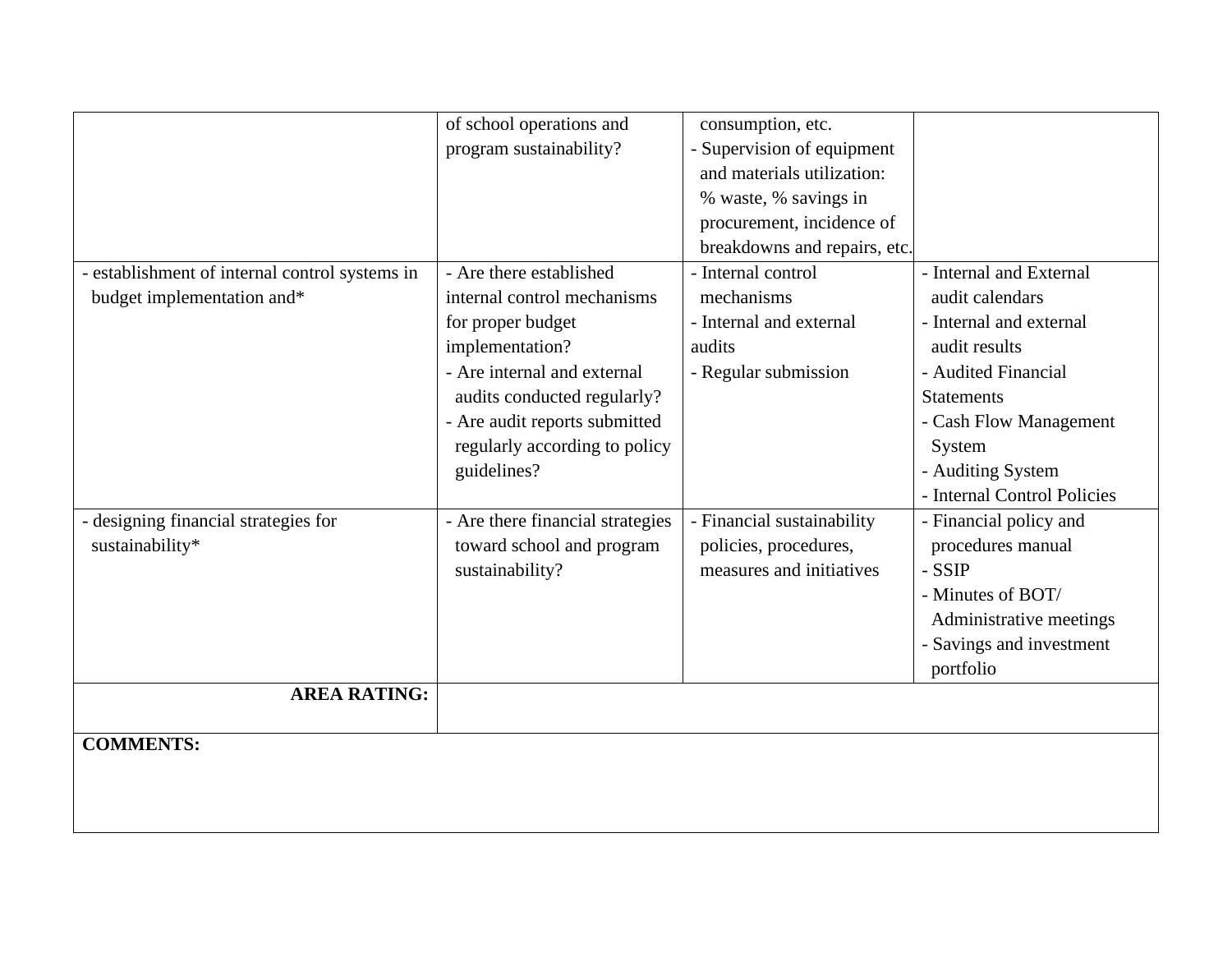# **I. INSTITUTIONAL PLANNING AND DEVELOPMENT**

### Description

The school purposively lays down specific interventions for improvement of access, quality and governance with the help of the community and other stakeholders, through a systematic and continuous cycle of assessment, planning and implementation defined in a strategic threeyear Standards – based School Improvement Plan (SSIP) and Annual Operational Plan. It assesses and communicates progress towards achieving the objectives for the continuing improvement of its educational programs and services which informs administrative decisionmaking.

## Basis of Evaluation

The school is successful in meeting this standard when it implements a collaborative and on-going process for improvement that aligns the school's philosophy, vision-mission, goals and objectives and curriculum goals with its size, function and community expectations for student performance.

| <b>Standards of Compliance</b>                | <b>Focus Questions:</b>        | <b>Look-Fors:</b>       | <b>ECEs:</b>                 |
|-----------------------------------------------|--------------------------------|-------------------------|------------------------------|
| 1. A system of on $-$ going process for       |                                |                         |                              |
| improvement that:                             |                                |                         |                              |
| - is aligned with the school vision – mission | - Is there on on-going thrust  | - School improvement    | - SSIP                       |
| and curriculum goals*                         | for school improvement?        | initiatives             | - Department plans for       |
|                                               | - Is this thrust/drive/program |                         | improvement                  |
|                                               | for school improvement         |                         | - Minutes of department      |
|                                               | towards the attainment of the  |                         | meetings                     |
|                                               | school V-M and curriculum      |                         | - Minutes of Administrative/ |
|                                               | goals?                         |                         | <b>BOT</b> meetings          |
| - responds to the school's size, function and | - Does this thrust/drive/      | - Data-based School     | - E- BEIS                    |
| community expectations for student            | program for school             | improvement initiatives | - Inventory of program needs |
| learning*                                     | improvement consider           |                         | - Survey of parents'/        |
|                                               | school size? Programs          |                         | community/stakeholders'      |
|                                               | offered? Parents and           |                         | expectations                 |
|                                               | community expectations?        |                         | - Minutes of SSIP planning   |
|                                               |                                |                         | meetings                     |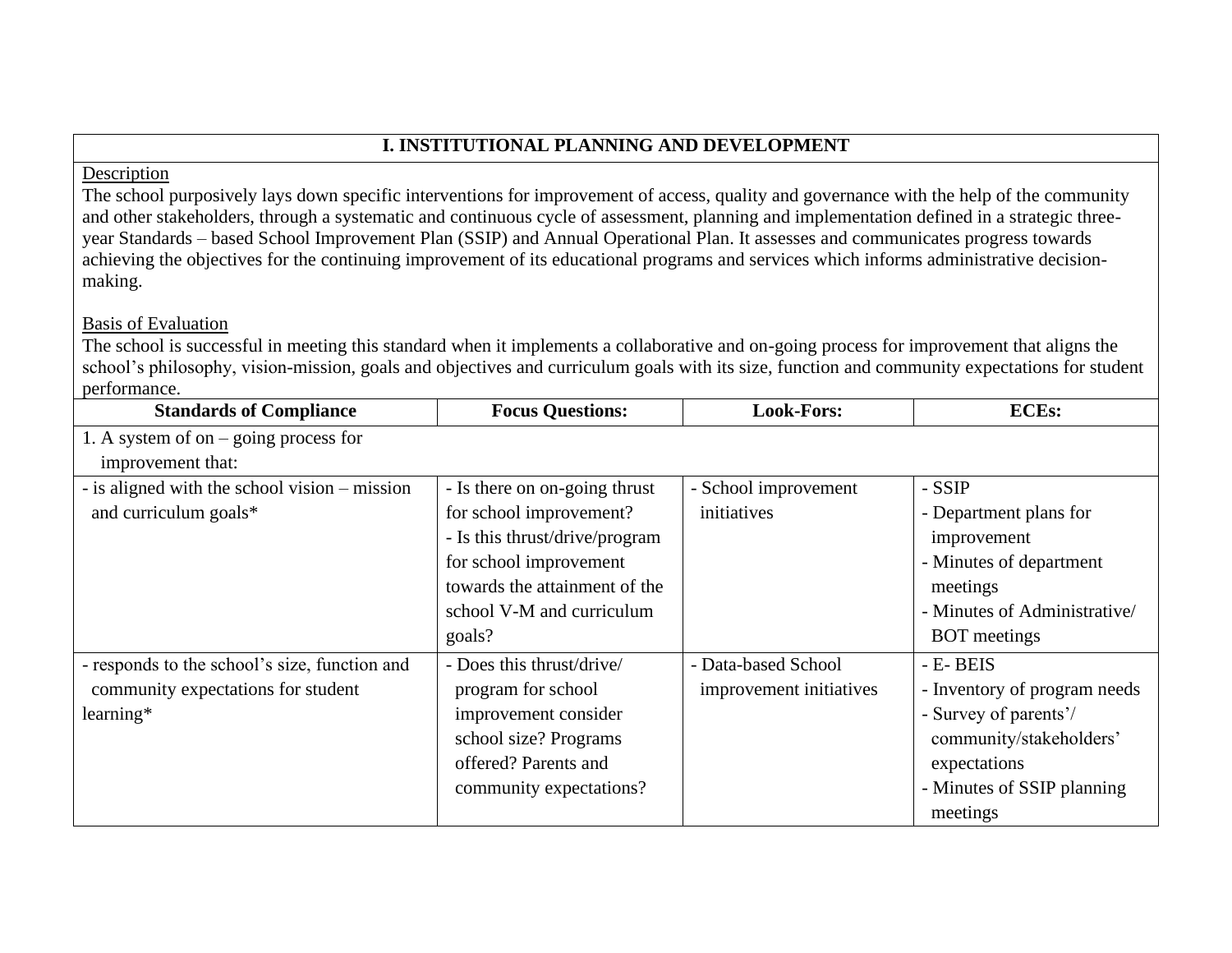| 2. An annual operational plan drawn from the | - Is there an existing Three-      | - Standards-based three-year | - Annual Operational Plan   |
|----------------------------------------------|------------------------------------|------------------------------|-----------------------------|
| three-year SSIP*                             | <b>Year Standards-based School</b> | school planning              | - SSIP                      |
|                                              | <b>Improvement Plan?</b>           | - Annual school planning     | - Minutes of the planning   |
|                                              | - Is there an Annual               |                              | meetings                    |
|                                              | Operational Plan drawn from        |                              |                             |
|                                              | the SSIP?                          |                              |                             |
| 3. A system that utilizes school and student | - Are students, teachers and       | - School, teacher and        | - E-BEIS                    |
| performance indicators as bases for school   | school performance indicators      | student performance-based    | - School performance        |
| planning*                                    | utilized as bases for school       | planning                     | data/indicators (3 years)   |
|                                              | planning and the SSIP?             |                              | - Teacher Profile (3years)  |
|                                              |                                    |                              | - Teacher Performance (3    |
|                                              |                                    |                              | years)                      |
|                                              |                                    |                              | - Student performance       |
|                                              |                                    |                              | data/indicators (3 years)   |
|                                              |                                    |                              | - Minutes of SSIP planning  |
|                                              |                                    |                              | meetings                    |
| 4. A system for collaboratively monitoring   | - Is there regular monitoring      | - Collaborative monitoring   | - Monitoring and Evaluation |
| and evaluating the annual operational plan   | and evaluating of the Annual       | and evaluating               | reports of the AOP          |
| and the standards -based school improvement  | <b>Operational Plan?</b>           | - Regular monitoring and     | - Monitoring and Evaluating |
| plan*                                        | - Is there regular monitoring      | evaluating of the AOP        | reports of the SSIP         |
|                                              | and evaluation of the SSIP?        | - Regular monitoring and     | - Minutes of the monitoring |
|                                              | - Is regular monitoring and        | evaluating of the SSIP       | and evaluating meetings     |
|                                              | evaluating of the SSIP a           |                              | - Attendance list of the    |
|                                              | collaborative process that         |                              | monitoring and evaluating   |
|                                              | includes administrators,           |                              | meetings                    |
|                                              | teachers, students, parents,       |                              |                             |
|                                              | alumni and other partners          |                              |                             |
|                                              | and support groups?                |                              |                             |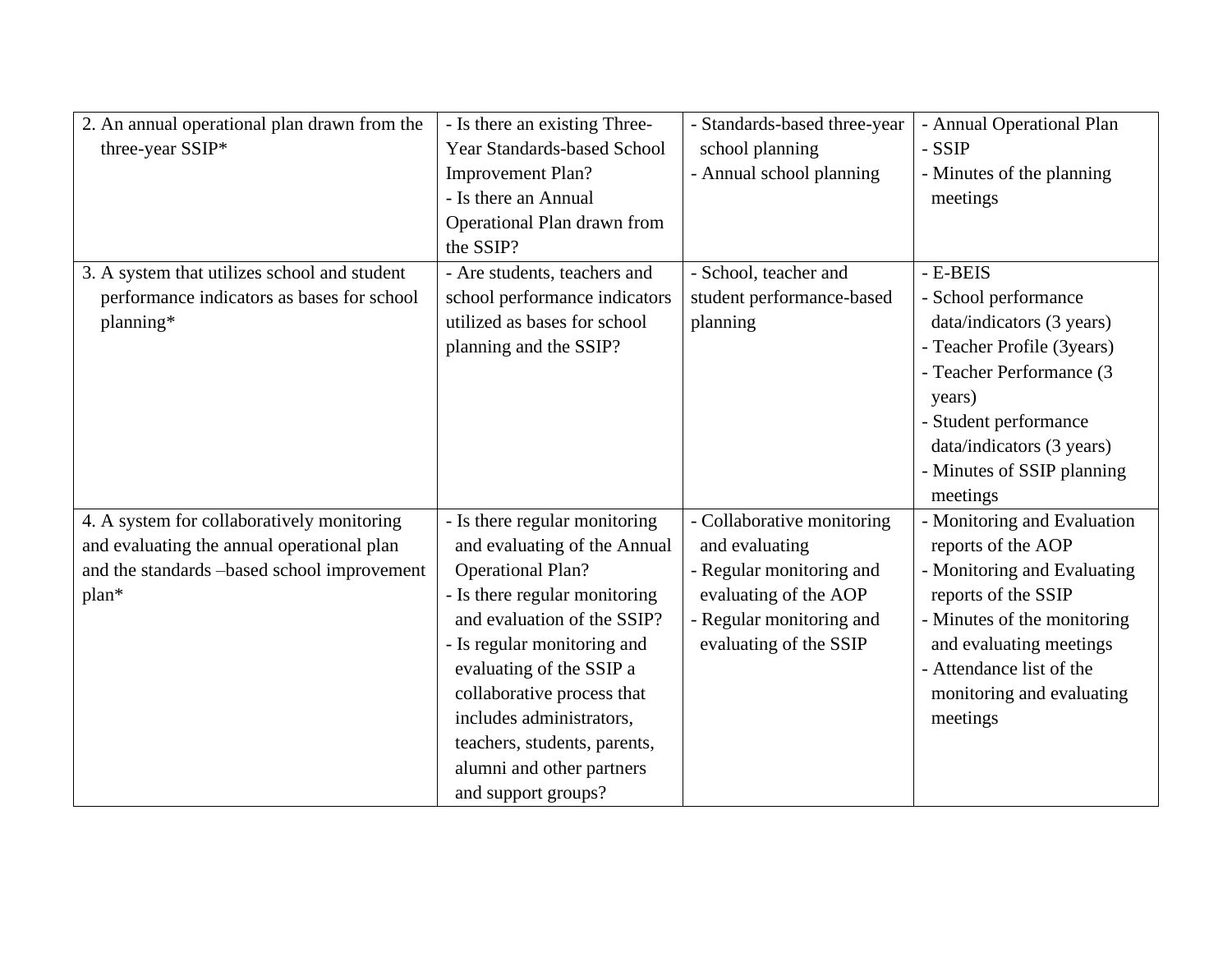| 5. A system for communicating the content     | - Are the contents of the SSIP | - Dissemination of the      | - Minutes of the General       |
|-----------------------------------------------|--------------------------------|-----------------------------|--------------------------------|
| and over-all effectiveness and impact results | disseminated to the school     | contents of the SSIP to the | Assembly meetings              |
| of the standards-based school improvement     | community?                     | school community            | - Minutes of the Year-End      |
| planning                                      | - Are the monitoring and       | - Dissemination of the SSIP | <b>School Assembly</b>         |
|                                               | evaluation results of the      | monitoring and evaluation   | - Minutes of the Semestral-    |
|                                               | SSIP disseminated to the       | results to the school       | <b>End School Assembly</b>     |
|                                               | School community?              | community                   | - Attendance list during Year- |
|                                               |                                |                             | End/Semestral – End            |
|                                               |                                |                             | <b>School Assemblies</b>       |
| <b>AREA RATING:</b>                           |                                |                             |                                |
| <b>COMMENTS:</b>                              |                                |                             |                                |
|                                               |                                |                             |                                |
|                                               |                                |                             |                                |
|                                               |                                |                             |                                |
|                                               |                                |                             |                                |
|                                               |                                |                             |                                |
|                                               |                                |                             |                                |
|                                               |                                |                             |                                |
|                                               |                                |                             |                                |
|                                               |                                |                             |                                |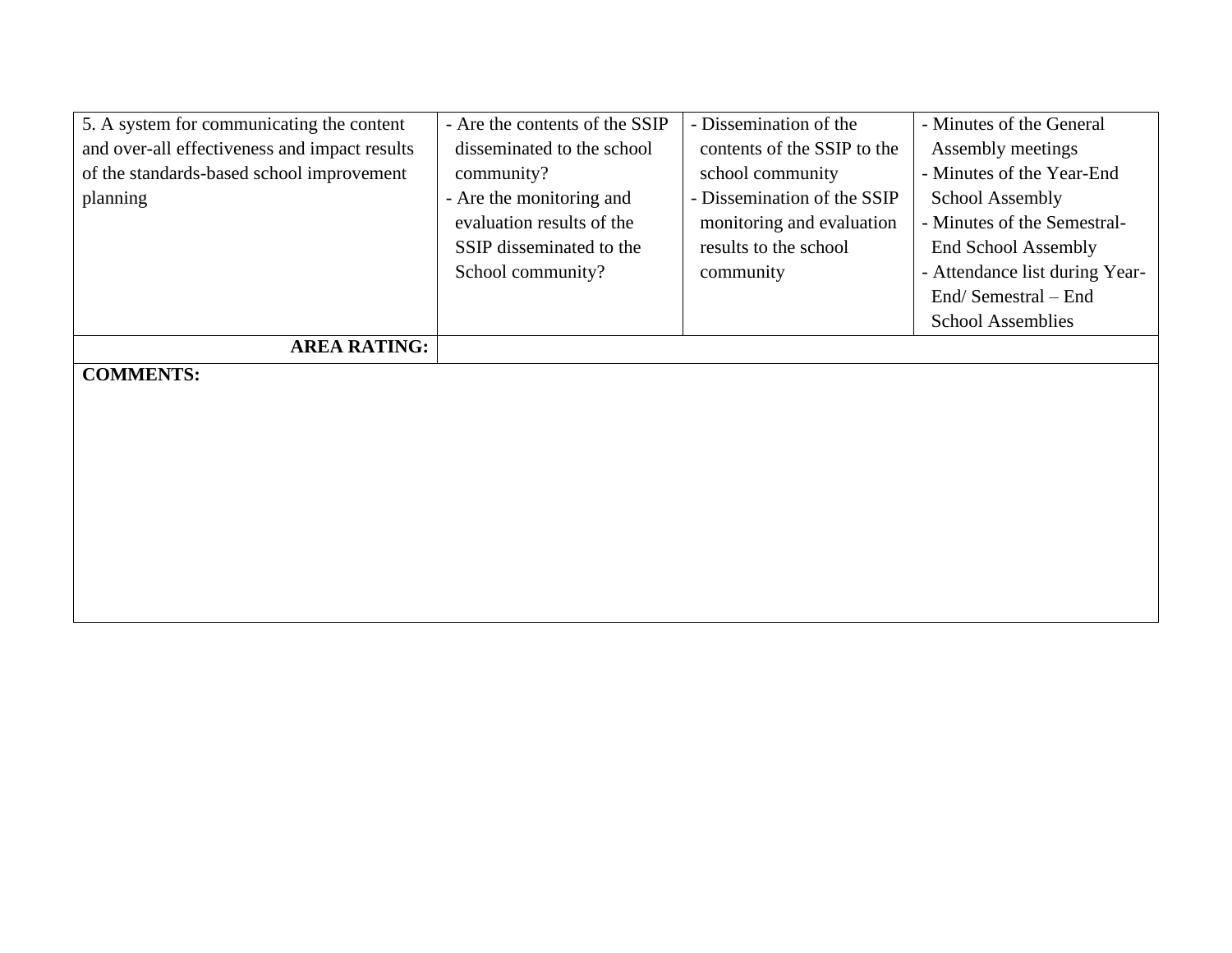### **ESC Certification-Compliance Rules**

The use of a Decision Rule based on ratings in Power and Support Standard items.

### **Area Rating is based on the following Decision Rule:**

- 4 --- For a mode of 4 in the Power Standards and rating of at least 3 in the Support Standards
- 3 --- For a mode of 3 in the Power Standards and rating of at least 2 in the Support Standards
- 2 --- For a mode of 2 in the Power Standards
- 1 --- For a mode of 1 in the Power Standards
- 0 --- For a mode of 0 in Power Standards

## **The Certification Overall Rating based on a Decision Rule is as follows:**

- 4 For a rating of 4 in all Core Areas and 3 or higher in Support Areas
- 3 For a rating of 3 in all Core Areas and 2 or higher in Support Areas
- 2 For a rating of 2 in all Core Areas and 2 or higher in the Support Areas
- 1 For a rating of 1 in all Core Areas and 1 or higher in the Support Areas
- 0 For a rating of 0 in all Core Areas